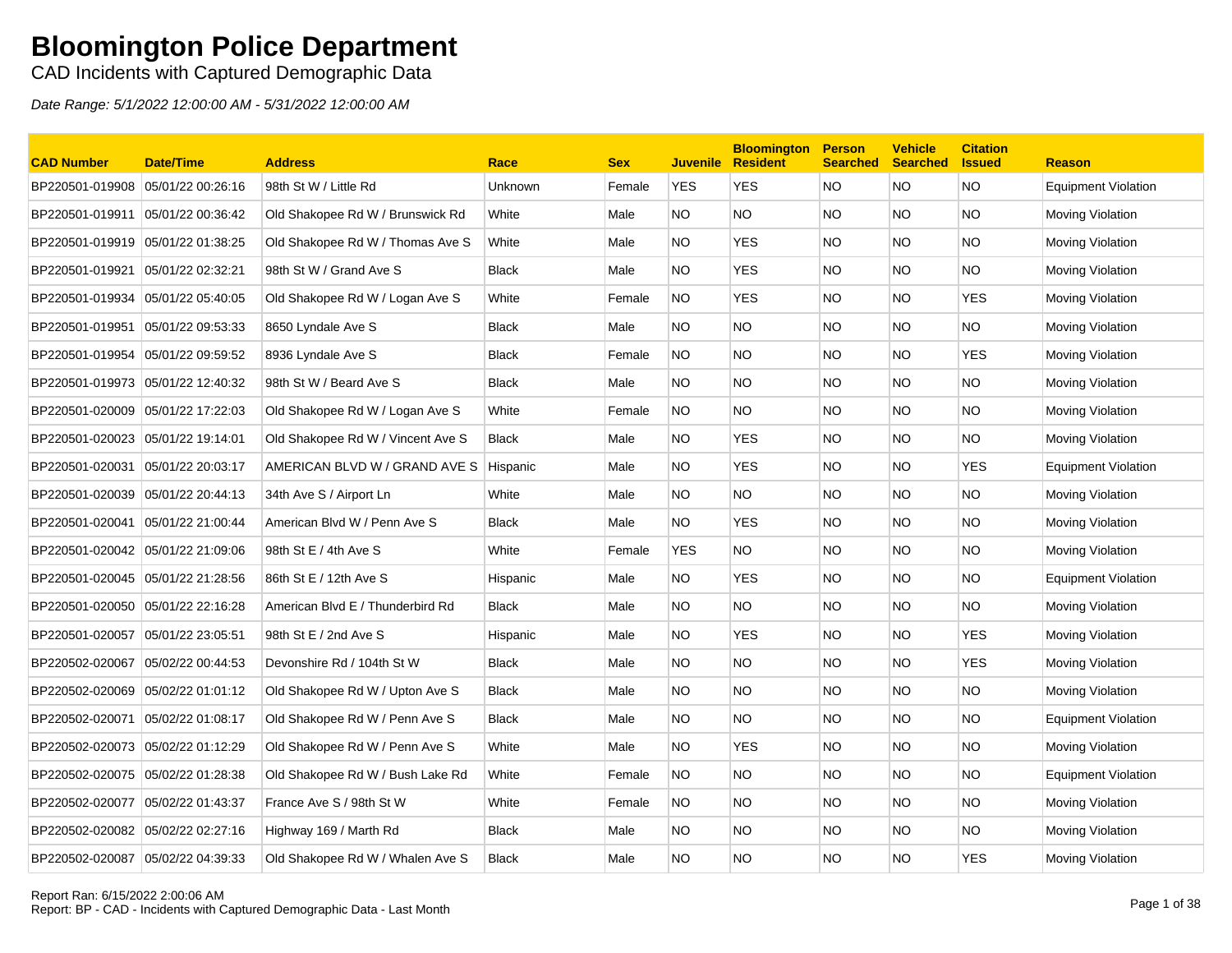CAD Incidents with Captured Demographic Data

| <b>CAD Number</b>                 | <b>Date/Time</b>  | <b>Address</b>                       | Race         | <b>Sex</b> | <b>Juvenile</b> | <b>Bloomington</b><br><b>Resident</b> | <b>Person</b><br><b>Searched</b> | <b>Vehicle</b><br><b>Searched</b> | <b>Citation</b><br><b>Issued</b> | <b>Reason</b>              |
|-----------------------------------|-------------------|--------------------------------------|--------------|------------|-----------------|---------------------------------------|----------------------------------|-----------------------------------|----------------------------------|----------------------------|
| BP220502-020091                   | 05/02/22 05:46:14 | Old Shakopee Rd W / York Ave S       | <b>Black</b> | Male       | NO.             | NO                                    | <b>NO</b>                        | NO.                               | <b>NO</b>                        | Moving Violation           |
| BP220502-020092                   | 05/02/22 05:50:33 | Old Shakopee Rd W / Morgan Ave S     | <b>Black</b> | Female     | NO.             | <b>NO</b>                             | <b>NO</b>                        | NO.                               | <b>NO</b>                        | Moving Violation           |
| BP220502-020093                   | 05/02/22 06:06:50 | American Blvd W / Grand Ave S        | <b>Black</b> | Male       | NO.             | NO.                                   | <b>NO</b>                        | NO.                               | <b>NO</b>                        | Moving Violation           |
| BP220502-020114                   | 05/02/22 09:59:49 | 102nd St W / Beard Ave S             | White        | Male       | NO.             | <b>YES</b>                            | <b>NO</b>                        | NO.                               | NO.                              | Moving Violation           |
| BP220502-020118                   | 05/02/22 10:17:45 | 98th St W / Rich Rd                  | White        | Male       | NO.             | <b>NO</b>                             | <b>NO</b>                        | NO.                               | <b>NO</b>                        | <b>Equipment Violation</b> |
| BP220502-020148 05/02/22 13:16:32 |                   | 24th Ave S / Lindau Ln               | White        | Male       | NO.             | <b>NO</b>                             | <b>NO</b>                        | NO.                               | <b>NO</b>                        | Moving Violation           |
| BP220502-020171                   | 05/02/22 15:40:41 | 86th St E / 14th Ave S               | White        | Male       | NO.             | <b>NO</b>                             | <b>NO</b>                        | NO.                               | <b>YES</b>                       | <b>Equipment Violation</b> |
| BP220502-020173                   | 05/02/22 16:02:19 | 82nd St W / Lyndale Ave S            | White        | Male       | NO.             | <b>YES</b>                            | <b>NO</b>                        | NO.                               | <b>YES</b>                       | <b>Equipment Violation</b> |
| BP220502-020174                   | 05/02/22 16:06:08 | 82nd St E / Nicollet Ave S           | <b>Black</b> | Male       | NO.             | <b>YES</b>                            | <b>NO</b>                        | NO.                               | <b>YES</b>                       | <b>Equipment Violation</b> |
| BP220502-020184                   | 05/02/22 17:16:54 | 81st St W / Penn Ave S               | White        | Male       | NO.             | NO.                                   | <b>NO</b>                        | NO.                               | NO.                              | Moving Violation           |
| BP220502-020186                   | 05/02/22 17:34:33 | 77TH ST E / NICOLLET AVE S           | <b>Black</b> | Female     | NO.             | <b>NO</b>                             | <b>NO</b>                        | NO.                               | <b>YES</b>                       | <b>Equipment Violation</b> |
| BP220502-020197                   | 05/02/22 18:03:54 | HIGHWAY 77 SB / OLD SHAKOPEE<br>RD E | <b>Black</b> | Male       | NO.             | <b>YES</b>                            | <b>NO</b>                        | NO.                               | NO.                              | Moving Violation           |
| BP220502-020200 05/02/22 18:12:10 |                   | 9007 15th Ave S                      | Hispanic     | Male       | NO.             | <b>YES</b>                            | <b>NO</b>                        | NO.                               | <b>NO</b>                        | Moving Violation           |
| BP220502-020204                   | 05/02/22 18:26:34 | 98th St W / Girard Ave S             | Asian        | Male       | NO.             | NO.                                   | <b>NO</b>                        | NO.                               | NO.                              | <b>Equipment Violation</b> |
| BP220502-020206                   | 05/02/22 18:44:18 | 90th St W / Harrison Rd              | White        | Female     | NO.             | <b>YES</b>                            | <b>NO</b>                        | NO.                               | <b>YES</b>                       | <b>Equipment Violation</b> |
| BP220502-020239                   | 05/02/22 21:33:13 | Portland Ave S / American Blvd E     | <b>Black</b> | Male       | NO.             | <b>NO</b>                             | <b>NO</b>                        | NO.                               | <b>NO</b>                        | <b>Equipment Violation</b> |
| BP220502-020244 05/02/22 21:53:12 |                   | 98th St W / Logan Ave S              | <b>Black</b> | Female     | <b>YES</b>      | <b>NO</b>                             | <b>NO</b>                        | NO.                               | <b>NO</b>                        | Moving Violation           |
| BP220502-020247                   | 05/02/22 22:05:00 | American Blvd W / France Ave S       | Hispanic     | Female     | NO.             | <b>YES</b>                            | <b>NO</b>                        | NO.                               | <b>NO</b>                        | Moving Violation           |
| BP220502-020252                   | 05/02/22 22:42:46 | 82nd St E / Nicollet Ave S           | <b>Black</b> | Female     | NO.             | <b>NO</b>                             | <b>NO</b>                        | NO.                               | <b>NO</b>                        | <b>Equipment Violation</b> |
| BP220502-020257                   | 05/02/22 23:22:07 | 95th St E / Oakland Ave S            | <b>Black</b> | Female     | NO.             | NO.                                   | <b>NO</b>                        | NO.                               | <b>NO</b>                        | <b>Equipment Violation</b> |
| BP220502-020260                   | 05/02/22 23:35:42 | 90th St W / Wentworth Ave S          | White        | Female     | NO.             | <b>YES</b>                            | <b>NO</b>                        | NO.                               | NO.                              | <b>Equipment Violation</b> |
| BP220502-020261                   | 05/02/22 23:36:14 | 98th St W / James Ave S              | Black        | Male       | NO.             | <b>NO</b>                             | <b>NO</b>                        | NO.                               | <b>NO</b>                        | Moving Violation           |
| BP220502-020264                   | 05/02/22 23:54:23 | Old Shakopee Rd W / Bush Lake Rd     | <b>Black</b> | Male       | NO.             | <b>NO</b>                             | <b>NO</b>                        | NO.                               | <b>NO</b>                        | <b>Equipment Violation</b> |
| BP220502-020265 05/02/22 23:59:42 |                   | 4201 American Blvd W                 | <b>Black</b> | Female     | NO.             | <b>NO</b>                             | <b>NO</b>                        | NO.                               | <b>NO</b>                        | Equipment Violation        |
| BP220503-020276                   | 05/03/22 00:40:01 | 1280 98th St W                       | <b>Black</b> | Male       | NO.             | <b>NO</b>                             | <b>YES</b>                       | <b>YES</b>                        | <b>NO</b>                        | Moving Violation           |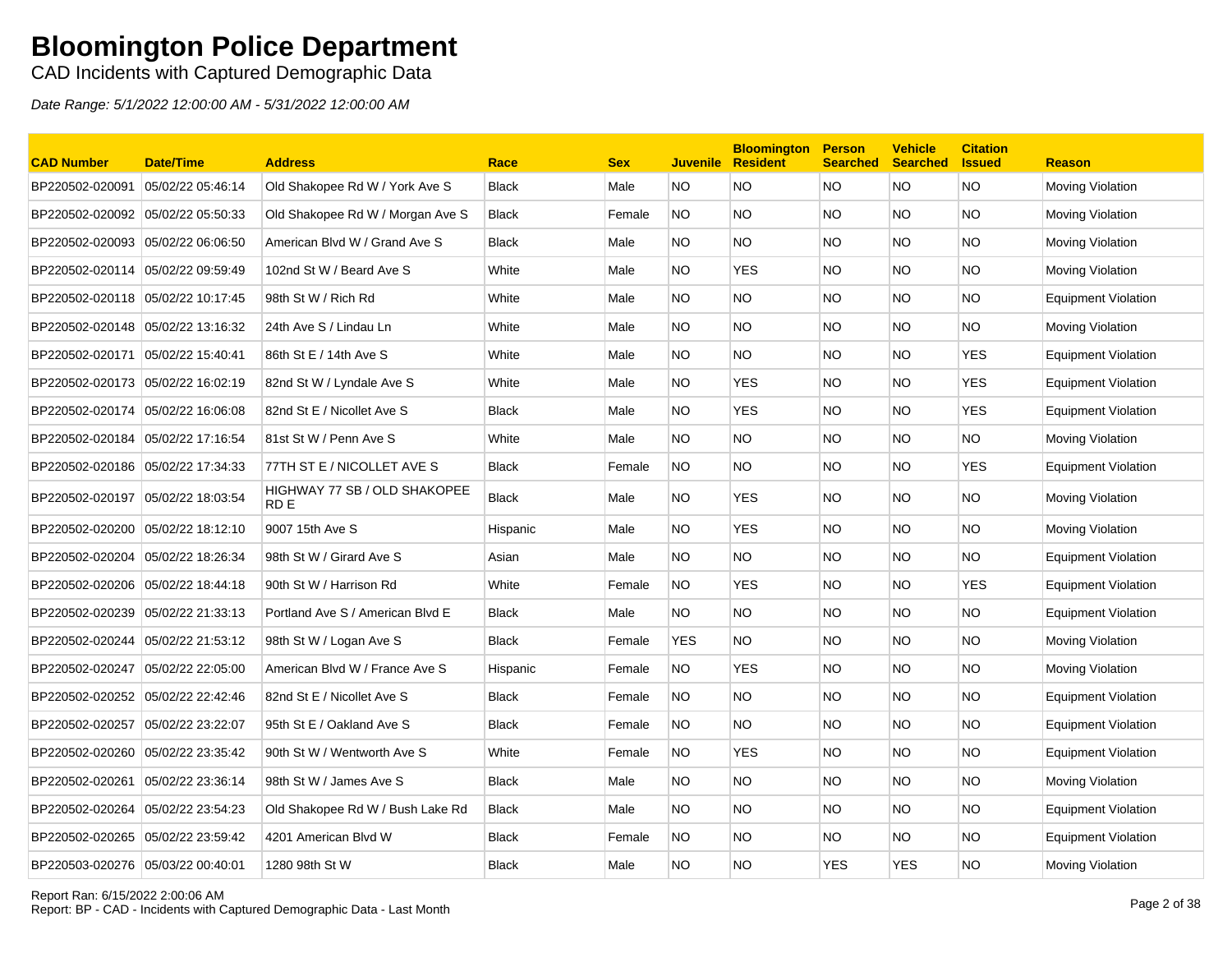### CAD Incidents with Captured Demographic Data

| <b>CAD Number</b>                 | <b>Date/Time</b>  | <b>Address</b>                      | Race         | <b>Sex</b> | <b>Juvenile</b> | <b>Bloomington</b><br><b>Resident</b> | <b>Person</b><br><b>Searched</b> | <b>Vehicle</b><br><b>Searched</b> | <b>Citation</b><br><b>Issued</b> | <b>Reason</b>              |
|-----------------------------------|-------------------|-------------------------------------|--------------|------------|-----------------|---------------------------------------|----------------------------------|-----------------------------------|----------------------------------|----------------------------|
| BP220503-020289                   | 05/03/22 02:23:53 | 8000 Lyndale Ave S                  | Hispanic     | Male       | NO.             | <b>NO</b>                             | <b>NO</b>                        | <b>NO</b>                         | <b>NO</b>                        | Moving Violation           |
| BP220503-020294 05/03/22 03:36:19 |                   | 102nd St W / Lyndale Ave S          | Unknown      | Male       | NO.             | <b>NO</b>                             | <b>NO</b>                        | NO.                               | <b>NO</b>                        | <b>Equipment Violation</b> |
| BP220503-020296                   | 05/03/22 04:19:39 | Interstate 35w Sb / 90th St W       | Hispanic     | Male       | NO.             | <b>YES</b>                            | NO.                              | NO.                               | <b>NO</b>                        | <b>Moving Violation</b>    |
| BP220503-020299 05/03/22 04:42:09 |                   | Old Shakopee Rd W / Nesbitt Ave S   | White        | Female     | NO.             | NO.                                   | <b>NO</b>                        | NO.                               | <b>NO</b>                        | Moving Violation           |
| BP220503-020300                   | 05/03/22 04:47:41 | Old Shakopee Rd W / Penn Ave S      | White        | Male       | NO.             | NO.                                   | NO.                              | NO.                               | <b>NO</b>                        | <b>Equipment Violation</b> |
| BP220503-020302 05/03/22 04:57:12 |                   | Highway 100 / Edina Industrial Blvd | White        | Male       | NO.             | <b>YES</b>                            | NO.                              | NO.                               | <b>NO</b>                        | Moving Violation           |
| BP220503-020306                   | 05/03/22 05:49:53 | OLD SHAKOPEE RD W / NORD AVE<br>S   | Hispanic     | Male       | NO.             | NO.                                   | NO.                              | NO.                               | <b>YES</b>                       | Moving Violation           |
| BP220503-020307 05/03/22 05:56:44 |                   | 102nd St W / Normandale Blvd        | White        | Male       | NO.             | <b>YES</b>                            | <b>NO</b>                        | NO.                               | <b>NO</b>                        | Moving Violation           |
| BP220503-020308                   | 05/03/22 06:09:17 | 102ND ST W / NORMANDALE BLVD        | White        | Male       | NO.             | <b>YES</b>                            | NO.                              | NO.                               | <b>NO</b>                        | Moving Violation           |
| BP220503-020325 05/03/22 08:24:09 |                   | 24th Ave S / Killebrew Dr           | <b>Black</b> | Female     | NO.             | <b>NO</b>                             | <b>NO</b>                        | NO.                               | <b>NO</b>                        | Moving Violation           |
| BP220503-020330 05/03/22 08:43:41 |                   | 7845 Portland Ave S                 | White        | Male       | NO.             | <b>NO</b>                             | <b>NO</b>                        | NO.                               | <b>NO</b>                        | <b>Equipment Violation</b> |
| BP220503-020331                   | 05/03/22 08:50:06 | 90TH ST W / WENTWORTH AVE S         | White        | Male       | NO.             | <b>NO</b>                             | <b>NO</b>                        | NO.                               | <b>NO</b>                        | <b>Equipment Violation</b> |
| BP220503-020337                   | 05/03/22 09:27:11 | American Blvd E / Chicago Ave S     | <b>Black</b> | Male       | NO.             | <b>NO</b>                             | <b>NO</b>                        | NO.                               | <b>NO</b>                        | <b>Moving Violation</b>    |
| BP220503-020357                   | 05/03/22 10:59:08 | 98th St W / Abbott Ave S            | White        | Male       | NO.             | NO.                                   | NO.                              | NO.                               | <b>NO</b>                        | Moving Violation           |
| BP220503-020365 05/03/22 11:47:18 |                   | 98th St E / Portland Ave S          | Hispanic     | Female     | NO.             | NO.                                   | NO.                              | NO.                               | <b>NO</b>                        | Moving Violation           |
| BP220503-020371                   | 05/03/22 12:22:18 | 82nd St W / Penn Ave S              | Hispanic     | Male       | NO.             | <b>NO</b>                             | NO.                              | <b>NO</b>                         | <b>NO</b>                        | Moving Violation           |
| BP220503-020374 05/03/22 12:33:09 |                   | 88TH STW / PENN AVE S               | <b>Black</b> | Female     | NO.             | <b>YES</b>                            | <b>NO</b>                        | NO.                               | <b>NO</b>                        | <b>Equipment Violation</b> |
| BP220503-020378                   | 05/03/22 12:50:48 | 108 98th St W                       | White        | Male       | NO.             | <b>YES</b>                            | NO.                              | NO.                               | <b>NO</b>                        | <b>Equipment Violation</b> |
| BP220503-020386 05/03/22 13:26:56 |                   | 98th St W / James Ave S             | White        | Male       | NO.             | <b>NO</b>                             | <b>NO</b>                        | NO.                               | <b>YES</b>                       | Moving Violation           |
| BP220503-020389 05/03/22 14:00:07 |                   | American Blvd E / Bloomington Ave S | <b>Black</b> | Male       | NO.             | NO.                                   | NO.                              | NO.                               | <b>NO</b>                        | Moving Violation           |
| BP220503-020391                   | 05/03/22 14:13:58 | American Blvd E / 12th Ave S        | Hispanic     | Female     | NO.             | <b>YES</b>                            | NO.                              | NO.                               | <b>NO</b>                        | Moving Violation           |
| BP220503-020406 05/03/22 15:01:06 |                   | 419 90th St W                       | <b>Black</b> | Male       | <b>YES</b>      | <b>YES</b>                            | <b>NO</b>                        | NO.                               | <b>YES</b>                       | Moving Violation           |
| BP220503-020409 05/03/22 15:12:17 |                   | 86th St E / Old Shakopee Rd E       | <b>Black</b> | Female     | <b>NO</b>       | <b>YES</b>                            | NO.                              | NO.                               | <b>NO</b>                        | Investigative              |
| BP220503-020414                   | 05/03/22 15:36:10 | 91st St W / Penn Ave S              | White        | Female     | <b>NO</b>       | NO.                                   | <b>NO</b>                        | NO.                               | <b>YES</b>                       | Moving Violation           |
| BP220503-020418 05/03/22 15:45:02 |                   | 9801 XERXES AVE S                   | White        | Female     | <b>NO</b>       | <b>NO</b>                             | <b>NO</b>                        | <b>NO</b>                         | <b>YES</b>                       | Moving Violation           |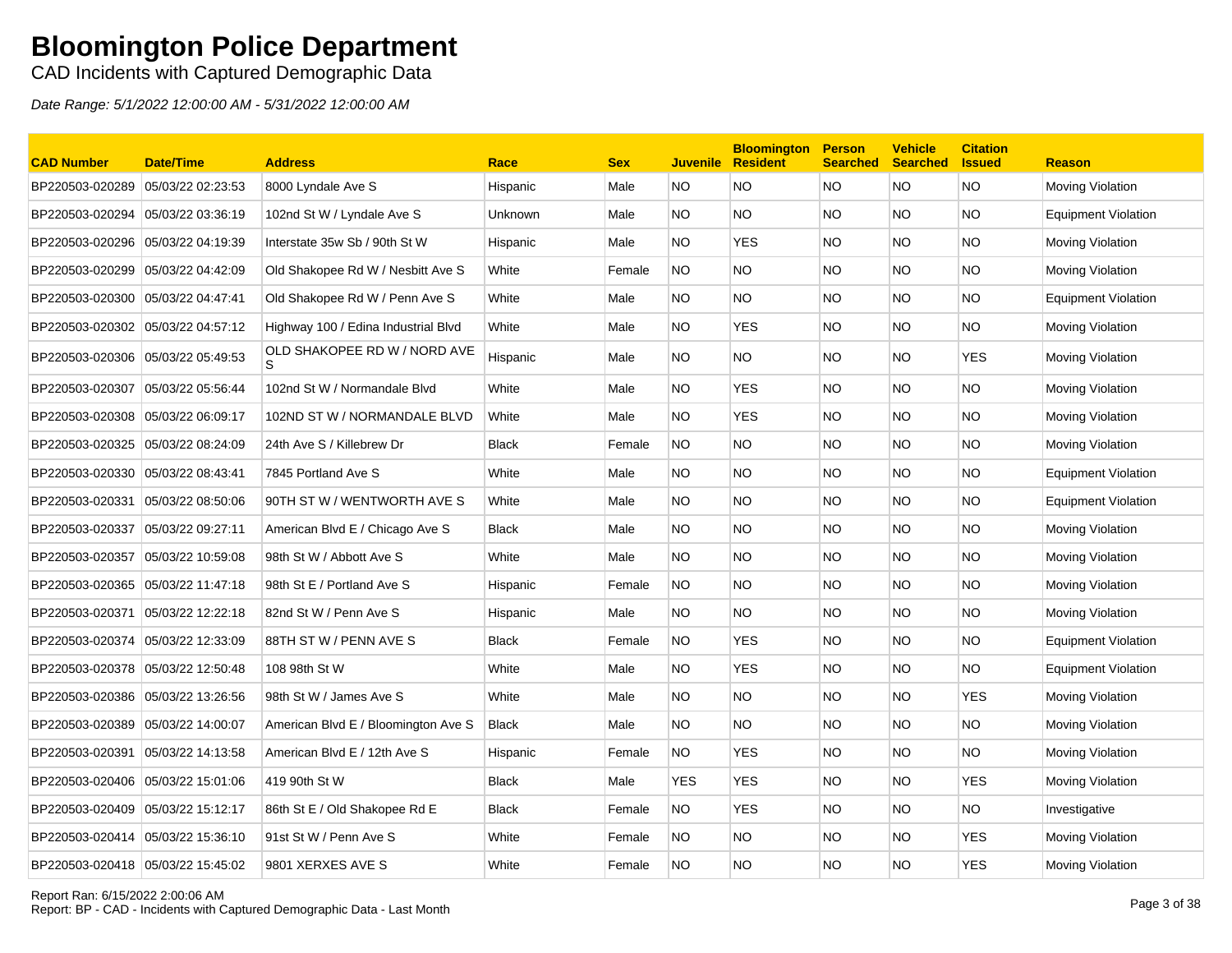CAD Incidents with Captured Demographic Data

| <b>CAD Number</b>                 | <b>Date/Time</b>  | <b>Address</b>                                 | Race         | <b>Sex</b> | <b>Juvenile</b> | <b>Bloomington</b><br><b>Resident</b> | <b>Person</b><br><b>Searched</b> | <b>Vehicle</b><br><b>Searched</b> | <b>Citation</b><br><b>Issued</b> | <b>Reason</b>              |
|-----------------------------------|-------------------|------------------------------------------------|--------------|------------|-----------------|---------------------------------------|----------------------------------|-----------------------------------|----------------------------------|----------------------------|
| BP220503-020419 05/03/22 15:50:28 |                   | 90th St W / Bryant Ave S                       | White        | Female     | <b>NO</b>       | NO.                                   | <b>NO</b>                        | NO.                               | <b>NO</b>                        | Moving Violation           |
| BP220503-020420 05/03/22 15:51:16 |                   | 86th St W / Colfax Ave S                       | Hispanic     | Female     | <b>YES</b>      | <b>YES</b>                            | <b>NO</b>                        | NO.                               | <b>YES</b>                       | Moving Violation           |
| BP220503-020445                   | 05/03/22 18:07:04 | 98th St W / Wentworth Ave S                    | White        | Male       | NO.             | <b>YES</b>                            | <b>NO</b>                        | NO.                               | <b>NO</b>                        | <b>Equipment Violation</b> |
| BP220503-020450 05/03/22 19:12:45 |                   | 2401 98TH ST W                                 | Unknown      | Female     | NO.             | NO.                                   | <b>NO</b>                        | NO.                               | NO.                              | Moving Violation           |
| BP220503-020460                   | 05/03/22 20:02:22 | 98th St W / James Ave S                        | <b>Black</b> | Male       | NO.             | <b>YES</b>                            | <b>NO</b>                        | NO.                               | NO.                              | <b>Equipment Violation</b> |
| BP220503-020468 05/03/22 21:07:11 |                   | 7815 Nicollet Ave S                            | <b>Black</b> | Female     | NO.             | <b>YES</b>                            | <b>NO</b>                        | NO.                               | <b>YES</b>                       | Moving Violation           |
| BP220503-020474 05/03/22 21:56:06 |                   | 7866 PORTLAND AVE S                            | <b>Black</b> | Female     | NO.             | <b>NO</b>                             | <b>NO</b>                        | NO.                               | <b>NO</b>                        | <b>Equipment Violation</b> |
| BP220503-020483                   | 05/03/22 23:15:23 | American Blvd E / Nicollet Ave S               | <b>Black</b> | Male       | NO.             | <b>NO</b>                             | <b>NO</b>                        | NO.                               | <b>NO</b>                        | <b>Equipment Violation</b> |
| BP220503-020485 05/03/22 23:21:50 |                   | Interstate 494 Eb / Nicollet Ave S             | <b>Black</b> | Male       | NO.             | <b>NO</b>                             | <b>YES</b>                       | <b>YES</b>                        | <b>NO</b>                        | Moving Violation           |
| BP220503-020486 05/03/22 23:25:15 |                   | WHALEN AVE S / OLD SHAKOPEE<br>RD <sub>W</sub> | <b>Black</b> | Male       | NO.             | <b>NO</b>                             | <b>NO</b>                        | NO.                               | <b>YES</b>                       | Moving Violation           |
| BP220504-020494                   | 05/04/22 00:13:47 | American Blvd E / Portland Ave S               | Hispanic     | Male       | NO.             | <b>YES</b>                            | <b>NO</b>                        | NO.                               | <b>NO</b>                        | Equipment Violation        |
| BP220504-020496                   | 05/04/22 00:17:20 | 78th St E / Portland Ave S                     | <b>Black</b> | Female     | NO.             | <b>NO</b>                             | <b>NO</b>                        | NO.                               | <b>NO</b>                        | <b>Equipment Violation</b> |
| BP220504-020499 05/04/22 00:27:49 |                   | 98th St W / Newton Ave S                       | <b>Black</b> | Male       | NO.             | <b>YES</b>                            | <b>NO</b>                        | NO.                               | NO.                              | <b>Equipment Violation</b> |
| BP220504-020511                   | 05/04/22 04:27:34 | Old Shakopee Rd W / Upton Ave S                | <b>Black</b> | Male       | NO.             | NO.                                   | <b>NO</b>                        | NO.                               | <b>YES</b>                       | Moving Violation           |
| BP220504-020513 05/04/22 05:29:11 |                   | 82nd St W / Lyndale Ave S                      | Hispanic     | Male       | NO.             | <b>YES</b>                            | <b>NO</b>                        | NO.                               | NO.                              | Moving Violation           |
| BP220504-020517                   | 05/04/22 06:13:46 | 81st St W / Penn Ave S                         | Hispanic     | Female     | <b>NO</b>       | <b>NO</b>                             | <b>NO</b>                        | NO.                               | <b>NO</b>                        | Moving Violation           |
| BP220504-020522 05/04/22 08:13:18 |                   | 94th St W / France Ave S                       | <b>Black</b> | Male       | NO.             | YES                                   | <b>NO</b>                        | NO.                               | <b>YES</b>                       | Moving Violation           |
| BP220504-020530 05/04/22 08:42:46 |                   | Normandale Blvd / Overlook Dr                  | White        | Male       | NO.             | <b>YES</b>                            | <b>NO</b>                        | NO.                               | <b>NO</b>                        | <b>Equipment Violation</b> |
| BP220504-020533                   | 05/04/22 09:04:16 | 9200-b France Ave S                            | <b>Black</b> | Male       | NO.             | <b>NO</b>                             | <b>NO</b>                        | NO.                               | <b>NO</b>                        | Moving Violation           |
| BP220504-020545 05/04/22 10:38:12 |                   | Old Shakopee Rd W / Penn Ave S                 | White        | Male       | NO.             | <b>YES</b>                            | <b>NO</b>                        | NO.                               | NO.                              | <b>Equipment Violation</b> |
| BP220504-020555 05/04/22 11:30:01 |                   | Old Shakopee Rd W / Rich Ave S                 | <b>Black</b> | Male       | NO.             | NO.                                   | <b>NO</b>                        | NO.                               | <b>YES</b>                       | Moving Violation           |
| BP220504-020559 05/04/22 11:47:01 |                   | Timberglade Dr / Nesbitt Ave S                 | White        | Male       | NO.             | <b>YES</b>                            | <b>NO</b>                        | NO.                               | <b>NO</b>                        | <b>Equipment Violation</b> |
| BP220504-020561                   | 05/04/22 12:02:07 | France Ave S / Heritage Hills Dr               | Hispanic     | Male       | NO.             | <b>NO</b>                             | <b>NO</b>                        | NO.                               | <b>NO</b>                        | Moving Violation           |
|                                   |                   | 93rd St W / Penn Ave S                         | Unknown      | Male       | NO.             | <b>NO</b>                             | <b>NO</b>                        | NO.                               | <b>NO</b>                        | Equipment Violation        |
| BP220504-020564                   | 05/04/22 12:09:07 | 84th St E / Portland Ave S                     | White        | Female     | <b>NO</b>       | <b>YES</b>                            | <b>NO</b>                        | NO.                               | <b>NO</b>                        | <b>Equipment Violation</b> |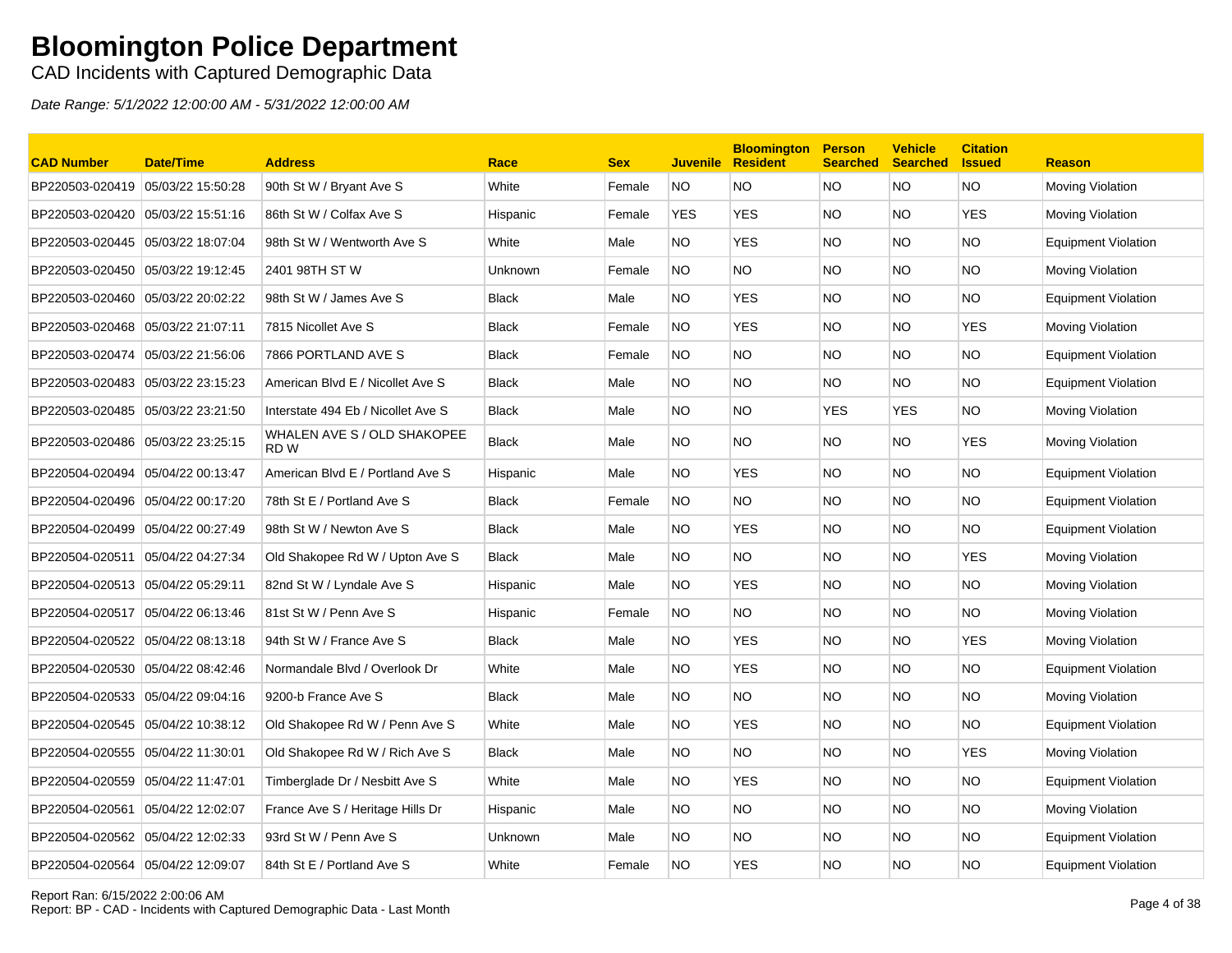CAD Incidents with Captured Demographic Data

| <b>CAD Number</b>                 | <b>Date/Time</b>  | <b>Address</b>                    | Race         | <b>Sex</b> | <b>Juvenile</b> | <b>Bloomington</b><br><b>Resident</b> | <b>Person</b><br><b>Searched</b> | <b>Vehicle</b><br><b>Searched</b> | <b>Citation</b><br><b>Issued</b> | <b>Reason</b>              |
|-----------------------------------|-------------------|-----------------------------------|--------------|------------|-----------------|---------------------------------------|----------------------------------|-----------------------------------|----------------------------------|----------------------------|
| BP220504-020566                   | 05/04/22 12:11:38 | American Blvd W / Normandale Blvd | <b>Black</b> | Female     | <b>NO</b>       | NO.                                   | <b>NO</b>                        | NO.                               | <b>NO</b>                        | Moving Violation           |
| BP220504-020567                   | 05/04/22 12:16:35 | 84th St W / France Ave S          | White        | Female     | NO.             | <b>YES</b>                            | <b>NO</b>                        | NO.                               | <b>NO</b>                        | Moving Violation           |
| BP220504-020570                   | 05/04/22 12:22:31 | American Blvd E / Nicollet Ave S  | <b>Black</b> | Female     | NO.             | <b>NO</b>                             | <b>NO</b>                        | NO.                               | <b>NO</b>                        | Moving Violation           |
| BP220504-020574                   | 05/04/22 12:38:15 | Interstate 494 Eb / Highway 77 Sb | <b>Black</b> | Male       | NO.             | NO.                                   | <b>NO</b>                        | NO.                               | NO.                              | Moving Violation           |
| BP220504-020578                   | 05/04/22 13:05:43 | 1930 86th St E                    | <b>Black</b> | Male       | NO.             | <b>YES</b>                            | <b>NO</b>                        | NO.                               | <b>NO</b>                        | <b>Equipment Violation</b> |
| BP220504-020581                   | 05/04/22 13:15:09 | 1910 86TH ST E                    | Black        | Female     | <b>NO</b>       | NO.                                   | <b>NO</b>                        | NO.                               | <b>YES</b>                       | Equipment Violation        |
| BP220504-020596                   | 05/04/22 14:10:58 | 654 98TH ST E                     | Hispanic     | Male       | NO.             | <b>YES</b>                            | <b>NO</b>                        | NO.                               | <b>NO</b>                        | Moving Violation           |
| BP220504-020599 05/04/22 14:15:14 |                   | Penn Ave S / Queen Ave S          | White        | Female     | NO.             | <b>NO</b>                             | <b>NO</b>                        | NO.                               | NO.                              | <b>Equipment Violation</b> |
| BP220504-020604                   | 05/04/22 15:04:57 | Old Shakopee Rd W / Vincent Ave S | Hispanic     | Male       | NO.             | <b>YES</b>                            | <b>NO</b>                        | NO.                               | <b>YES</b>                       | <b>Equipment Violation</b> |
| BP220504-020614 05/04/22 15:49:12 |                   | 9056 Penn Ave S                   | <b>Black</b> | Male       | <b>YES</b>      | <b>YES</b>                            | <b>NO</b>                        | NO.                               | <b>YES</b>                       | Moving Violation           |
| BP220504-020617 05/04/22 15:59:22 |                   | 4025 Old Shakopee Rd W            | White        | Male       | NO.             | NO.                                   | <b>NO</b>                        | NO.                               | <b>YES</b>                       | Moving Violation           |
| BP220504-020620 05/04/22 16:17:13 |                   | 9700 France Ave S                 | Unknown      | Female     | NO.             | <b>YES</b>                            | <b>NO</b>                        | NO.                               | <b>YES</b>                       | <b>Equipment Violation</b> |
| BP220504-020624                   | 05/04/22 16:34:18 | Old Shakopee Rd E / 88th St E     | Black        | Male       | NO.             | YES.                                  | <b>NO</b>                        | NO.                               | <b>YES</b>                       | <b>Equipment Violation</b> |
| BP220504-020628                   | 05/04/22 17:06:51 | 106th St W / Bloomington Ferry Rd | <b>Black</b> | Female     | NO.             | <b>YES</b>                            | <b>NO</b>                        | NO.                               | <b>NO</b>                        | Equipment Violation        |
| BP220504-020651 05/04/22 19:16:52 |                   | 24th Ave S / Lindau Ln            | White        | Male       | NO.             | <b>NO</b>                             | <b>NO</b>                        | NO.                               | <b>NO</b>                        | Equipment Violation        |
| BP220504-020652 05/04/22 19:17:58 |                   | American Blvd E / 24th Ave S      | <b>Black</b> | Male       | NO.             | <b>NO</b>                             | <b>NO</b>                        | NO.                               | <b>NO</b>                        | Moving Violation           |
| BP220504-020655                   | 05/04/22 19:43:05 | Old Shakopee Rd E / 16th Ave S    | <b>Black</b> | Female     | <b>NO</b>       | <b>YES</b>                            | <b>NO</b>                        | NO.                               | <b>NO</b>                        | Moving Violation           |
| BP220504-020664                   | 05/04/22 20:23:14 | 85th St E / Nicollet Ave S        | Hispanic     | Male       | NO.             | <b>YES</b>                            | <b>NO</b>                        | NO.                               | <b>NO</b>                        | Investigative              |
| BP220504-020666 05/04/22 20:34:36 |                   | American Blvd E / Thunderbird Rd  | Hispanic     | Male       | NO.             | NO.                                   | <b>NO</b>                        | NO.                               | <b>YES</b>                       | Moving Violation           |
| BP220504-020673                   | 05/04/22 21:23:38 | American Blvd W / Dupont Ave S    | Hispanic     | Male       | NO.             | <b>YES</b>                            | NO.                              | NO.                               | <b>NO</b>                        | Investigative              |
| BP220504-020676                   | 05/04/22 21:41:24 | 84th St E / Portland Ave S        | White        | Female     | NO.             | <b>NO</b>                             | <b>NO</b>                        | NO.                               | <b>NO</b>                        | <b>Equipment Violation</b> |
| BP220504-020678 05/04/22 21:53:01 |                   | American Blvd W / Lyndale Ave S   | <b>Black</b> | Male       | NO.             | <b>NO</b>                             | <b>NO</b>                        | NO.                               | <b>NO</b>                        | Moving Violation           |
| BP220504-020680 05/04/22 22:16:29 |                   | 90th St W / Wentworth Ave S       | <b>Black</b> | Female     | NO.             | <b>YES</b>                            | <b>NO</b>                        | NO.                               | <b>YES</b>                       | Investigative              |
| BP220504-020681                   | 05/04/22 22:17:15 | 8000-b Portland Ave S             | Hispanic     | Female     | <b>YES</b>      | <b>YES</b>                            | <b>NO</b>                        | NO.                               | <b>YES</b>                       | Moving Violation           |
| BP220504-020684                   | 05/04/22 22:19:58 | 90th St W / France Ave S          | <b>Black</b> | Female     | <b>NO</b>       | <b>YES</b>                            | <b>NO</b>                        | NO.                               | <b>NO</b>                        | <b>Equipment Violation</b> |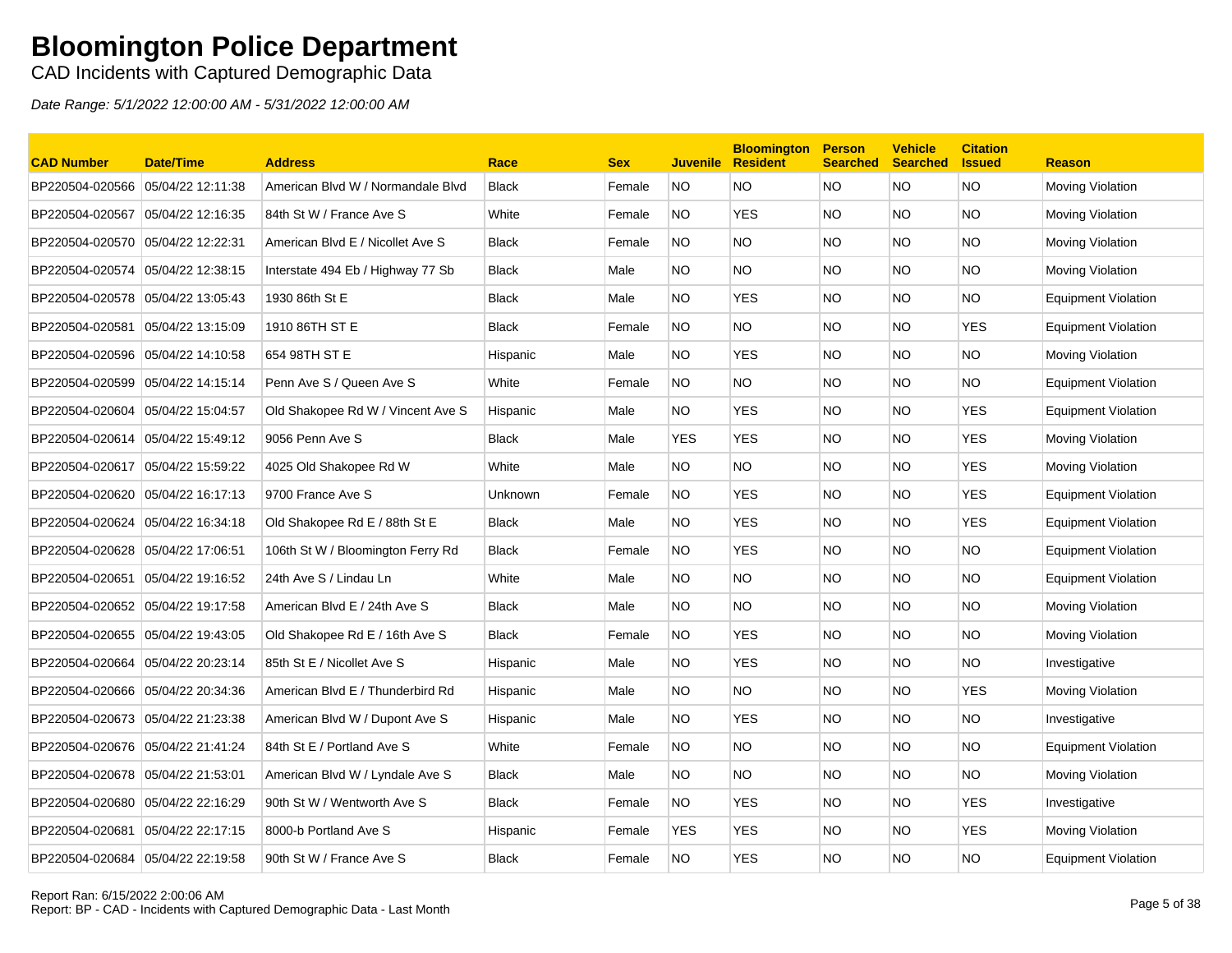CAD Incidents with Captured Demographic Data

| <b>CAD Number</b>                 | Date/Time         | <b>Address</b>                    | Race           | <b>Sex</b> | <b>Juvenile</b> | <b>Bloomington</b><br><b>Resident</b> | <b>Person</b><br><b>Searched</b> | <b>Vehicle</b><br><b>Searched</b> | <b>Citation</b><br><b>Issued</b> | <b>Reason</b>              |
|-----------------------------------|-------------------|-----------------------------------|----------------|------------|-----------------|---------------------------------------|----------------------------------|-----------------------------------|----------------------------------|----------------------------|
| BP220504-020686 05/04/22 22:41:18 |                   | 99th St E / Columbus Ave S        | <b>Black</b>   | Male       | NO.             | <b>YES</b>                            | <b>NO</b>                        | <b>NO</b>                         | <b>YES</b>                       | Moving Violation           |
| BP220504-020696                   | 05/04/22 23:29:01 | Old Shakopee Rd W / Nesbitt Ave S | Asian          | Male       | NO.             | <b>NO</b>                             | <b>NO</b>                        | NO.                               | <b>NO</b>                        | Moving Violation           |
| BP220504-020698                   | 05/04/22 23:45:26 | 84th St W / Zenith Ave S          | White          | Female     | NO.             | <b>NO</b>                             | <b>NO</b>                        | NO.                               | <b>NO</b>                        | Moving Violation           |
| BP220505-020706 05/05/22 00:24:32 |                   | 78th St E / Nicollet Ave S        | Hispanic       | Male       | NO.             | NO.                                   | <b>NO</b>                        | NO.                               | <b>NO</b>                        | <b>Equipment Violation</b> |
| BP220505-020707                   | 05/05/22 00:31:13 | American Blvd E / 12th Ave S      | <b>Black</b>   | Male       | NO.             | NO.                                   | <b>NO</b>                        | NO.                               | NO.                              | Moving Violation           |
| BP220505-020708                   | 05/05/22 00:34:27 | 7800 2nd Ave S                    | White          | Female     | NO.             | YES                                   | <b>YES</b>                       | YES                               | <b>NO</b>                        | Moving Violation           |
| BP220505-020721                   | 05/05/22 02:42:19 | Old Shakopee Rd W / Bush Lake Rd  | <b>Black</b>   | Male       | NO.             | <b>NO</b>                             | <b>NO</b>                        | NO.                               | <b>NO</b>                        | Investigative              |
| BP220505-020722 05/05/22 02:58:00 |                   | Old Shakopee Rd W / France Ave S  | <b>Black</b>   | Male       | NO.             | YES                                   | <b>NO</b>                        | NO.                               | <b>NO</b>                        | <b>Equipment Violation</b> |
| BP220505-020734                   | 05/05/22 04:54:20 | 94th St W / Bloomington Fwy W     | White          | Male       | NO.             | <b>YES</b>                            | <b>NO</b>                        | NO.                               | <b>NO</b>                        | <b>Equipment Violation</b> |
| BP220505-020735                   | 05/05/22 05:11:12 | BAILLIF PL / EWING AVE S          | <b>Black</b>   | Male       | NO.             | <b>NO</b>                             | <b>NO</b>                        | NO.                               | <b>NO</b>                        | Moving Violation           |
| BP220505-020737                   | 05/05/22 05:25:00 | 98th St W / Grand Ave S           | Hispanic       | Male       | NO.             | <b>NO</b>                             | <b>NO</b>                        | NO.                               | NO.                              | Moving Violation           |
| BP220505-020740 05/05/22 05:55:32 |                   | American Blvd E / Portland Ave S  | White          | Male       | NO.             | NO.                                   | <b>NO</b>                        | NO.                               | <b>YES</b>                       | Moving Violation           |
| BP220505-020746 05/05/22 07:31:56 |                   | 2200 OLD SHAKOPEE RD W            | White          | Male       | NO.             | NO.                                   | <b>NO</b>                        | NO.                               | NO.                              | Moving Violation           |
| BP220505-020749 05/05/22 07:54:13 |                   | American Blvd E / Old Cedar Ave S | White          | Male       | NO.             | <b>NO</b>                             | <b>NO</b>                        | NO.                               | <b>NO</b>                        | <b>Equipment Violation</b> |
| BP220505-020774 05/05/22 09:45:01 |                   | Lyndale Ave S / 98th St W         | <b>Unknown</b> | Male       | NO.             | <b>YES</b>                            | <b>NO</b>                        | NO.                               | <b>NO</b>                        | <b>Equipment Violation</b> |
| BP220505-020777 05/05/22 10:02:28 |                   | 84th St E / Nicollet Ave S        | White          | Female     | NO.             | NO.                                   | <b>NO</b>                        | NO.                               | <b>NO</b>                        | <b>Equipment Violation</b> |
| BP220505-020780                   | 05/05/22 10:06:36 | Penn Ave S / Interstate 494 Eb    | White          | Female     | NO.             | <b>NO</b>                             | <b>NO</b>                        | NO.                               | <b>NO</b>                        | <b>Equipment Violation</b> |
| BP220505-020802                   | 05/05/22 11:34:03 | 9700-b France Ave S               | White          | Female     | NO.             | <b>YES</b>                            | <b>NO</b>                        | NO.                               | <b>YES</b>                       | Moving Violation           |
| BP220505-020804                   | 05/05/22 11:36:00 | Chowen Ave S / Old Shakopee Rd W  | White          | Male       | NO.             | <b>YES</b>                            | <b>NO</b>                        | NO.                               | NO.                              | <b>Equipment Violation</b> |
| BP220505-020806                   | 05/05/22 11:40:11 | Old Shakopee Rd W / Kell Ave S    | White          | Male       | NO.             | NO.                                   | <b>NO</b>                        | NO.                               | NO.                              | Investigative              |
| BP220505-020808                   | 05/05/22 11:50:06 | 8301 Normandale Blvd              | Hispanic       | Male       | NO.             | <b>NO</b>                             | <b>NO</b>                        | NO.                               | <b>YES</b>                       | Moving Violation           |
| BP220505-020809 05/05/22 11:55:21 |                   | 9700-b France Ave S               | White          | Female     | NO.             | <b>NO</b>                             | <b>NO</b>                        | NO.                               | <b>NO</b>                        | Equipment Violation        |
| BP220505-020810 05/05/22 12:05:44 |                   | 84th St W / France Ave S          | White          | Male       | NO.             | <b>NO</b>                             | <b>NO</b>                        | NO.                               | NO.                              | Moving Violation           |
| BP220505-020813 05/05/22 12:12:53 |                   | 1901 KILLEBREW DR                 | <b>Black</b>   | Female     | NO.             | <b>YES</b>                            | <b>NO</b>                        | NO.                               | <b>YES</b>                       | Moving Violation           |
| BP220505-020822 05/05/22 12:53:36 |                   | Old Shakopee Rd W / Yukon Ave S   | White          | Female     | <b>NO</b>       | ΝO                                    | <b>NO</b>                        | NO.                               | <b>NO</b>                        | <b>Equipment Violation</b> |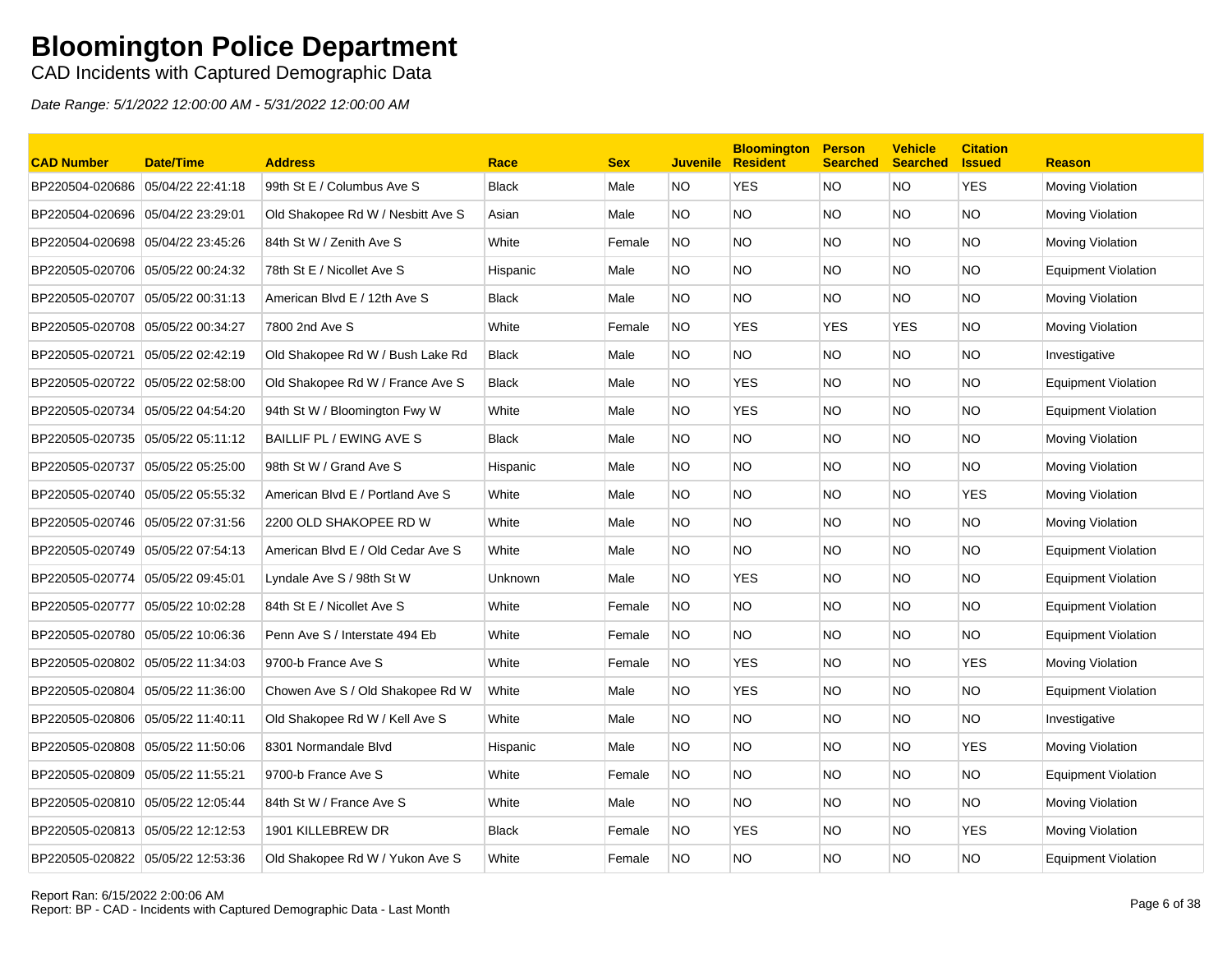CAD Incidents with Captured Demographic Data

| <b>CAD Number</b>                 | <b>Date/Time</b>  | <b>Address</b>                                 | Race            | <b>Sex</b> | <b>Juvenile</b> | <b>Bloomington</b><br><b>Resident</b> | <b>Person</b><br><b>Searched</b> | <b>Vehicle</b><br><b>Searched</b> | <b>Citation</b><br><b>Issued</b> | <b>Reason</b>              |
|-----------------------------------|-------------------|------------------------------------------------|-----------------|------------|-----------------|---------------------------------------|----------------------------------|-----------------------------------|----------------------------------|----------------------------|
| BP220505-020823                   | 05/05/22 13:01:48 | Old Shakopee Rd E / Old Cedar Ave S            | <b>Black</b>    | Male       | NO.             | <b>YES</b>                            | <b>NO</b>                        | <b>NO</b>                         | <b>NO</b>                        | <b>Equipment Violation</b> |
| BP220505-020824                   | 05/05/22 13:02:18 | 86th St E / Old Cedar Ave S                    | White           | Male       | NO.             | <b>NO</b>                             | <b>NO</b>                        | NO.                               | <b>NO</b>                        | <b>Equipment Violation</b> |
| BP220505-020829                   | 05/05/22 13:24:17 | 4209 American Blvd W                           | White           | Male       | NO.             | <b>NO</b>                             | <b>NO</b>                        | NO.                               | <b>NO</b>                        | Moving Violation           |
| BP220505-020830 05/05/22 13:27:32 |                   | 7845 Portland Ave S                            | White           | Female     | NO.             | NO.                                   | <b>NO</b>                        | NO.                               | NO.                              | <b>Equipment Violation</b> |
| BP220505-020833                   | 05/05/22 13:41:16 | Old Shakopee Rd W / France Ave S               | White           | Female     | <b>NO</b>       | <b>YES</b>                            | <b>NO</b>                        | NO.                               | <b>YES</b>                       | Moving Violation           |
| BP220505-020837                   | 05/05/22 13:57:17 | 10590 France Ave S                             | White           | Male       | NO.             | <b>NO</b>                             | <b>NO</b>                        | NO.                               | <b>YES</b>                       | Moving Violation           |
| BP220505-020844                   | 05/05/22 14:35:10 | 8543 STEVENS AVE S                             | <b>Black</b>    | Female     | NO.             | <b>YES</b>                            | <b>NO</b>                        | NO.                               | <b>YES</b>                       | Moving Violation           |
| BP220506-020918                   | 05/06/22 00:12:24 | 94th St W / France Ave S                       | <b>Black</b>    | Male       | NO.             | <b>YES</b>                            | <b>NO</b>                        | NO.                               | <b>NO</b>                        | Moving Violation           |
| BP220506-020926                   | 05/06/22 01:22:07 | 94th St W / Normandale Blvd                    | White           | Male       | NO.             | <b>YES</b>                            | <b>NO</b>                        | NO.                               | <b>NO</b>                        | Moving Violation           |
| BP220506-020931                   | 05/06/22 02:08:56 | 102nd St W / France Ave S                      | <b>Black</b>    | Male       | NO.             | <b>YES</b>                            | <b>NO</b>                        | NO.                               | NO.                              | Moving Violation           |
| BP220506-020940                   | 05/06/22 04:56:22 | 94th St W / France Ave S                       | White           | Female     | NO.             | NO.                                   | <b>NO</b>                        | NO.                               | NO.                              | Moving Violation           |
| BP220506-020946                   | 05/06/22 05:23:26 | Old Shakopee Rd W / Normandale<br><b>B</b> lvd | White           | Male       | NO.             | NO.                                   | <b>NO</b>                        | NO.                               | NO.                              | Moving Violation           |
| BP220506-020948                   | 05/06/22 05:44:01 | Old Shakopee Rd W / Toledo Curv                | White           | Female     | NO.             | <b>NO</b>                             | <b>NO</b>                        | NO.                               | <b>YES</b>                       | Moving Violation           |
| BP220506-020949                   | 05/06/22 05:55:38 | Old Shakopee Rd W / Johnson Cir                | White           | Female     | NO.             | <b>YES</b>                            | <b>NO</b>                        | NO.                               | <b>NO</b>                        | <b>Equipment Violation</b> |
| BP220506-020965                   | 05/06/22 08:48:01 | 98th St E / 4th Ave S                          | <b>Black</b>    | Female     | NO.             | NO.                                   | <b>NO</b>                        | NO.                               | NO.                              | Moving Violation           |
| BP220506-020968                   | 05/06/22 09:00:37 | 98th St E / 10th Ave S                         | <b>Black</b>    | Female     | <b>NO</b>       | <b>YES</b>                            | <b>NO</b>                        | NO.                               | <b>NO</b>                        | Moving Violation           |
| BP220506-020971                   | 05/06/22 09:17:57 | Old Shakopee Rd E / Old Cedar Ave S White      |                 | Male       | NO.             | <b>YES</b>                            | <b>NO</b>                        | NO.                               | <b>YES</b>                       | Moving Violation           |
| BP220506-020976 05/06/22 09:49:11 |                   | Highway 77 Sb / Old Shakopee Rd E              | White           | Female     | <b>NO</b>       | <b>NO</b>                             | <b>NO</b>                        | NO.                               | <b>NO</b>                        | Moving Violation           |
| BP220506-020977                   | 05/06/22 09:59:01 | 98th St E / Park Ave S                         | Hispanic        | Male       | NO.             | <b>NO</b>                             | <b>NO</b>                        | NO.                               | <b>NO</b>                        | Moving Violation           |
| BP220506-020988                   | 05/06/22 11:00:22 | 98th St W / Beard Ave S                        | <b>Black</b>    | Female     | NO.             | <b>YES</b>                            | <b>NO</b>                        | NO.                               | <b>NO</b>                        | Moving Violation           |
| BP220506-020991                   | 05/06/22 11:35:35 | 2001 Killebrew Dr                              | <b>Black</b>    | Male       | NO.             | NO.                                   | <b>YES</b>                       | <b>YES</b>                        | <b>NO</b>                        | Moving Violation           |
| BP220506-020998                   | 05/06/22 12:05:47 | 2001 Killebrew Dr                              | Black           | Male       | NO.             | NO.                                   | <b>NO</b>                        | NO.                               | <b>NO</b>                        | <b>Equipment Violation</b> |
| BP220506-021002                   | 05/06/22 12:18:27 | 98th St W / Abbott Ave S                       | American Indian | Female     | <b>NO</b>       | <b>NO</b>                             | <b>NO</b>                        | NO.                               | <b>NO</b>                        | Moving Violation           |
|                                   |                   | 94th St W / Interstate 35w Nb                  | White           | Male       | NO.             | NO                                    | <b>NO</b>                        | NO.                               | <b>YES</b>                       | Equipment Violation        |
| BP220506-021015 05/06/22 13:23:50 |                   | American Blvd E / Nicollet Ave S               | White           | Female     | <b>NO</b>       | NO                                    | <b>NO</b>                        | NO.                               | <b>NO</b>                        | Moving Violation           |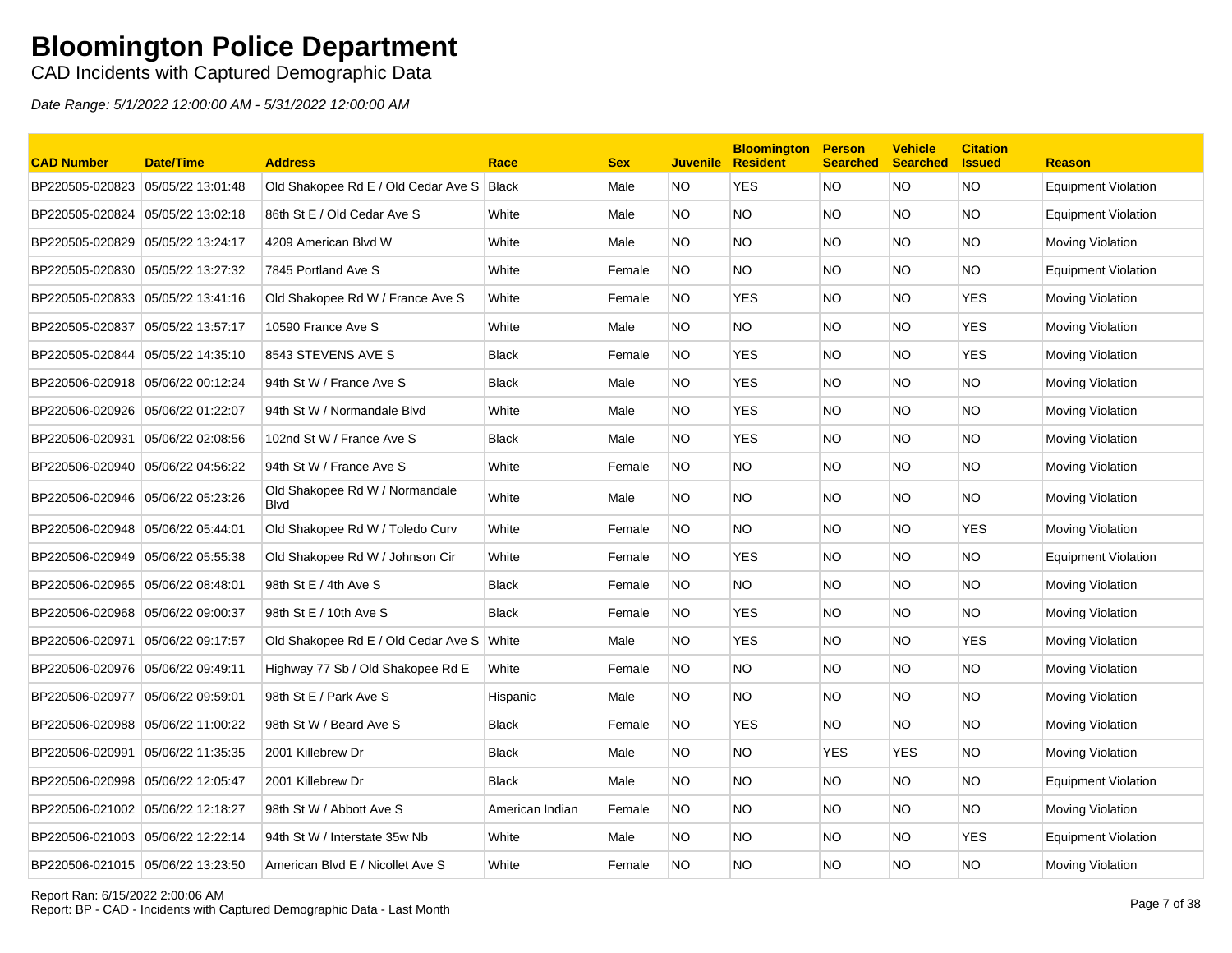CAD Incidents with Captured Demographic Data

| <b>CAD Number</b>                 | <b>Date/Time</b>  | <b>Address</b>                                 | Race         | <b>Sex</b> | <b>Juvenile</b> | <b>Bloomington</b><br><b>Resident</b> | <b>Person</b><br><b>Searched</b> | <b>Vehicle</b><br><b>Searched</b> | <b>Citation</b><br><b>Issued</b> | <b>Reason</b>              |
|-----------------------------------|-------------------|------------------------------------------------|--------------|------------|-----------------|---------------------------------------|----------------------------------|-----------------------------------|----------------------------------|----------------------------|
| BP220506-021040                   | 05/06/22 15:53:34 | 9154 OLD CEDAR AVE S                           | White        | Male       | NO.             | <b>NO</b>                             | <b>NO</b>                        | <b>NO</b>                         | <b>YES</b>                       | Moving Violation           |
| BP220506-021070 05/06/22 19:05:29 |                   | American Blvd E / 24th Ave S                   | White        | Male       | NO.             | <b>NO</b>                             | <b>NO</b>                        | NO.                               | <b>NO</b>                        | Investigative              |
| BP220506-021075 05/06/22 19:33:20 |                   | 86th St W / Dupont Ave S                       | White        | Male       | NO.             | NO.                                   | NO.                              | NO.                               | YES                              | Moving Violation           |
| BP220506-021094 05/06/22 20:39:23 |                   | American Blvd E / 12th Ave S                   | <b>Black</b> | Female     | NO.             | <b>YES</b>                            | NO.                              | NO.                               | NO.                              | <b>Equipment Violation</b> |
| BP220506-021095                   | 05/06/22 20:39:55 | 6800 Old Shakopee Rd W                         | Asian        | Male       | NO.             | <b>YES</b>                            | NO.                              | NO.                               | <b>YES</b>                       | Moving Violation           |
| BP220506-021098 05/06/22 20:58:35 |                   | 50 98TH ST W                                   | <b>Black</b> | Female     | <b>NO</b>       | <b>YES</b>                            | NO.                              | NO.                               | <b>YES</b>                       | Moving Violation           |
| BP220506-021101 05/06/22 21:11:29 |                   | 102nd St W / Xerxes Ave S                      | White        | Male       | NO.             | <b>YES</b>                            | <b>NO</b>                        | NO.                               | <b>YES</b>                       | Moving Violation           |
| BP220506-021104                   | 05/06/22 21:28:59 | 98th St W / Grand Ave S                        | White        | Female     | NO.             | <b>NO</b>                             | NO.                              | NO.                               | <b>NO</b>                        | Moving Violation           |
| BP220506-021105 05/06/22 21:30:56 |                   | American Blvd E / 12th Ave S                   | <b>Black</b> | Female     | NO.             | <b>NO</b>                             | <b>NO</b>                        | NO.                               | <b>NO</b>                        | <b>Equipment Violation</b> |
| BP220506-021107                   | 05/06/22 21:44:03 | 98th St W / Xerxes Ave S                       | <b>Black</b> | Male       | NO.             | NO.                                   | NO.                              | NO.                               | <b>NO</b>                        | Moving Violation           |
| BP220506-021108 05/06/22 21:44:31 |                   | Normandale Blvd / Norman Ridge Dr              | Hispanic     | Male       | NO.             | <b>YES</b>                            | NO.                              | NO.                               | <b>NO</b>                        | <b>Equipment Violation</b> |
| BP220506-021109 05/06/22 21:44:51 |                   | 98th St W / Nicollet Ave S                     | <b>Black</b> | Female     | <b>NO</b>       | NO.                                   | <b>NO</b>                        | NO.                               | <b>NO</b>                        | Moving Violation           |
| BP220506-021110 05/06/22 21:44:58 |                   | American Blvd E / 5th Ave S                    | Hispanic     | Male       | NO.             | YES                                   | NO.                              | NO.                               | <b>YES</b>                       | Moving Violation           |
| BP220506-021111 05/06/22 21:51:24 |                   | 9001 Lyndale Ave S                             | <b>Black</b> | Female     | NO.             | <b>YES</b>                            | <b>NO</b>                        | NO.                               | <b>NO</b>                        | <b>Equipment Violation</b> |
| BP220506-021113 05/06/22 21:53:07 |                   | 94th St W / France Ave S                       | Hispanic     | Male       | NO.             | NO.                                   | <b>NO</b>                        | NO.                               | <b>NO</b>                        | Investigative              |
| BP220506-021114 05/06/22 21:54:52 |                   | 98th St W / Pleasant Ave S                     | <b>Black</b> | Male       | NO.             | <b>YES</b>                            | NO.                              | NO.                               | <b>NO</b>                        | <b>Moving Violation</b>    |
| BP220506-021117 05/06/22 21:58:15 |                   | Old Shakopee Rd W / Normandale<br><b>B</b> lvd | White        | Female     | <b>NO</b>       | NO.                                   | NO.                              | NO.                               | <b>NO</b>                        | Moving Violation           |
| BP220506-021119 05/06/22 22:02:47 |                   | 84th St E / 12th Ave S                         | Hispanic     | Male       | NO.             | <b>YES</b>                            | <b>NO</b>                        | NO.                               | <b>NO</b>                        | Moving Violation           |
| BP220506-021121                   | 05/06/22 22:07:01 | 82nd St E / Portland Ave S                     | <b>Black</b> | Female     | <b>NO</b>       | <b>NO</b>                             | <b>NO</b>                        | NO.                               | <b>NO</b>                        | <b>Equipment Violation</b> |
| BP220506-021123 05/06/22 22:20:24 |                   | 90th St W / France Ave S                       | White        | Male       | NO.             | NO.                                   | NO.                              | NO.                               | <b>NO</b>                        | Moving Violation           |
| BP220506-021124 05/06/22 22:24:42 |                   | 82nd St W / Nicollet Ave S                     | <b>Black</b> | Male       | NO.             | NO.                                   | <b>NO</b>                        | NO.                               | <b>NO</b>                        | Moving Violation           |
| BP220506-021126 05/06/22 22:27:07 |                   | Old Shakopee Rd W / Queen Ave S                | White        | Female     | NO.             | NO                                    | NO.                              | NO.                               | <b>NO</b>                        | <b>Equipment Violation</b> |
| BP220506-021128 05/06/22 22:34:55 |                   | 7971 SOUTHTOWN CTR                             | White        | Male       | NO.             | <b>NO</b>                             | <b>NO</b>                        | NO.                               | <b>YES</b>                       | Moving Violation           |
|                                   |                   | American Blvd W / Grand Ave S                  | Hispanic     | Male       | NO.             | <b>NO</b>                             | NO.                              | NO.                               | <b>NO</b>                        | Equipment Violation        |
| BP220506-021134 05/06/22 22:56:15 |                   | 98th St W / Blaisdell Ave S                    | <b>Black</b> | Male       | NO.             | <b>NO</b>                             | NO.                              | NO.                               | <b>NO</b>                        | Moving Violation           |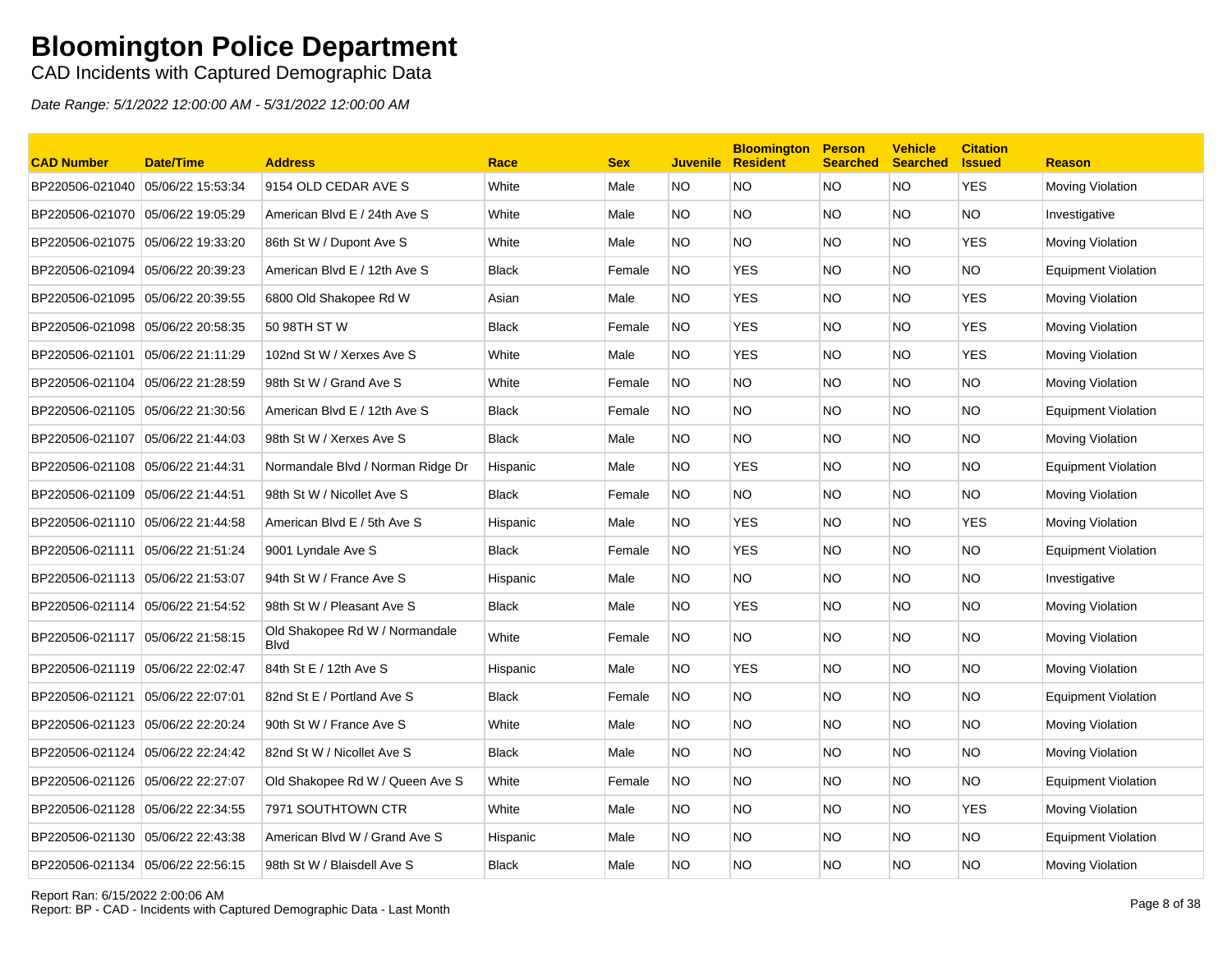CAD Incidents with Captured Demographic Data

| <b>CAD Number</b>                 | <b>Date/Time</b>  | <b>Address</b>                      | Race           | <b>Sex</b> | <b>Juvenile</b> | <b>Bloomington</b><br><b>Resident</b> | <b>Person</b><br><b>Searched</b> | <b>Vehicle</b><br><b>Searched</b> | <b>Citation</b><br><b>Issued</b> | <b>Reason</b>              |
|-----------------------------------|-------------------|-------------------------------------|----------------|------------|-----------------|---------------------------------------|----------------------------------|-----------------------------------|----------------------------------|----------------------------|
| BP220506-021136 05/06/22 22:58:46 |                   | American Blvd W / Knox Ave S        | Hispanic       | Male       | <b>NO</b>       | <b>YES</b>                            | <b>NO</b>                        | <b>NO</b>                         | <b>YES</b>                       | <b>Moving Violation</b>    |
| BP220506-021139 05/06/22 23:12:48 |                   | INTERSTATE 494 WB / FRANCE AVE      | White          | Female     | <b>NO</b>       | NO.                                   | NO.                              | NO.                               | <b>NO</b>                        | Moving Violation           |
| BP220506-021140 05/06/22 23:16:05 |                   | 98th St E / Nicollet Ave S          | <b>Black</b>   | Male       | NO.             | <b>NO</b>                             | NO.                              | NO.                               | <b>NO</b>                        | Moving Violation           |
| BP220506-021142 05/06/22 23:24:31 |                   | American Blvd W / Knox Ave S        | <b>Unknown</b> | Male       | NO.             | <b>NO</b>                             | NO                               | NO.                               | <b>NO</b>                        | Moving Violation           |
| BP220506-021144 05/06/22 23:32:26 |                   | 78th St E / Portland Ave S          | <b>Black</b>   | Female     | NO.             | NO.                                   | <b>NO</b>                        | NO.                               | <b>NO</b>                        | <b>Equipment Violation</b> |
|                                   |                   | 7535 PENN AVE S                     | White          | Female     | NO.             | <b>NO</b>                             | <b>NO</b>                        | NO.                               | <b>NO</b>                        | <b>Equipment Violation</b> |
| BP220506-021148 05/06/22 23:56:32 |                   | LINDAU LN / 24TH AVE S              | White          | Male       | NO.             | <b>NO</b>                             | <b>NO</b>                        | NO.                               | YES                              | Moving Violation           |
|                                   |                   | American Blvd E / Bloomington Ave S | White          | Male       | NO.             | NO.                                   | NO.                              | NO.                               | <b>NO</b>                        | Equipment Violation        |
| BP220507-021151                   | 05/07/22 00:04:55 | Nicollet Ave S / American Blvd E    | White          | Female     | NO.             | <b>YES</b>                            | NO.                              | NO.                               | <b>NO</b>                        | <b>Equipment Violation</b> |
| BP220507-021153 05/07/22 00:09:56 |                   | Nicollet Ave S / 84th St E          | <b>Black</b>   | Male       | NO.             | <b>NO</b>                             | NO.                              | NO.                               | <b>YES</b>                       | Moving Violation           |
| BP220507-021154 05/07/22 00:13:45 |                   | Interstate 35w Nb / 98th St W       | Unknown        | Male       | NO.             | <b>NO</b>                             | <b>NO</b>                        | NO.                               | <b>NO</b>                        | Moving Violation           |
| BP220507-021155 05/07/22 00:14:00 |                   | 76th St W / Penn Ave S              | <b>Black</b>   | Female     | NO.             | NO.                                   | NO.                              | NO.                               | <b>NO</b>                        | <b>Moving Violation</b>    |
| BP220507-021156 05/07/22 00:18:38 |                   | 90TH ST W / GRAND AVE S             | <b>Black</b>   | Male       | NO.             | <b>YES</b>                            | <b>NO</b>                        | NO.                               | <b>YES</b>                       | Moving Violation           |
| BP220507-021159 05/07/22 00:27:56 |                   | 10131 COLFAX AVE S                  | White          | Female     | NO.             | NO.                                   | NO.                              | NO.                               | <b>NO</b>                        | <b>Moving Violation</b>    |
| BP220507-021160 05/07/22 00:46:38 |                   | American Blvd E / Chicago Ave S     | Hispanic       | Male       | NO.             | NO.                                   | NO.                              | NO.                               | <b>YES</b>                       | <b>Equipment Violation</b> |
| BP220507-021161                   | 05/07/22 00:47:58 | 102nd St W / Normandale Blvd        | White          | Male       | NO.             | <b>YES</b>                            | NO.                              | NO.                               | <b>NO</b>                        | Equipment Violation        |
| BP220507-021162 05/07/22 00:54:42 |                   | Normandale Blvd / Scarborough Rd    | <b>Black</b>   | Female     | NO.             | <b>YES</b>                            | NO.                              | NO.                               | <b>NO</b>                        | <b>Equipment Violation</b> |
|                                   |                   | 8040 NICOLLET AVE S                 | White          | Male       | NO.             | NO.                                   | NO.                              | <b>YES</b>                        | <b>NO</b>                        | <b>Moving Violation</b>    |
| BP220507-021164                   | 05/07/22 00:56:48 | 98th St E / Nicollet Ave S          | <b>Black</b>   | Female     | <b>NO</b>       | NO.                                   | <b>NO</b>                        | NO.                               | <b>NO</b>                        | Moving Violation           |
| BP220507-021166 05/07/22 01:02:06 |                   | 2800 American Blvd W                | <b>Black</b>   | Male       | NO.             | <b>YES</b>                            | <b>YES</b>                       | <b>YES</b>                        | <b>NO</b>                        | Moving Violation           |
| BP220507-021167 05/07/22 01:07:55 |                   | American Blvd W / France Ave S      | White          | Male       | NO.             | NO.                                   | <b>NO</b>                        | NO.                               | <b>NO</b>                        | <b>Equipment Violation</b> |
|                                   |                   | 110th St W / France Ave S           | White          | Male       | NO.             | NO.                                   | NO.                              | NO.                               | <b>NO</b>                        | <b>Equipment Violation</b> |
| BP220507-021169 05/07/22 01:20:50 |                   | France Ave S / 98th St W            | White          | Female     | <b>NO</b>       | <b>YES</b>                            | <b>NO</b>                        | NO.                               | <b>NO</b>                        | <b>Equipment Violation</b> |
|                                   |                   | Interstate 494 Wb / Nicollet Ave S  | Hispanic       | Female     | NO.             | NO.                                   | NO.                              | NO.                               | <b>NO</b>                        | Equipment Violation        |
| BP220507-021177 05/07/22 02:02:51 |                   | 94th St W / Lyndale Ave S           | <b>Black</b>   | Male       | NO.             | <b>NO</b>                             | NO.                              | NO.                               | <b>NO</b>                        | Moving Violation           |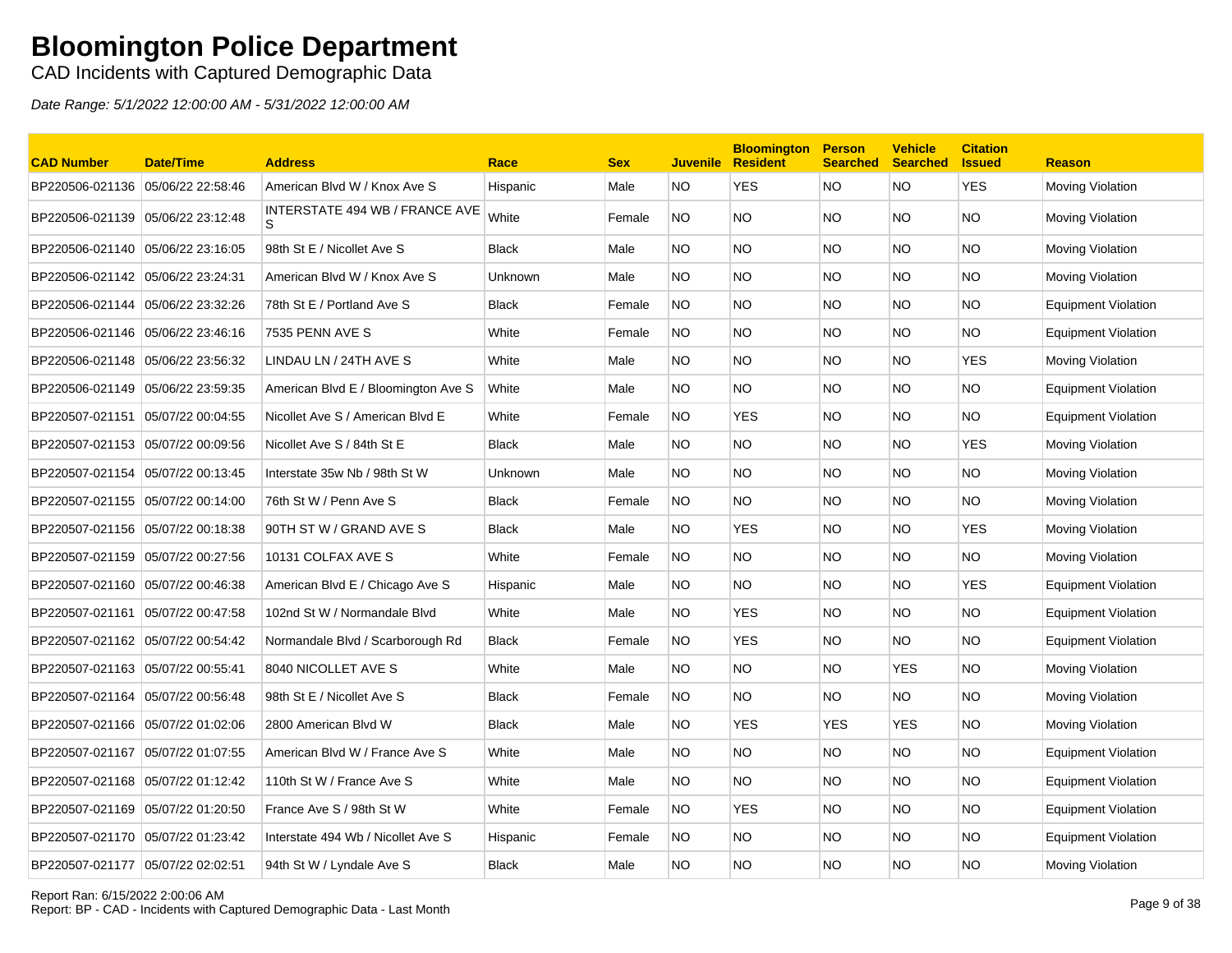### CAD Incidents with Captured Demographic Data

| <b>CAD Number</b>                 | Date/Time         | <b>Address</b>                      | Race           | <b>Sex</b> | <b>Juvenile</b> | <b>Bloomington</b><br><b>Resident</b> | <b>Person</b><br><b>Searched</b> | <b>Vehicle</b><br><b>Searched</b> | <b>Citation</b><br><b>Issued</b> | <b>Reason</b>              |
|-----------------------------------|-------------------|-------------------------------------|----------------|------------|-----------------|---------------------------------------|----------------------------------|-----------------------------------|----------------------------------|----------------------------|
| BP220507-021178 05/07/22 02:11:23 |                   | Normandale Blvd / 94th St W         | White          | Male       | NO.             | <b>NO</b>                             | <b>NO</b>                        | <b>NO</b>                         | <b>NO</b>                        | Moving Violation           |
| BP220507-021179                   | 05/07/22 02:24:45 | 98th St W / Chowen Ave S            | White          | Female     | <b>NO</b>       | <b>NO</b>                             | <b>NO</b>                        | NO.                               | <b>NO</b>                        | Moving Violation           |
| BP220507-021180                   | 05/07/22 02:41:41 | 10039 Lyndale Ave S                 | <b>Unknown</b> | Male       | NO.             | <b>NO</b>                             | <b>NO</b>                        | NO.                               | <b>NO</b>                        | Moving Violation           |
| BP220507-021181                   | 05/07/22 03:05:45 | 98th St W / Grand Ave S             | <b>Black</b>   | Female     | <b>YES</b>      | NO.                                   | <b>NO</b>                        | NO.                               | <b>NO</b>                        | Moving Violation           |
| BP220507-021183 05/07/22 03:12:44 |                   | American Blvd E / 13th Ave S        | Hispanic       | Male       | NO.             | <b>YES</b>                            | <b>NO</b>                        | NO.                               | NO.                              | <b>Equipment Violation</b> |
| BP220507-021192 05/07/22 04:44:12 |                   | 98th St W / Bloomington Ferry Rd    | <b>Black</b>   | Male       | NO.             | <b>YES</b>                            | <b>NO</b>                        | NO.                               | <b>YES</b>                       | <b>Equipment Violation</b> |
| BP220507-021198 05/07/22 05:50:24 |                   | Old Shakopee Rd W / Morgan Ave S    | White          | Female     | <b>NO</b>       | <b>NO</b>                             | <b>NO</b>                        | NO.                               | <b>NO</b>                        | Moving Violation           |
| BP220507-021231 05/07/22 11:25:09 |                   | 2000 Northeast Ct                   | Hispanic       | Male       | NO.             | <b>NO</b>                             | <b>NO</b>                        | NO.                               | <b>YES</b>                       | Moving Violation           |
| BP220507-021233 05/07/22 11:32:21 |                   | 2020 AMERICAN BLVD E                | <b>Black</b>   | Male       | NO.             | <b>NO</b>                             | <b>NO</b>                        | NO.                               | <b>NO</b>                        | Moving Violation           |
| BP220507-021250 05/07/22 13:28:13 |                   | Old Shakopee Rd E / Old Cedar Ave S | <b>Black</b>   | Male       | NO.             | <b>NO</b>                             | <b>NO</b>                        | NO.                               | <b>NO</b>                        | <b>Equipment Violation</b> |
| BP220507-021252 05/07/22 13:39:35 |                   | 87TH ST E / OLD SHAKOPEE RD E       | <b>Black</b>   | Male       | NO.             | <b>NO</b>                             | <b>NO</b>                        | NO.                               | <b>NO</b>                        | <b>Equipment Violation</b> |
| BP220507-021254                   | 05/07/22 13:51:44 | 84th St W / Stanley Ave S           | Asian          | Female     | NO.             | NO.                                   | <b>NO</b>                        | NO.                               | <b>NO</b>                        | Moving Violation           |
| BP220507-021261                   | 05/07/22 14:18:29 | 2221 Killebrew Dr                   | <b>Black</b>   | Male       | NO.             | NO.                                   | <b>NO</b>                        | NO.                               | NO.                              | Moving Violation           |
| BP220507-021273                   | 05/07/22 15:55:23 | Old Shakopee Rd W / France Ave S    | <b>Black</b>   | Female     | NO.             | <b>YES</b>                            | <b>NO</b>                        | NO.                               | <b>NO</b>                        | Moving Violation           |
| BP220507-021302 05/07/22 19:23:54 |                   | Old Shakopee Rd W / France Ave S    | White          | Male       | NO.             | YES                                   | <b>NO</b>                        | NO.                               | <b>NO</b>                        | Moving Violation           |
| BP220507-021305 05/07/22 19:29:10 |                   | 98th St E / Nicollet Ave S          | Asian          | Male       | NO.             | <b>NO</b>                             | <b>NO</b>                        | NO.                               | <b>NO</b>                        | Moving Violation           |
| BP220507-021309                   | 05/07/22 19:38:20 | 9800-b 1st Ave S                    | White          | Male       | NO.             | <b>YES</b>                            | <b>NO</b>                        | NO.                               | <b>YES</b>                       | Moving Violation           |
| BP220507-021312 05/07/22 20:07:05 |                   | 5401 Old Shakopee Rd W              | <b>Black</b>   | Female     | NO.             | <b>YES</b>                            | <b>NO</b>                        | NO.                               | <b>NO</b>                        | <b>Equipment Violation</b> |
| BP220507-021314 05/07/22 20:15:00 |                   | 86th St E / Nicollet Ave S          | <b>Black</b>   | Female     | NO.             | <b>YES</b>                            | <b>YES</b>                       | <b>YES</b>                        | NO.                              | Investigative              |
| BP220507-021315 05/07/22 20:16:13 |                   | 90th St W / James Ave S             | <b>Black</b>   | Male       | NO.             | NO.                                   | <b>NO</b>                        | NO.                               | NO.                              | Moving Violation           |
| BP220507-021319 05/07/22 20:33:18 |                   | 89th St W / Aldrich Ave S           | <b>Black</b>   | Male       | NO.             | <b>NO</b>                             | <b>NO</b>                        | NO.                               | <b>NO</b>                        | Moving Violation           |
|                                   |                   | 401 98th St W                       | <b>Black</b>   | Male       | NO.             | <b>NO</b>                             | <b>YES</b>                       | <b>YES</b>                        | <b>NO</b>                        | Moving Violation           |
| BP220507-021325 05/07/22 21:19:45 |                   | 98th St W / Interstate 35w Nb       | <b>Unknown</b> | Female     | NO.             | NO.                                   | NO.                              | NO.                               | <b>NO</b>                        | Moving Violation           |
| BP220507-021337                   | 05/07/22 22:22:55 | 90th St W / Penn Ave S              | Hispanic       | Male       | NO.             | NO                                    | <b>NO</b>                        | NO.                               | <b>NO</b>                        | Moving Violation           |
| BP220507-021338 05/07/22 22:28:41 |                   | 90th St W / Interstate 35w Nb       | <b>Black</b>   | Female     | <b>NO</b>       | NO                                    | <b>NO</b>                        | NO.                               | <b>NO</b>                        | <b>Equipment Violation</b> |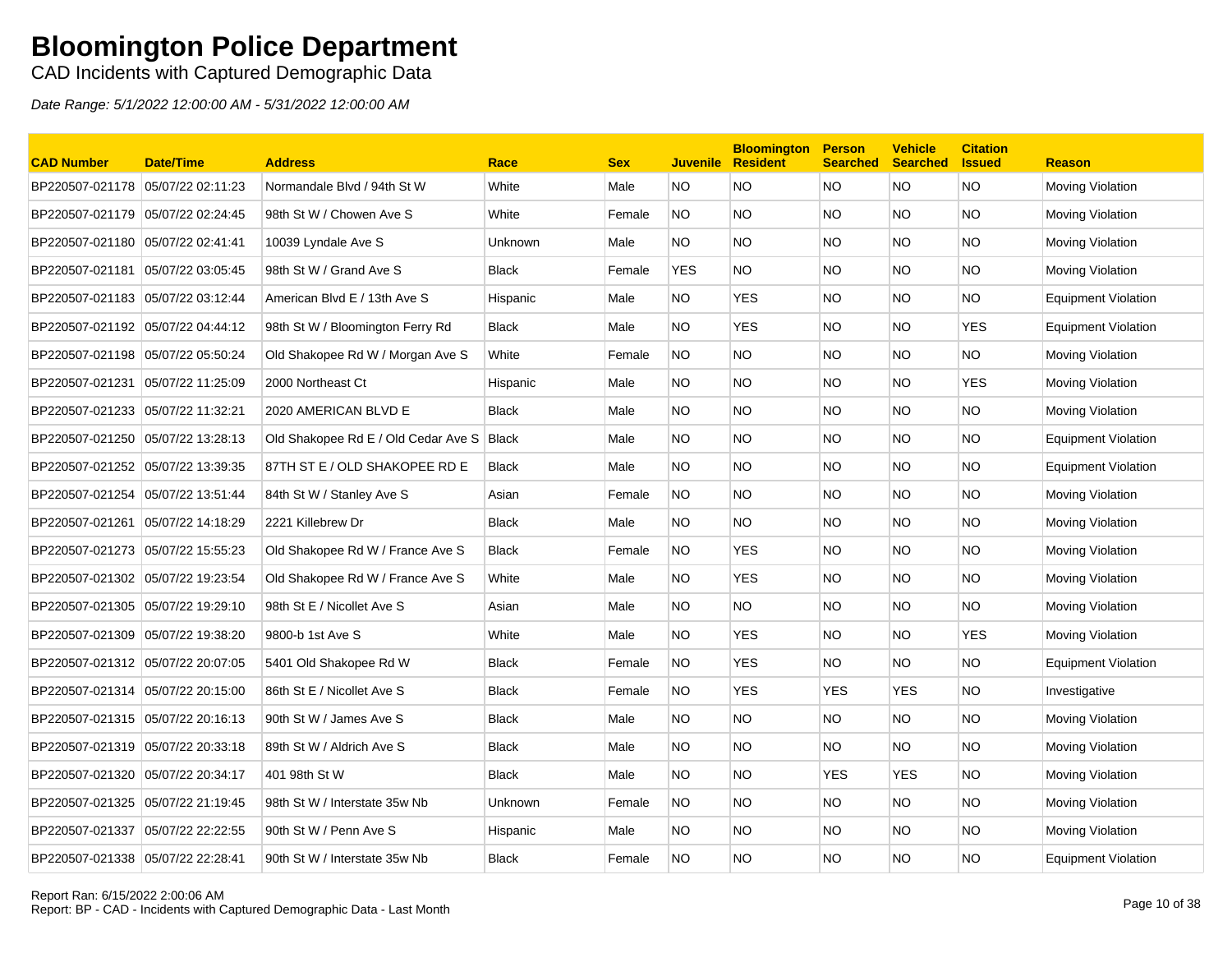CAD Incidents with Captured Demographic Data

Date Range: 5/1/2022 12:00:00 AM - 5/31/2022 12:00:00 AM

| <b>CAD Number</b>                 | <b>Date/Time</b>  | <b>Address</b>                                | Race         | <b>Sex</b> | <b>Juvenile</b> | <b>Bloomington</b><br><b>Resident</b> | <b>Person</b><br><b>Searched</b> | <b>Vehicle</b><br><b>Searched</b> | <b>Citation</b><br><b>Issued</b> | <b>Reason</b>              |
|-----------------------------------|-------------------|-----------------------------------------------|--------------|------------|-----------------|---------------------------------------|----------------------------------|-----------------------------------|----------------------------------|----------------------------|
| BP220507-021339                   | 05/07/22 22:28:57 | 90th St W / France Ave S                      | White        | Male       | NO.             | <b>YES</b>                            | NO                               | NO.                               | <b>NO</b>                        | Moving Violation           |
| BP220507-021351                   | 05/07/22 23:07:52 | 12th Ave S / American Blvd E                  | <b>Black</b> | Male       | NO.             | NO                                    | <b>NO</b>                        | NO.                               | <b>NO</b>                        | <b>Equipment Violation</b> |
| BP220507-021352 05/07/22 23:11:57 |                   | 1501 American Blvd E                          | Unknown      | Female     | NO.             | <b>YES</b>                            | NO.                              | NO.                               | YES                              | Moving Violation           |
| BP220507-021356 05/07/22 23:29:07 |                   | Interstate 35w Nb / 90th St W                 | <b>Black</b> | Female     | NO.             | NO                                    | NO.                              | NO.                               | <b>NO</b>                        | <b>Equipment Violation</b> |
| BP220507-021359 05/07/22 23:53:14 |                   | Interstate 494 Eb / Lyndale Ave S             | White        | Female     | NO.             | <b>NO</b>                             | NO.                              | NO.                               | <b>NO</b>                        | Moving Violation           |
| BP220508-021363 05/08/22 00:10:04 |                   | American Blvd W / Lyndale Ave S               | Hispanic     | Male       | <b>YES</b>      | NO.                                   | NO.                              | NO.                               | <b>NO</b>                        | <b>Moving Violation</b>    |
| BP220508-021364 05/08/22 00:11:12 |                   | Old Shakopee Rd W / Normandale<br><b>Blvd</b> | Hispanic     | Male       | <b>YES</b>      | <b>YES</b>                            | NO.                              | NO.                               | <b>NO</b>                        | Equipment Violation        |
| BP220508-021366 05/08/22 00:13:41 |                   | 82ND ST W / FREMONT AVE S                     | Unknown      | Male       | NO.             | <b>NO</b>                             | NO.                              | NO.                               | <b>NO</b>                        | Moving Violation           |
| BP220508-021367                   | 05/08/22 00:18:56 | Old Shakopee Rd W / Normandale<br><b>Blvd</b> | White        | Female     | <b>NO</b>       | <b>NO</b>                             | NO.                              | NO.                               | <b>NO</b>                        | <b>Equipment Violation</b> |
| BP220508-021373 05/08/22 00:37:03 |                   | 98th St E / 1st Ave S                         | Hispanic     | Male       | NO.             | <b>YES</b>                            | NO.                              | NO.                               | <b>NO</b>                        | Moving Violation           |
| BP220508-021375 05/08/22 00:48:13 |                   | American Blvd W / Penn Ave S                  | White        | Female     | <b>NO</b>       | <b>NO</b>                             | <b>NO</b>                        | NO.                               | <b>NO</b>                        | Moving Violation           |
| BP220508-021377 05/08/22 00:54:29 |                   | 91st St E / 1st Ave S                         | Hispanic     | Male       | NO.             | <b>NO</b>                             | NO.                              | NO.                               | <b>NO</b>                        | Moving Violation           |
| BP220508-021381                   | 05/08/22 01:27:18 | 82nd St W / Emerson Ave S                     | Asian        | Male       | NO.             | <b>NO</b>                             | NO.                              | NO.                               | <b>NO</b>                        | Moving Violation           |
| BP220508-021384                   | 05/08/22 01:54:57 | 7911 Nicollet Ave S                           | <b>Black</b> | Male       | NO.             | <b>NO</b>                             | <b>NO</b>                        | NO.                               | <b>YES</b>                       | Moving Violation           |
| BP220508-021385 05/08/22 01:59:04 |                   | 98th St E / Nicollet Ave S                    | White        | Male       | NO.             | <b>YES</b>                            | <b>NO</b>                        | NO.                               | <b>NO</b>                        | <b>Equipment Violation</b> |
| BP220508-021387                   | 05/08/22 02:13:38 | 92nd St W / Bloomington Fwy W                 | Hispanic     | Male       | NO.             | <b>NO</b>                             | <b>NO</b>                        | NO.                               | <b>NO</b>                        | Moving Violation           |
|                                   |                   | 86th St W / Penn Ave S                        | <b>Black</b> | Male       | NO.             | NO                                    | NO.                              | NO.                               | <b>NO</b>                        | <b>Moving Violation</b>    |
| BP220508-021390                   | 05/08/22 02:26:55 | 50 98th St W                                  | White        | Male       | NO.             | <b>YES</b>                            | NO.                              | NO.                               | <b>NO</b>                        | Moving Violation           |
| BP220508-021391                   | 05/08/22 02:32:16 | Interstate 494 / Penn Ave S                   | Hispanic     | Male       | NO.             | <b>YES</b>                            | NO.                              | NO.                               | <b>NO</b>                        | Moving Violation           |
| BP220508-021426 05/08/22 10:26:09 |                   | 94th St W / Lyndale Ave S                     | White        | Male       | NO.             | <b>YES</b>                            | NO.                              | NO.                               | <b>NO</b>                        | Moving Violation           |
| BP220508-021431                   | 05/08/22 11:25:37 | 98th St W / Dupont Ave S                      | White        | Female     | NO.             | <b>YES</b>                            | NO.                              | NO.                               | <b>NO</b>                        | Moving Violation           |
| BP220508-021442 05/08/22 12:08:48 |                   | 9149 OLD CEDAR AVE S                          | <b>Black</b> | Male       | NO.             | <b>NO</b>                             | NO.                              | NO.                               | <b>NO</b>                        | <b>Equipment Violation</b> |
| BP220508-021447                   | 05/08/22 12:38:27 | Bush Lake Rd / Old Shakopee Rd W              | White        | Male       | NO.             | <b>YES</b>                            | <b>NO</b>                        | NO.                               | <b>NO</b>                        | Moving Violation           |
| BP220508-021453 05/08/22 13:21:16 |                   | 98th St E / Portland Ave S                    | <b>Black</b> | Male       | NO.             | <b>YES</b>                            | <b>NO</b>                        | NO.                               | <b>NO</b>                        | Moving Violation           |
| BP220508-021454 05/08/22 13:23:15 |                   | 4025 Old Shakopee Rd W                        | White        | Female     | <b>NO</b>       | NO.                                   | <b>NO</b>                        | NO.                               | <b>NO</b>                        | <b>Moving Violation</b>    |

Report Ran: 6/15/2022 2:00:06 AM

Report: BP - CAD - Incidents with Captured Demographic Data - Last Month Page 11 of 38<br>Report: BP - CAD - Incidents with Captured Demographic Data - Last Month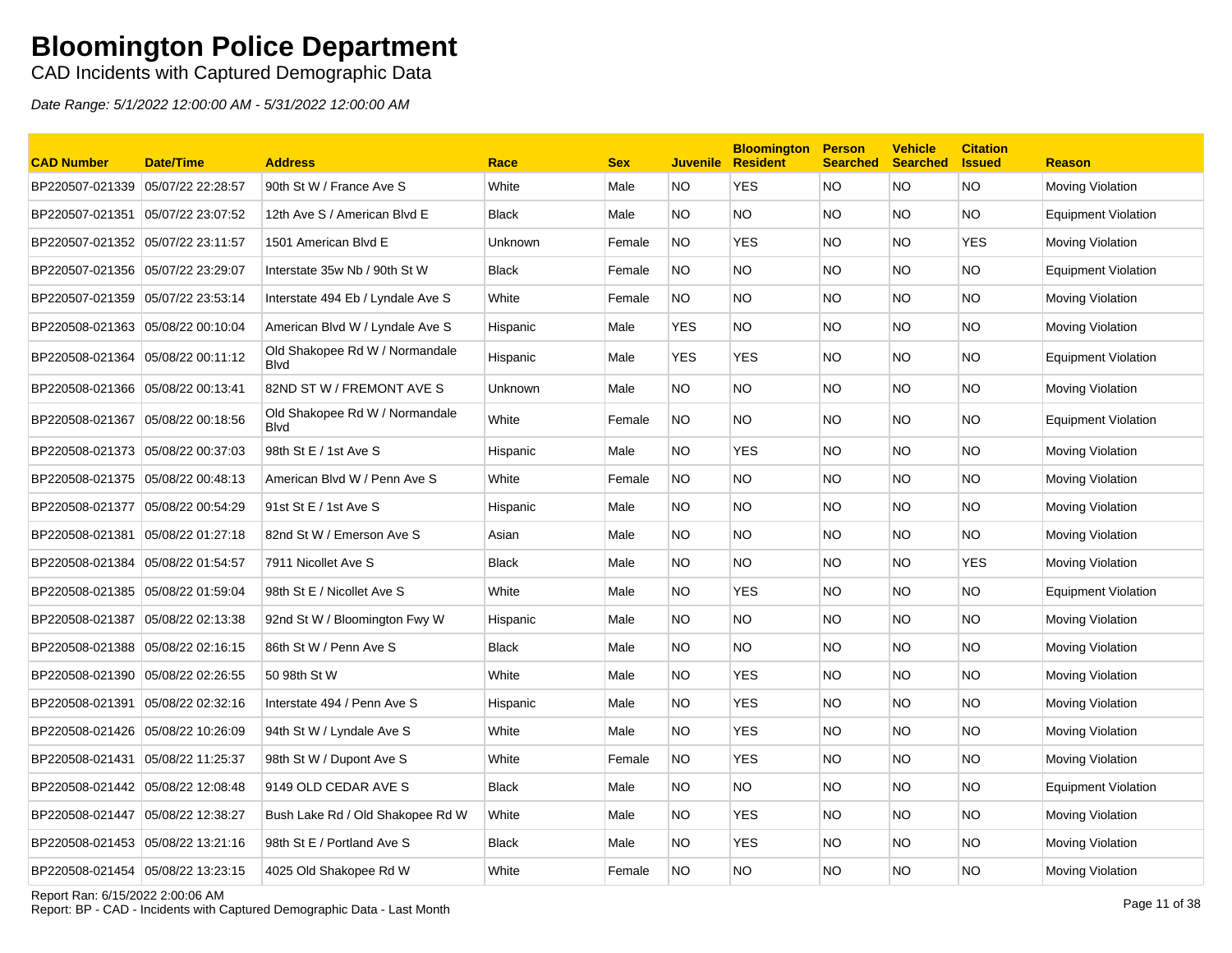CAD Incidents with Captured Demographic Data

| <b>CAD Number</b>                 | <b>Date/Time</b>  | <b>Address</b>                            | Race           | <b>Sex</b> | <b>Juvenile</b> | <b>Bloomington</b><br><b>Resident</b> | <b>Person</b><br><b>Searched</b> | <b>Vehicle</b><br><b>Searched</b> | <b>Citation</b><br><b>Issued</b> | <b>Reason</b>              |
|-----------------------------------|-------------------|-------------------------------------------|----------------|------------|-----------------|---------------------------------------|----------------------------------|-----------------------------------|----------------------------------|----------------------------|
| BP220508-021460                   | 05/08/22 13:49:51 | 98th St W / Lyndale Ave S                 | <b>Black</b>   | Female     | <b>NO</b>       | <b>NO</b>                             | <b>NO</b>                        | NO.                               | <b>NO</b>                        | <b>Equipment Violation</b> |
| BP220508-021465 05/08/22 14:16:28 |                   | 24th Ave S / Lindau Ln                    | <b>Black</b>   | Male       | NO.             | NO.                                   | <b>YES</b>                       | <b>YES</b>                        | <b>NO</b>                        | <b>Equipment Violation</b> |
| BP220508-021467                   | 05/08/22 14:29:52 | 8401 EAST BUSH LAKE RD                    | White          | Male       | NO.             | <b>YES</b>                            | <b>NO</b>                        | NO.                               | <b>NO</b>                        | <b>Moving Violation</b>    |
| BP220508-021470 05/08/22 14:50:27 |                   | Normandale Blvd / 94th St W               | Hispanic       | Male       | NO.             | <b>YES</b>                            | <b>NO</b>                        | NO.                               | <b>YES</b>                       | <b>Moving Violation</b>    |
| BP220508-021473 05/08/22 15:10:09 |                   | Lyndale Ave S / 98th St W                 | <b>Unknown</b> | Male       | NO.             | <b>YES</b>                            | <b>NO</b>                        | NO.                               | <b>YES</b>                       | <b>Moving Violation</b>    |
| BP220508-021474                   | 05/08/22 15:15:32 | 86th St E / 22nd Ave S                    | White          | Male       | NO.             | <b>NO</b>                             | <b>NO</b>                        | NO.                               | <b>NO</b>                        | <b>Equipment Violation</b> |
|                                   |                   | 94TH ST W / LYNDALE AVE S                 | White          | Male       | NO.             | NO                                    | <b>NO</b>                        | NO.                               | <b>YES</b>                       | <b>Equipment Violation</b> |
|                                   |                   | 91st St W / Penn Ave S                    | White          | Male       | NO.             | NO.                                   | <b>NO</b>                        | NO.                               | <b>NO</b>                        | <b>Moving Violation</b>    |
| BP220508-021477 05/08/22 15:28:55 |                   | 98th St W / Grand Ave S                   | Hispanic       | Male       | NO.             | <b>YES</b>                            | NO.                              | NO.                               | <b>NO</b>                        | Moving Violation           |
| BP220508-021480 05/08/22 15:36:29 |                   | 98th St W / Newton Ave S                  | White          | Female     | <b>NO</b>       | <b>YES</b>                            | <b>NO</b>                        | NO.                               | <b>NO</b>                        | Moving Violation           |
| BP220508-021481 05/08/22 15:40:47 |                   | 651 American Blvd E                       | <b>Black</b>   | Male       | NO.             | NO.                                   | NO.                              | NO.                               | <b>NO</b>                        | <b>Moving Violation</b>    |
|                                   |                   | 2231 Killebrew Dr                         | Asian          | Male       | NO.             | <b>NO</b>                             | NO.                              | NO.                               | <b>YES</b>                       | Moving Violation           |
| BP220508-021490 05/08/22 17:01:58 |                   | 82ND ST E / NICOLLET AVE S                | White          | Male       | NO.             | NO.                                   | <b>YES</b>                       | NO.                               | <b>NO</b>                        | Moving Violation           |
| BP220508-021498 05/08/22 18:20:24 |                   | 93rd St W / Penn Ave S                    | White          | Male       | NO.             | <b>YES</b>                            | NO.                              | NO.                               | <b>NO</b>                        | Moving Violation           |
| BP220508-021512 05/08/22 20:28:07 |                   | Interstate 35w Nb / Ramp 90w To 35w<br>Nb | Black          | Female     | NO.             | NO.                                   | NO.                              | NO.                               | <b>NO</b>                        | <b>Equipment Violation</b> |
| BP220508-021514 05/08/22 20:40:53 |                   | Interstate 35w / 76th St W                | White          | Male       | NO.             | NO                                    | NO                               | NO.                               | <b>YES</b>                       | <b>Moving Violation</b>    |
| BP220508-021517 05/08/22 21:08:19 |                   | Old Shakopee Rd W / Logan Ave S           | Unknown        | Male       | NO.             | <b>NO</b>                             | <b>NO</b>                        | NO.                               | <b>NO</b>                        | Moving Violation           |
| BP220508-021521                   | 05/08/22 21:30:36 | 93rd St W / Lyndale Ave S                 | <b>Black</b>   | Male       | NO.             | <b>NO</b>                             | <b>NO</b>                        | NO.                               | <b>NO</b>                        | Moving Violation           |
|                                   |                   | 86th St W / Lyndale Ave S                 | Hispanic       | Male       | NO.             | <b>NO</b>                             | NO.                              | NO.                               | <b>NO</b>                        | Moving Violation           |
| BP220508-021528 05/08/22 22:14:22 |                   | 99th St W / Lyndale Ave S                 | <b>Black</b>   | Female     | NO.             | <b>NO</b>                             | NO.                              | NO.                               | <b>NO</b>                        | <b>Moving Violation</b>    |
| BP220508-021530 05/08/22 22:32:34 |                   | 8331 Normandale Blvd                      | White          | Female     | NO.             | <b>YES</b>                            | NO.                              | NO.                               | <b>NO</b>                        | <b>Equipment Violation</b> |
| BP220508-021534 05/08/22 22:49:57 |                   | 108th St W / Johnson Ave S                | <b>Black</b>   | Female     | NO.             | <b>YES</b>                            | NO.                              | NO.                               | YES                              | Moving Violation           |
| BP220508-021537                   | 05/08/22 23:27:46 | Old Shakopee Rd W / Penn Ave S            | <b>Black</b>   | Male       | NO.             | NO.                                   | NO.                              | NO.                               | <b>NO</b>                        | Moving Violation           |
| BP220508-021539 05/08/22 23:34:13 |                   | Old Shakopee Rd E / Old Cedar Ave S       | White          | Male       | NO.             | <b>YES</b>                            | NO.                              | NO.                               | <b>NO</b>                        | <b>Equipment Violation</b> |
| BP220509-021543 05/09/22 00:11:14 |                   | AMERICAN BLVD W / NORTHLAND<br>DR.        | Black          | Male       | NO.             | <b>YES</b>                            | <b>NO</b>                        | NO.                               | <b>NO</b>                        | Investigative              |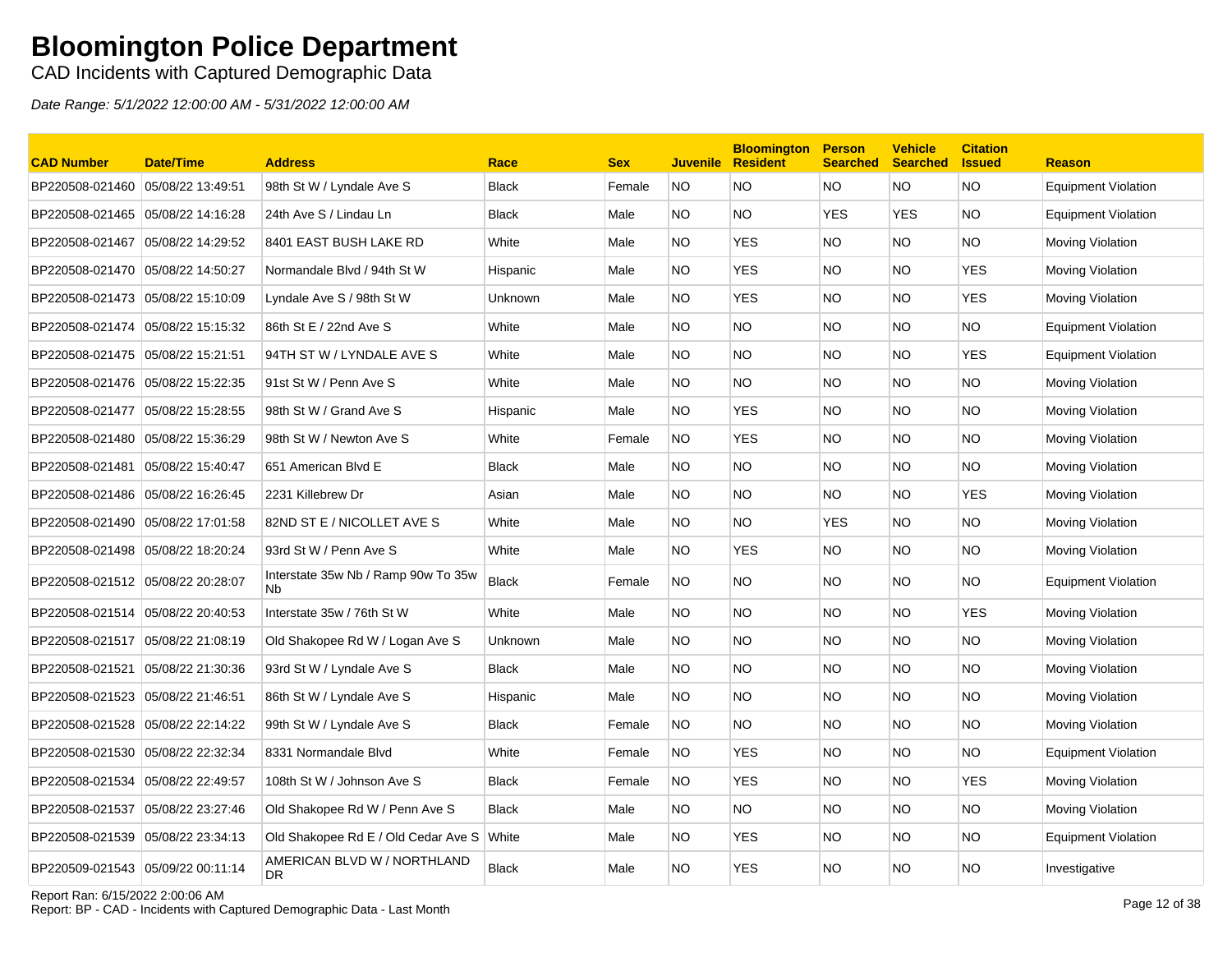CAD Incidents with Captured Demographic Data

Date Range: 5/1/2022 12:00:00 AM - 5/31/2022 12:00:00 AM

| <b>CAD Number</b>                 | <b>Date/Time</b>  | <b>Address</b>                                 | Race         | <b>Sex</b> | <b>Juvenile</b> | <b>Bloomington</b><br><b>Resident</b> | <b>Person</b><br><b>Searched</b> | <b>Vehicle</b><br><b>Searched</b> | <b>Citation</b><br><b>Issued</b> | <b>Reason</b>              |
|-----------------------------------|-------------------|------------------------------------------------|--------------|------------|-----------------|---------------------------------------|----------------------------------|-----------------------------------|----------------------------------|----------------------------|
| BP220509-021545                   | 05/09/22 00:19:36 | 9230 Lyndale Ave S                             | Asian        | Male       | NO.             | <b>NO</b>                             | NO                               | NO.                               | <b>NO</b>                        | Moving Violation           |
|                                   |                   | Old Shakopee Rd W / Nesbitt Ave S              | <b>Black</b> | Male       | NO.             | <b>YES</b>                            | <b>YES</b>                       | <b>YES</b>                        | <b>NO</b>                        | <b>Equipment Violation</b> |
| BP220509-021548 05/09/22 00:37:23 |                   | Penn Ave S / 82nd St W                         | <b>Black</b> | Female     | NO.             | NO.                                   | NO.                              | <b>YES</b>                        | <b>NO</b>                        | Moving Violation           |
| BP220509-021549 05/09/22 00:44:44 |                   | 102nd St W / Toledo Cir                        | White        | Male       | NO.             | YES                                   | NO.                              | NO.                               | <b>NO</b>                        | Moving Violation           |
| BP220509-021552 05/09/22 01:04:42 |                   | 9601 Lyndale Ave S                             | <b>Black</b> | Female     | NO.             | <b>NO</b>                             | NO.                              | NO.                               | <b>NO</b>                        | Moving Violation           |
| BP220509-021569 05/09/22 05:49:52 |                   | Old Shakopee Rd W / Normandale<br><b>B</b> lvd | Hispanic     | Male       | NO.             | <b>NO</b>                             | NO.                              | NO.                               | <b>NO</b>                        | Investigative              |
| BP220509-021579                   | 05/09/22 07:23:38 | Old Shakopee Rd W / France Ave S               | White        | Male       | NO.             | <b>NO</b>                             | NO.                              | NO.                               | <b>NO</b>                        | Moving Violation           |
| BP220509-021581                   | 05/09/22 07:47:01 | Old Shakopee Rd W / Rich Ave S                 | White        | Female     | NO.             | <b>NO</b>                             | NO.                              | NO.                               | <b>NO</b>                        | Equipment Violation        |
| BP220509-021583 05/09/22 07:56:46 |                   | Old Shakopee Rd W / France Ave S               | White        | Female     | NO.             | <b>NO</b>                             | <b>NO</b>                        | NO.                               | <b>YES</b>                       | <b>Moving Violation</b>    |
| BP220509-021606                   | 05/09/22 10:56:29 | Penn Ave S / Jones PI                          | White        | Male       | NO.             | <b>NO</b>                             | NO.                              | NO.                               | <b>NO</b>                        | <b>Equipment Violation</b> |
| BP220509-021609 05/09/22 11:09:49 |                   | 98th St W / Penn Ave S                         | White        | Female     | NO.             | NO.                                   | NO.                              | NO.                               | <b>NO</b>                        | Moving Violation           |
| BP220509-021611 05/09/22 11:14:43 |                   | Old Shakopee Rd W / Hampshire Ave              | White        | Male       | NO.             | <b>YES</b>                            | NO.                              | NO.                               | YES                              | Moving Violation           |
| BP220509-021614 05/09/22 11:33:38 |                   | 8931 Penn Ave S                                | White        | Female     | NO.             | <b>YES</b>                            | <b>NO</b>                        | <b>YES</b>                        | <b>YES</b>                       | Moving Violation           |
| BP220509-021621                   | 05/09/22 12:38:18 | 8600 Lyndale Ave S                             | Hispanic     | Female     | <b>NO</b>       | <b>YES</b>                            | <b>NO</b>                        | NO.                               | <b>YES</b>                       | Moving Violation           |
| BP220509-021623 05/09/22 12:45:53 |                   | American Blvd W / Lyndale Ave S                | White        | Male       | NO.             | <b>YES</b>                            | <b>NO</b>                        | NO.                               | <b>NO</b>                        | <b>Moving Violation</b>    |
| BP220509-021634                   | 05/09/22 13:40:11 | Nicollet Ave S / 95th St E                     | Asian        | Male       | NO.             | <b>NO</b>                             | <b>NO</b>                        | NO.                               | <b>NO</b>                        | Moving Violation           |
|                                   |                   | 78th St E / Nicollet Ave S                     | <b>Black</b> | Female     | NO.             | NO                                    | NO.                              | NO.                               | <b>NO</b>                        | <b>Moving Violation</b>    |
| BP220509-021660                   | 05/09/22 16:31:59 | 9021 PORTLAND AVE S                            | <b>Black</b> | Male       | NO.             | <b>NO</b>                             | NO.                              | NO.                               | <b>NO</b>                        | Moving Violation           |
| BP220509-021665 05/09/22 16:47:06 |                   | 98th St E / 2nd Ave S                          | Hispanic     | Male       | NO.             | NO.                                   | NO.                              | NO.                               | YES                              | Moving Violation           |
| BP220509-021686 05/09/22 19:45:55 |                   | Xerxes Ave S / 106th St W                      | <b>Black</b> | Male       | NO.             | <b>YES</b>                            | NO.                              | NO.                               | NO.                              | <b>Equipment Violation</b> |
| BP220509-021691                   | 05/09/22 20:32:53 | 7800 2nd Ave S                                 | <b>Black</b> | Female     | NO.             | <b>NO</b>                             | NO.                              | NO.                               | <b>YES</b>                       | <b>Equipment Violation</b> |
| BP220509-021692 05/09/22 20:38:33 |                   | 98th St W / France Ave S                       | White        | Male       | NO.             | <b>NO</b>                             | NO.                              | NO.                               | <b>NO</b>                        | <b>Equipment Violation</b> |
| BP220509-021694                   | 05/09/22 20:41:54 | 98th St W / France Ave S                       | <b>Black</b> | Male       | NO.             | <b>YES</b>                            | <b>NO</b>                        | NO.                               | <b>NO</b>                        | Moving Violation           |
| BP220509-021695 05/09/22 20:50:42 |                   | American Blvd E / 12th Ave S                   | <b>Black</b> | Male       | NO.             | <b>NO</b>                             | <b>NO</b>                        | NO.                               | <b>YES</b>                       | <b>Equipment Violation</b> |
| BP220509-021697 05/09/22 20:54:43 |                   | 90th St W / France Ave S                       | White        | Male       | NO.             | <b>NO</b>                             | <b>NO</b>                        | NO.                               | <b>NO</b>                        | <b>Equipment Violation</b> |

Report Ran: 6/15/2022 2:00:06 AM

Report Ran: 6/15/2022 2:00:06 AM<br>Report: BP - CAD - Incidents with Captured Demographic Data - Last Month Page 13 of 38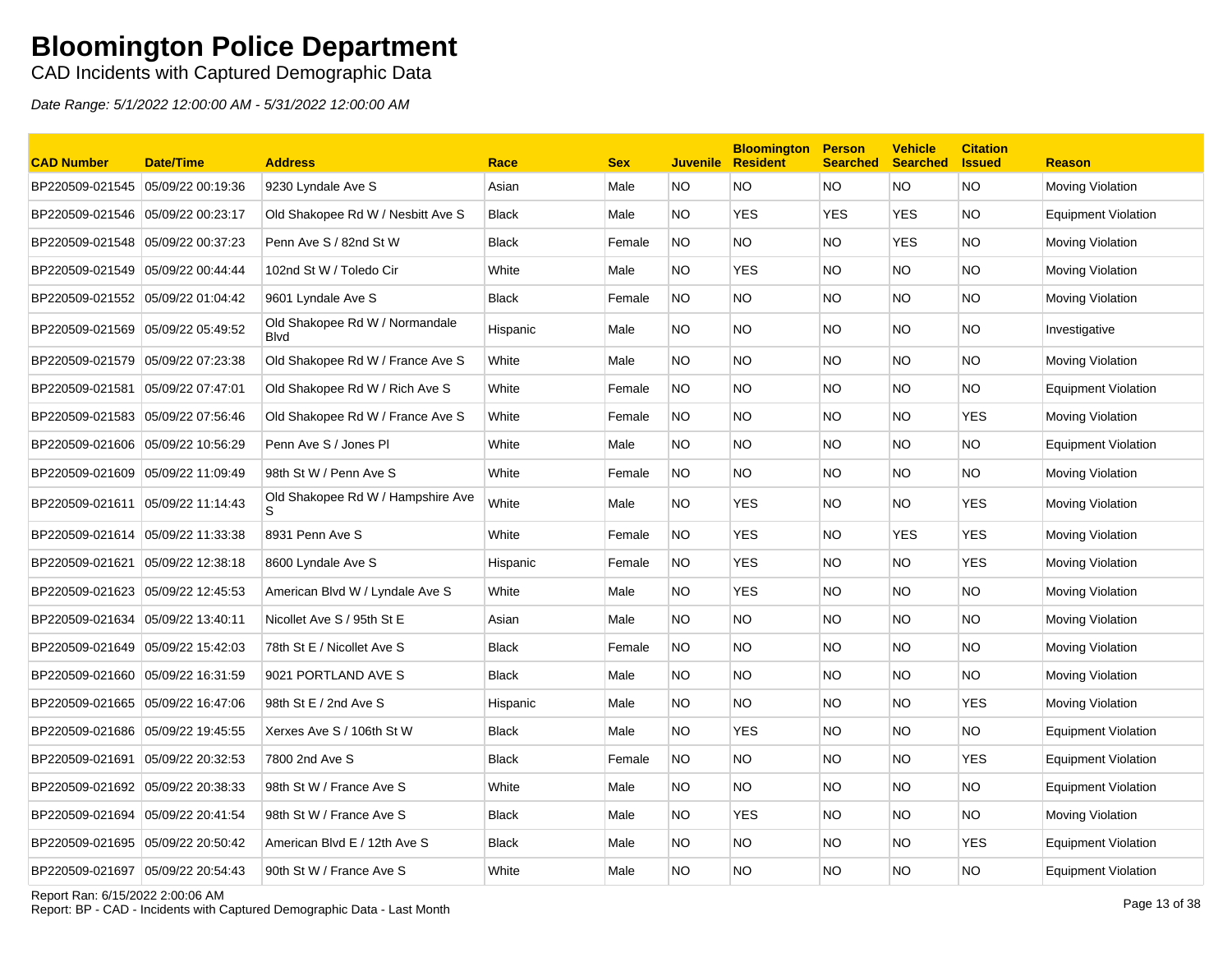CAD Incidents with Captured Demographic Data

| <b>CAD Number</b>                 | <b>Date/Time</b>  | <b>Address</b>                                              | Race         | <b>Sex</b> | <b>Juvenile</b> | <b>Bloomington</b><br><b>Resident</b> | <b>Person</b><br><b>Searched</b> | <b>Vehicle</b><br><b>Searched</b> | <b>Citation</b><br><b>Issued</b> | <b>Reason</b>              |
|-----------------------------------|-------------------|-------------------------------------------------------------|--------------|------------|-----------------|---------------------------------------|----------------------------------|-----------------------------------|----------------------------------|----------------------------|
| BP220509-021706 05/09/22 21:46:30 |                   | 97th St W / Penn Ave S                                      | White        | Female     | <b>NO</b>       | <b>YES</b>                            | <b>NO</b>                        | <b>NO</b>                         | <b>NO</b>                        | <b>Equipment Violation</b> |
| BP220509-021708 05/09/22 21:51:18 |                   | 96th St W / James Ave S                                     | White        | Female     | <b>YES</b>      | <b>YES</b>                            | <b>NO</b>                        | NO.                               | <b>NO</b>                        | <b>Equipment Violation</b> |
| BP220509-021712 05/09/22 22:01:45 |                   | 98th St W / Chowen Ave S                                    | White        | Female     | NO.             | <b>NO</b>                             | <b>NO</b>                        | NO.                               | <b>NO</b>                        | Moving Violation           |
| BP220509-021716 05/09/22 22:14:58 |                   | 98th St W / Dupont Ave S                                    | Black        | Male       | NO.             | NO.                                   | <b>NO</b>                        | NO.                               | NO.                              | Moving Violation           |
| BP220509-021722                   | 05/09/22 22:58:56 | 82nd St E / 15th Ave S                                      | <b>Black</b> | Male       | NO.             | <b>NO</b>                             | <b>NO</b>                        | NO.                               | <b>NO</b>                        | Moving Violation           |
| BP220509-021724 05/09/22 23:42:23 |                   | Old Shakopee Rd W / Logan Ave S                             | Hispanic     | Male       | NO.             | <b>NO</b>                             | <b>NO</b>                        | NO.                               | <b>NO</b>                        | Moving Violation           |
|                                   |                   | American Blvd E / Portland Ave S                            | White        | Female     | NO.             | <b>YES</b>                            | <b>NO</b>                        | NO.                               | <b>NO</b>                        | Moving Violation           |
| BP220510-021733 05/10/22 00:07:07 |                   | 9700 Blaisdell Ave S                                        | <b>Black</b> | Male       | NO.             | <b>NO</b>                             | <b>NO</b>                        | <b>YES</b>                        | <b>NO</b>                        | <b>Equipment Violation</b> |
|                                   |                   | 88th St W / Penn Ave S                                      | <b>Black</b> | Female     | NO.             | <b>NO</b>                             | <b>NO</b>                        | NO.                               | <b>NO</b>                        | Moving Violation           |
| BP220510-021761                   | 05/10/22 05:21:11 | Old Shakopee Rd E / Old Cedar Ave S                         | White        | Male       | NO.             | <b>YES</b>                            | <b>NO</b>                        | NO.                               | <b>NO</b>                        | Moving Violation           |
| BP220510-021762 05/10/22 05:21:40 |                   | 8324 Lyndale Ave S                                          | <b>Black</b> | Male       | NO.             | <b>YES</b>                            | <b>NO</b>                        | NO.                               | <b>NO</b>                        | Investigative              |
| BP220510-021763 05/10/22 05:27:08 |                   | 98TH ST E / COLUMBUS AVE S                                  | Asian        | Male       | NO.             | <b>YES</b>                            | <b>NO</b>                        | NO.                               | <b>NO</b>                        | Moving Violation           |
| BP220510-021765 05/10/22 05:50:04 |                   | Ramp 98w To 35w Nb / Interstate 35w<br><b>N<sub>b</sub></b> | Hispanic     | Male       | NO.             | <b>YES</b>                            | <b>NO</b>                        | NO.                               | <b>YES</b>                       | Moving Violation           |
| BP220510-021766 05/10/22 05:55:22 |                   | Normandale Blvd / Scarborough Rd                            | White        | Male       | NO.             | NO.                                   | <b>NO</b>                        | NO.                               | NO.                              | Moving Violation           |
| BP220510-021773 05/10/22 07:26:28 |                   | Old Shakopee Rd W / Morgan Ave S                            | Hispanic     | Female     | NO.             | NO.                                   | <b>NO</b>                        | NO.                               | <b>YES</b>                       | Moving Violation           |
|                                   |                   | Old Shakopee Rd W / Irving Ave S                            | <b>Black</b> | Female     | <b>NO</b>       | <b>YES</b>                            | <b>NO</b>                        | NO.                               | <b>YES</b>                       | Moving Violation           |
| BP220510-021779 05/10/22 08:55:40 |                   | Penn Ave S / 96th St W                                      | White        | Male       | NO.             | <b>YES</b>                            | <b>NO</b>                        | NO.                               | NO.                              | Moving Violation           |
|                                   |                   | Normandale Blvd / Hyland Greens Dr                          | <b>Black</b> | Male       | NO.             | <b>YES</b>                            | <b>NO</b>                        | NO.                               | <b>NO</b>                        | Moving Violation           |
| BP220510-021800 05/10/22 11:36:57 |                   | 1001 98TH ST W                                              | White        | Male       | NO.             | <b>NO</b>                             | <b>NO</b>                        | NO.                               | <b>NO</b>                        | <b>Equipment Violation</b> |
| BP220510-021810 05/10/22 12:31:29 |                   | 10717 FRANCE AVE S                                          | White        | Female     | NO.             | <b>YES</b>                            | <b>NO</b>                        | NO.                               | NO.                              | <b>Equipment Violation</b> |
| BP220510-021816 05/10/22 13:10:33 |                   | 84th St W / Penn Ave S                                      | White        | Male       | NO.             | <b>YES</b>                            | <b>NO</b>                        | NO.                               | <b>YES</b>                       | Moving Violation           |
| BP220510-021834 05/10/22 15:12:33 |                   | 94TH ST W / LYNDALE AVE S                                   | Black        | Male       | NO.             | NO.                                   | <b>NO</b>                        | NO.                               | YES                              | Moving Violation           |
| BP220510-021839 05/10/22 15:30:37 |                   | 9001 OLD CEDAR AVE S                                        | White        | Female     | <b>NO</b>       | <b>YES</b>                            | <b>NO</b>                        | NO.                               | <b>YES</b>                       | Moving Violation           |
|                                   |                   | 1637 OLD SHAKOPEE RD E                                      | Hispanic     | Female     | NO.             | YES                                   | <b>NO</b>                        | NO.                               | <b>YES</b>                       | Moving Violation           |
| BP220510-021843 05/10/22 15:50:18 |                   | 8100 Old Cedar Ave S                                        | White        | Male       | NO.             | <b>YES</b>                            | <b>NO</b>                        | NO.                               | <b>NO</b>                        | Moving Violation           |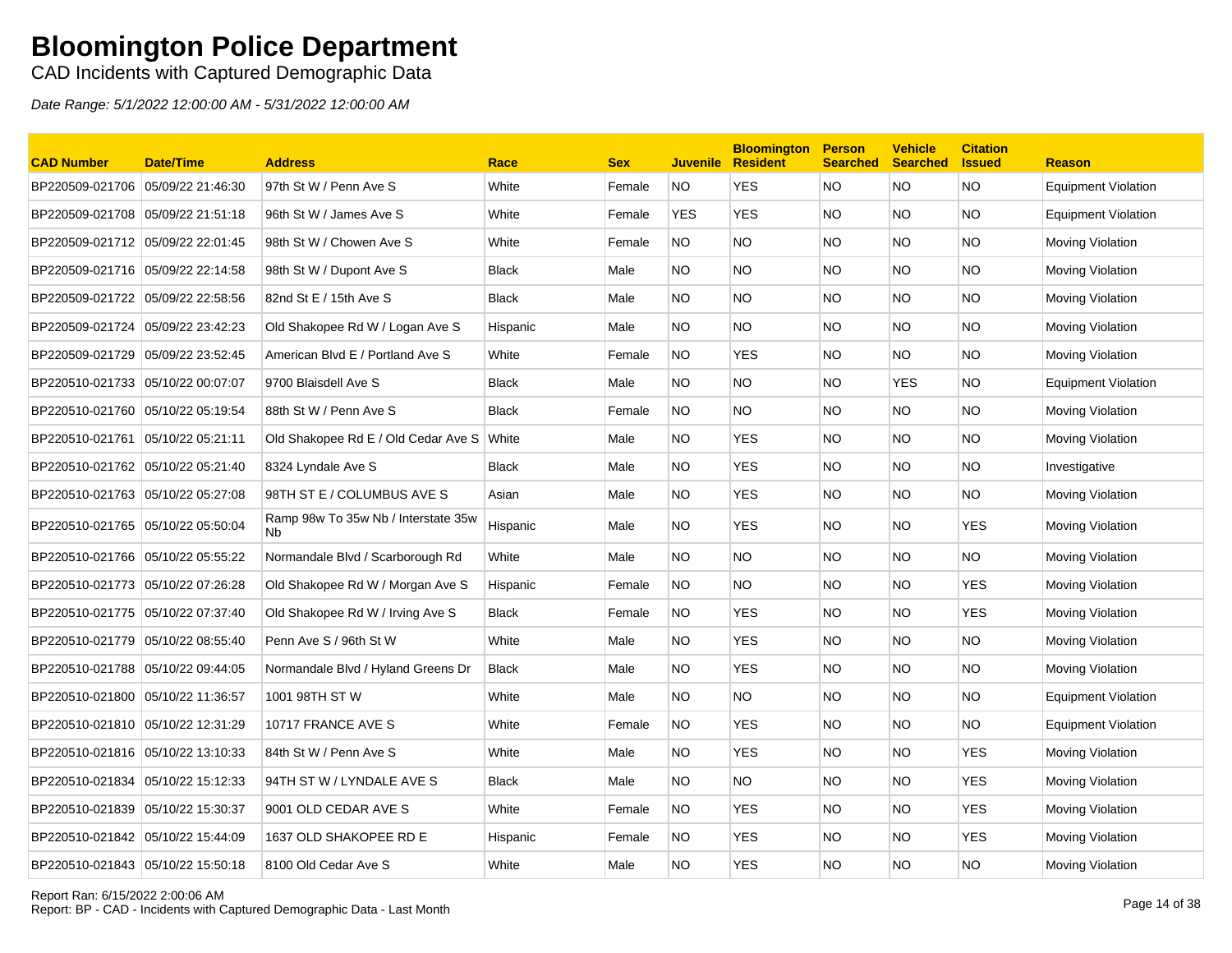CAD Incidents with Captured Demographic Data

| <b>CAD Number</b>                 | <b>Date/Time</b>  | <b>Address</b>                    | Race         | <b>Sex</b> |           | <b>Bloomington</b><br><b>Juvenile Resident</b> | <b>Person</b><br><b>Searched</b> | <b>Vehicle</b><br><b>Searched</b> | <b>Citation</b><br><b>Issued</b> | <b>Reason</b>              |
|-----------------------------------|-------------------|-----------------------------------|--------------|------------|-----------|------------------------------------------------|----------------------------------|-----------------------------------|----------------------------------|----------------------------|
| BP220510-021846 05/10/22 15:58:54 |                   | AMERICAN BLVD W / LYNDALE AVE     | <b>Black</b> | Female     | NO.       | YES                                            | NO.                              | NO.                               | <b>NO</b>                        | Investigative              |
| BP220510-021851                   | 05/10/22 16:11:17 | 9051 Lyndale Ave S                | Hispanic     | Female     | <b>NO</b> | <b>YES</b>                                     | <b>NO</b>                        | NO.                               | <b>NO</b>                        | Investigative              |
| BP220510-021881                   | 05/10/22 18:28:40 | Old Shakopee Rd E / Springside Ln | <b>Black</b> | Female     | NO.       | <b>NO</b>                                      | NO.                              | NO.                               | <b>YES</b>                       | <b>Equipment Violation</b> |
|                                   |                   | American Blvd E / Portland Ave S  | <b>Black</b> | Male       | NO.       | <b>YES</b>                                     | NO                               | NO                                | <b>NO</b>                        | Equipment Violation        |
| BP220510-021908 05/10/22 21:39:29 |                   | 7815 Nicollet Ave S               | White        | Male       | NO.       | <b>YES</b>                                     | NO.                              | NO.                               | <b>NO</b>                        | Equipment Violation        |
|                                   |                   | Lyndale Ave S / Halsey Ln         | White        | Male       | NO.       | <b>NO</b>                                      | <b>NO</b>                        | NO.                               | <b>YES</b>                       | Moving Violation           |
| BP220510-021914 05/10/22 22:25:31 |                   | 8830 LYNDALE AVE S                | <b>Black</b> | Female     | <b>NO</b> | <b>NO</b>                                      | <b>NO</b>                        | NO.                               | <b>NO</b>                        | Moving Violation           |
|                                   |                   | American Blvd W / Lyndale Ave S   | White        | Female     | NO.       | NO.                                            | NO.                              | NO.                               | NO.                              | Moving Violation           |
| BP220511-021955 05/11/22 07:45:28 |                   | 3510 OLD SHAKOPEE RD W            | White        | Male       | NO.       | <b>NO</b>                                      | NO.                              | NO.                               | <b>YES</b>                       | Moving Violation           |
| BP220511-021962 05/11/22 08:39:17 |                   | 9700 France Ave S                 | White        | Female     | NO.       | <b>NO</b>                                      | <b>NO</b>                        | <b>NO</b>                         | <b>NO</b>                        | Equipment Violation        |
| BP220511-021967 05/11/22 09:06:45 |                   | 98th St W / France Ave S          | White        | Female     | <b>NO</b> | <b>NO</b>                                      | NO.                              | NO.                               | <b>NO</b>                        | Moving Violation           |
| BP220511-021999 05/11/22 12:26:06 |                   | 81st St W / Penn Ave S            | Unknown      | Male       | NO.       | <b>NO</b>                                      | NO.                              | NO.                               | <b>NO</b>                        | Moving Violation           |
| BP220511-022032 05/11/22 15:44:02 |                   | American Blvd E / Chicago Ave S   | Hispanic     | Female     | <b>NO</b> | <b>YES</b>                                     | <b>NO</b>                        | NO.                               | <b>NO</b>                        | Investigative              |
|                                   |                   | 98th St W / Grand Ave S           | White        | Male       | NO.       | <b>NO</b>                                      | NO.                              | NO.                               | <b>NO</b>                        | Moving Violation           |
| BP220511-022091 05/11/22 23:18:29 |                   | 98th St W / Interstate 35w Nb     | White        | Male       | NO.       | <b>YES</b>                                     | NO.                              | NO.                               | <b>NO</b>                        | Moving Violation           |
| BP220511-022096                   | 05/11/22 23:58:11 | 78th St E / Nicollet Ave S        | White        | Female     | NO.       | <b>NO</b>                                      | NO.                              | NO.                               | <b>NO</b>                        | Equipment Violation        |
| BP220512-022102 05/12/22 00:51:45 |                   | Old Shakopee Rd W / Thomas Ave S  | White        | Male       | NO.       | <b>NO</b>                                      | <b>YES</b>                       | NO.                               | <b>YES</b>                       | Investigative              |
| BP220512-022123 05/12/22 05:09:25 |                   | 98th St W / France Ave S          | <b>Black</b> | Male       | NO.       | <b>NO</b>                                      | NO.                              | NO.                               | <b>NO</b>                        | <b>Equipment Violation</b> |
| BP220512-022134                   | 05/12/22 07:42:24 | 10416 THOMAS AVE S                | White        | Female     | NO.       | <b>YES</b>                                     | NO.                              | NO.                               | <b>NO</b>                        | Moving Violation           |
| BP220512-022138 05/12/22 07:53:39 |                   | 4101 OLD SHAKOPEE RD W            | White        | Male       | NO.       | <b>YES</b>                                     | NO.                              | NO.                               | <b>YES</b>                       | Moving Violation           |
| BP220512-022141 05/12/22 08:07:23 |                   | 10735 KELL AVE S                  | White        | Female     | NO.       | NO.                                            | NO.                              | NO.                               | <b>YES</b>                       | Moving Violation           |
| BP220512-022142 05/12/22 08:09:37 |                   | 4050 OLD SHAKOPEE RD W            | White        | Female     | NO.       | <b>YES</b>                                     | NO.                              | NO.                               | <b>YES</b>                       | Moving Violation           |
| BP220512-022168 05/12/22 12:20:40 |                   | France Ave S / 98th St W          | White        | Male       | NO.       | <b>YES</b>                                     | <b>NO</b>                        | NO.                               | <b>NO</b>                        | <b>Equipment Violation</b> |
|                                   |                   | Old Shakopee Rd W / York Ave S    | <b>Black</b> | Male       | NO.       | NO.                                            | NO.                              | NO.                               | <b>NO</b>                        | Equipment Violation        |
| BP220512-022199 05/12/22 15:17:38 |                   | 2231 KILLEBREW DR                 | White        | Male       | NO.       | <b>NO</b>                                      | NO.                              | NO.                               | <b>NO</b>                        | Moving Violation           |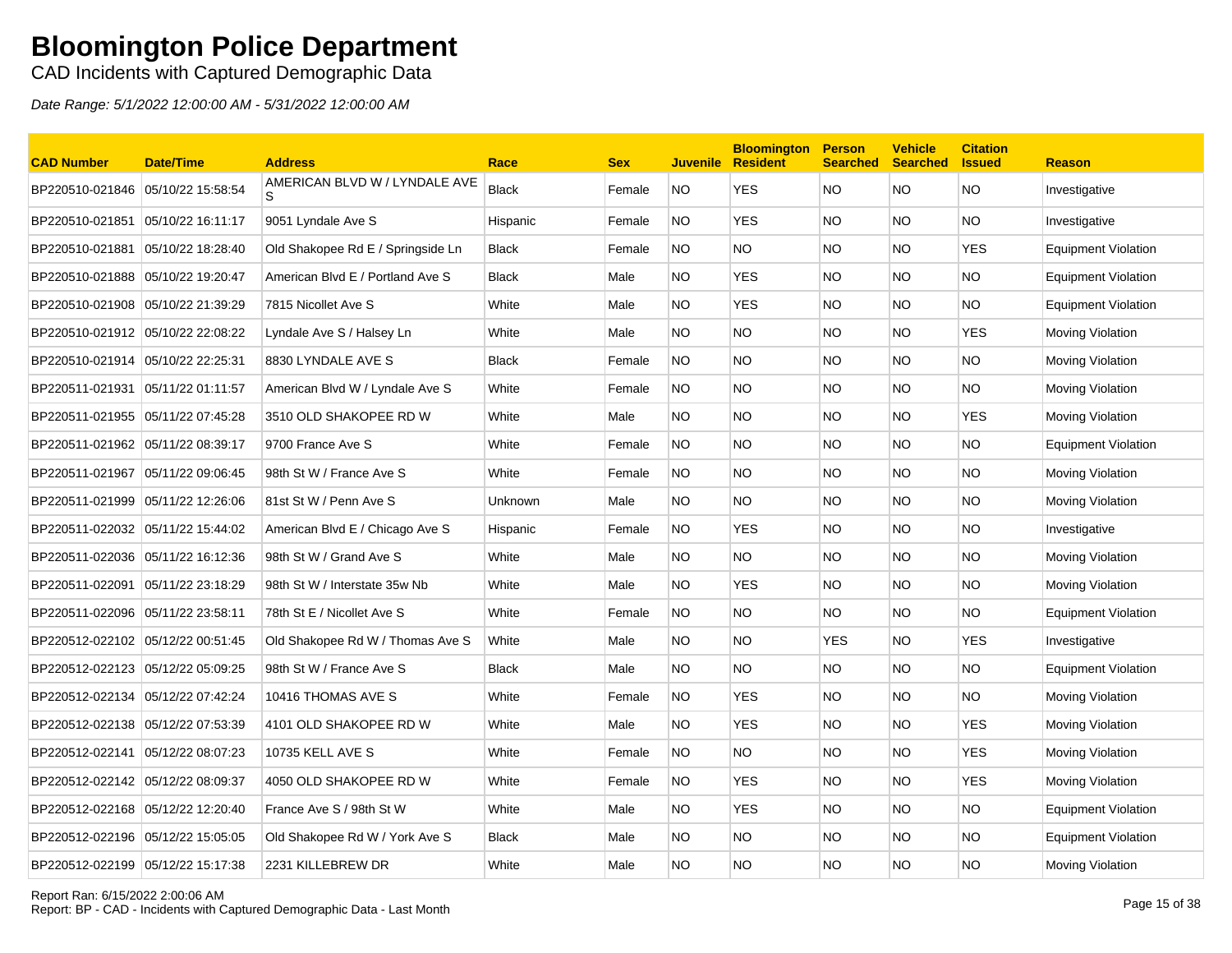CAD Incidents with Captured Demographic Data

Date Range: 5/1/2022 12:00:00 AM - 5/31/2022 12:00:00 AM

| <b>CAD Number</b>                 | <b>Date/Time</b>  | <b>Address</b>                    | Race         | <b>Sex</b> | <b>Juvenile</b> | <b>Bloomington</b><br><b>Resident</b> | <b>Person</b><br><b>Searched</b> | <b>Vehicle</b><br><b>Searched</b> | <b>Citation</b><br><b>Issued</b> | <b>Reason</b>              |
|-----------------------------------|-------------------|-----------------------------------|--------------|------------|-----------------|---------------------------------------|----------------------------------|-----------------------------------|----------------------------------|----------------------------|
| BP220512-022255                   | 05/12/22 19:56:42 | American Blvd E / 12th Ave S      | White        | Female     | <b>NO</b>       | <b>YES</b>                            | <b>NO</b>                        | NO.                               | <b>NO</b>                        | <b>Equipment Violation</b> |
| BP220512-022256 05/12/22 20:03:05 |                   | BRIAR LN / NORMAN RIDGE DR        | Asian        | Male       | NO.             | <b>YES</b>                            | NO.                              | NO.                               | <b>NO</b>                        | <b>Equipment Violation</b> |
| BP220512-022272 05/12/22 21:22:25 |                   | 98th St W / Dupont Ave S          | <b>Black</b> | Male       | NO.             | <b>YES</b>                            | <b>NO</b>                        | NO.                               | <b>NO</b>                        | <b>Moving Violation</b>    |
| BP220513-022302 05/13/22 00:51:10 |                   | Old Shakopee Rd W / Xerxes Ave S  | White        | Male       | NO.             | NO.                                   | <b>NO</b>                        | NO.                               | <b>YES</b>                       | Investigative              |
| BP220513-022307 05/13/22 01:43:56 |                   | Old Shakopee Rd W / Irving Ave S  | <b>Black</b> | Male       | NO.             | <b>YES</b>                            | <b>NO</b>                        | NO.                               | <b>NO</b>                        | <b>Moving Violation</b>    |
| BP220513-022335 05/13/22 08:27:03 |                   | 81st St E / Portland Ave S        | <b>Black</b> | Female     | <b>NO</b>       | <b>YES</b>                            | <b>NO</b>                        | NO.                               | <b>YES</b>                       | Moving Violation           |
| BP220513-022336 05/13/22 08:29:52 |                   | Old Shakopee Rd W / Brunswick Rd  | White        | Female     | <b>NO</b>       | NO                                    | <b>NO</b>                        | NO.                               | NO                               | <b>Equipment Violation</b> |
| BP220513-022343 05/13/22 08:49:45 |                   | 4551 102nd St W                   | White        | Female     | <b>NO</b>       | <b>YES</b>                            | <b>NO</b>                        | NO.                               | <b>YES</b>                       | Moving Violation           |
| BP220513-022345 05/13/22 08:50:10 |                   | 96th St W / Penn Ave S            | Hispanic     | Male       | NO.             | YES                                   | <b>NO</b>                        | NO.                               | <b>NO</b>                        | Equipment Violation        |
| BP220513-022348 05/13/22 09:06:24 |                   | 9408 NICOLLET AVE S               | <b>Black</b> | Female     | <b>NO</b>       | <b>YES</b>                            | <b>NO</b>                        | NO.                               | <b>YES</b>                       | Moving Violation           |
| BP220513-022356 05/13/22 09:48:02 |                   | 86th St E / Portland Ave S        | Hispanic     | Male       | <b>YES</b>      | NO.                                   | NO.                              | NO.                               | YES                              | <b>Moving Violation</b>    |
| BP220513-022359 05/13/22 10:01:14 |                   | Old Shakopee Rd W / Hampshire Ave | <b>Black</b> | Male       | NO.             | NO.                                   | NO.                              | NO.                               | <b>YES</b>                       | Moving Violation           |
| BP220513-022374 05/13/22 11:30:36 |                   | France Ave S / American Blvd W    | White        | Male       | NO.             | <b>NO</b>                             | <b>NO</b>                        | NO.                               | <b>NO</b>                        | <b>Equipment Violation</b> |
| BP220513-022375 05/13/22 11:34:20 |                   | 4141 Old Shakopee Rd W            | White        | Male       | NO.             | <b>YES</b>                            | <b>NO</b>                        | NO.                               | <b>YES</b>                       | Moving Violation           |
| BP220513-022378 05/13/22 11:40:54 |                   | 103rd St W / France Ave S         | <b>Black</b> | Male       | NO.             | <b>YES</b>                            | <b>NO</b>                        | NO.                               | <b>NO</b>                        | <b>Equipment Violation</b> |
| BP220513-022384 05/13/22 11:56:37 |                   | 10603 FRANCE AVE S                | <b>Black</b> | Female     | NO.             | <b>NO</b>                             | NO                               | NO.                               | <b>YES</b>                       | Moving Violation           |
| BP220513-022391 05/13/22 12:25:46 |                   | 98th St W / Russell Ave S         | White        | Male       | NO.             | <b>YES</b>                            | <b>NO</b>                        | NO.                               | <b>NO</b>                        | Equipment Violation        |
|                                   |                   | Old Shakopee Rd W / Queen Ave S   | White        | Male       | NO.             | <b>YES</b>                            | <b>NO</b>                        | NO.                               | <b>YES</b>                       | <b>Equipment Violation</b> |
| BP220513-022415 05/13/22 14:12:22 |                   | 24th Ave S / Moa Gate 5           | <b>Black</b> | Male       | NO.             | NO.                                   | NO.                              | NO.                               | <b>YES</b>                       | <b>Equipment Violation</b> |
| BP220513-022431 05/13/22 15:39:36 |                   | 104th St W / Lyndale Ave S        | White        | Male       | NO.             | NO.                                   | NO.                              | NO.                               | <b>NO</b>                        | Equipment Violation        |
| BP220513-022436 05/13/22 15:49:53 |                   | Old Shakopee Rd W / Oxborough Ave | White        | Male       | NO.             | <b>YES</b>                            | <b>NO</b>                        | <b>NO</b>                         | <b>NO</b>                        | Moving Violation           |
| BP220513-022446 05/13/22 16:48:37 |                   | Normandale Blvd / 110th St W      | White        | Female     | NO.             | <b>YES</b>                            | <b>NO</b>                        | NO.                               | <b>NO</b>                        | Moving Violation           |
| BP220513-022462 05/13/22 18:04:44 |                   | 98th St W / Normandale Blvd       | <b>Black</b> | Male       | NO.             | NO                                    | <b>NO</b>                        | NO.                               | <b>NO</b>                        | <b>Equipment Violation</b> |
| BP220513-022464                   | 05/13/22 18:09:55 | Penn Ave S / Penn Lake Cir        | White        | Male       | NO.             | <b>NO</b>                             | <b>NO</b>                        | NO.                               | <b>NO</b>                        | <b>Moving Violation</b>    |
| BP220513-022469 05/13/22 18:45:55 |                   | American Blvd W / Lyndale Ave S   | White        | Female     | <b>NO</b>       | NO.                                   | <b>NO</b>                        | NO.                               | <b>NO</b>                        | Equipment Violation        |

Report Ran: 6/15/2022 2:00:06 AM

Report Ran: 6/15/2022 2:00:06 AM<br>Report: BP - CAD - Incidents with Captured Demographic Data - Last Month Page 16 of 38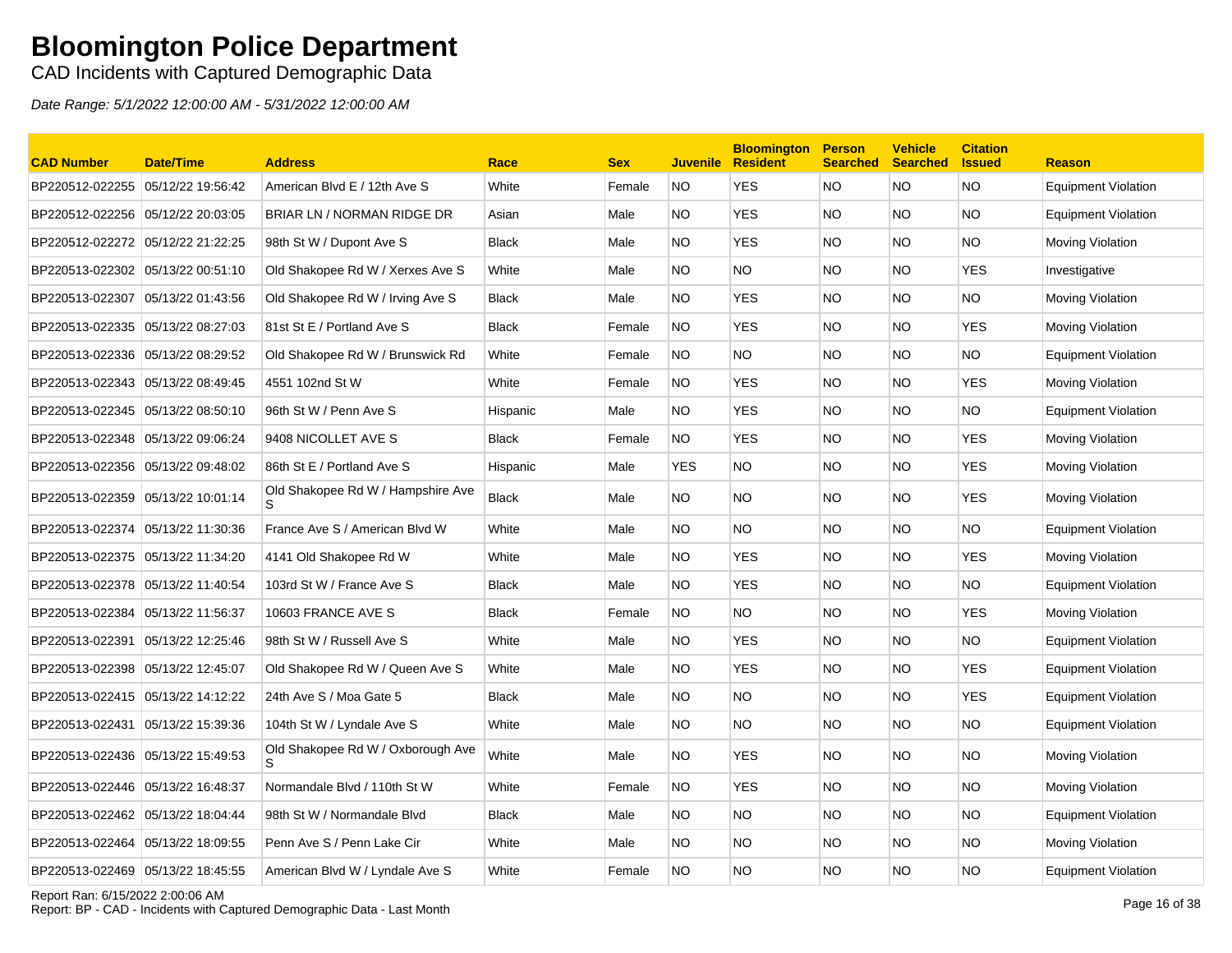CAD Incidents with Captured Demographic Data

| <b>CAD Number</b>                 | <b>Date/Time</b>  | <b>Address</b>                                 | Race         | <b>Sex</b> | <b>Juvenile</b> | <b>Bloomington</b><br><b>Resident</b> | <b>Person</b><br><b>Searched</b> | <b>Vehicle</b><br><b>Searched</b> | <b>Citation</b><br><b>Issued</b> | <b>Reason</b>              |
|-----------------------------------|-------------------|------------------------------------------------|--------------|------------|-----------------|---------------------------------------|----------------------------------|-----------------------------------|----------------------------------|----------------------------|
| BP220513-022472                   | 05/13/22 19:00:43 | 86th St E / Old Shakopee Rd E                  | White        | Female     | <b>NO</b>       | NO                                    | <b>NO</b>                        | NO.                               | <b>NO</b>                        | Moving Violation           |
| BP220513-022473 05/13/22 19:04:50 |                   | 98TH ST W / PLEASANT AVE S                     | White        | Male       | NO.             | <b>YES</b>                            | <b>NO</b>                        | NO.                               | <b>NO</b>                        | <b>Equipment Violation</b> |
| BP220513-022476 05/13/22 19:28:57 |                   | Lindau Ln / Moa Gate 3                         | White        | Male       | NO.             | NO.                                   | <b>NO</b>                        | NO.                               | NO.                              | <b>Equipment Violation</b> |
| BP220513-022488 05/13/22 20:17:20 |                   | 2019 OLD SHAKOPEE RD E                         | <b>Black</b> | Male       | NO.             | <b>NO</b>                             | <b>NO</b>                        | NO.                               | <b>NO</b>                        | Moving Violation           |
| BP220513-022492 05/13/22 20:25:59 |                   | 70th St W / Penn Ave S                         | White        | Male       | NO.             | <b>NO</b>                             | <b>NO</b>                        | NO.                               | <b>YES</b>                       | Moving Violation           |
| BP220513-022494                   | 05/13/22 20:32:22 | 78th St E / Portland Ave S                     | <b>Black</b> | Male       | NO.             | <b>NO</b>                             | <b>NO</b>                        | NO.                               | <b>NO</b>                        | Investigative              |
| BP220513-022505 05/13/22 21:08:43 |                   | 92nd St W / Grand Ave S                        | <b>Black</b> | Female     | NO.             | <b>NO</b>                             | <b>NO</b>                        | NO.                               | <b>NO</b>                        | <b>Equipment Violation</b> |
|                                   |                   | 629 98th St W                                  | Unknown      | Male       | NO.             | NO.                                   | <b>NO</b>                        | NO.                               | <b>YES</b>                       | Moving Violation           |
| BP220513-022515 05/13/22 21:48:34 |                   | American Blvd W / Penn Ave S                   | Unknown      | Female     | NO.             | NO                                    | <b>NO</b>                        | NO.                               | NO.                              | Moving Violation           |
| BP220513-022516 05/13/22 21:56:10 |                   | American Blvd W / Penn Ave S                   | <b>Black</b> | Female     | NO.             | <b>YES</b>                            | <b>NO</b>                        | NO.                               | <b>NO</b>                        | Equipment Violation        |
| BP220513-022517 05/13/22 22:01:17 |                   | 2600 American Blvd W                           | White        | Male       | NO.             | <b>NO</b>                             | <b>NO</b>                        | NO.                               | <b>NO</b>                        | Equipment Violation        |
| BP220513-022519 05/13/22 22:06:06 |                   | 76th St W / Upton Ave S                        | <b>Black</b> | Female     | NO.             | <b>NO</b>                             | <b>NO</b>                        | NO.                               | <b>YES</b>                       | Moving Violation           |
| BP220513-022520 05/13/22 22:06:56 |                   | 2201 Killebrew Dr                              | <b>Black</b> | Female     | NO.             | <b>YES</b>                            | <b>NO</b>                        | NO.                               | NO                               | <b>Equipment Violation</b> |
| BP220513-022524                   | 05/13/22 22:14:17 | American Blvd E / 33rd Ave S                   | White        | Female     | NO.             | NO.                                   | <b>NO</b>                        | NO.                               | NO.                              | Moving Violation           |
|                                   |                   | 98th St W / James Ave S                        | White        | Female     | NO.             | <b>NO</b>                             | <b>NO</b>                        | NO.                               | <b>YES</b>                       | Moving Violation           |
| BP220513-022527 05/13/22 22:25:50 |                   | Penn Ave S / Interstate 494                    | White        | Male       | NO.             | <b>NO</b>                             | <b>NO</b>                        | NO.                               | NO.                              | Equipment Violation        |
| BP220513-022529                   | 05/13/22 22:30:04 | Old Shakopee Rd W / Normandale<br><b>B</b> lvd | Asian        | Male       | NO.             | <b>YES</b>                            | <b>NO</b>                        | NO.                               | <b>NO</b>                        | Moving Violation           |
| BP220513-022532 05/13/22 22:36:21 |                   | Old Shakopee Rd W / Normandale<br><b>B</b> lvd | <b>Black</b> | Female     | NO.             | NO.                                   | <b>NO</b>                        | NO.                               | <b>NO</b>                        | Moving Violation           |
| BP220513-022534                   | 05/13/22 22:44:40 | 102nd St W / France Ave S                      | <b>Black</b> | Male       | NO.             | <b>YES</b>                            | <b>NO</b>                        | NO.                               | <b>NO</b>                        | <b>Equipment Violation</b> |
| BP220513-022537                   | 05/13/22 22:52:18 | Old Shakopee Rd W / Xerxes Ave S               | <b>Black</b> | Male       | NO.             | NO.                                   | <b>NO</b>                        | NO.                               | <b>YES</b>                       | Moving Violation           |
| BP220513-022539                   | 05/13/22 22:58:05 | France Ave S / 83rd St W                       | <b>Black</b> | Female     | <b>NO</b>       | <b>YES</b>                            | <b>NO</b>                        | NO.                               | NO.                              | Moving Violation           |
| BP220513-022542 05/13/22 23:14:12 |                   | 7815 Nicollet Ave S                            | <b>Black</b> | Male       | NO.             | <b>NO</b>                             | <b>NO</b>                        | NO.                               | <b>NO</b>                        | Moving Violation           |
| BP220513-022549 05/13/22 23:35:15 |                   | American Blvd W / France Ave S                 | <b>Black</b> | Male       | NO.             | <b>NO</b>                             | <b>NO</b>                        | NO.                               | <b>YES</b>                       | <b>Moving Violation</b>    |
| BP220513-022551                   | 05/13/22 23:36:59 | 98th St W / Interstate 35w Nb                  | White        | Female     | <b>NO</b>       | <b>YES</b>                            | <b>NO</b>                        | NO.                               | <b>NO</b>                        | Equipment Violation        |
| BP220513-022553 05/13/22 23:53:07 |                   | Interstate 35w Sb / 106th St W                 | White        | Female     | <b>NO</b>       | <b>NO</b>                             | <b>YES</b>                       | <b>YES</b>                        | <b>NO</b>                        | Moving Violation           |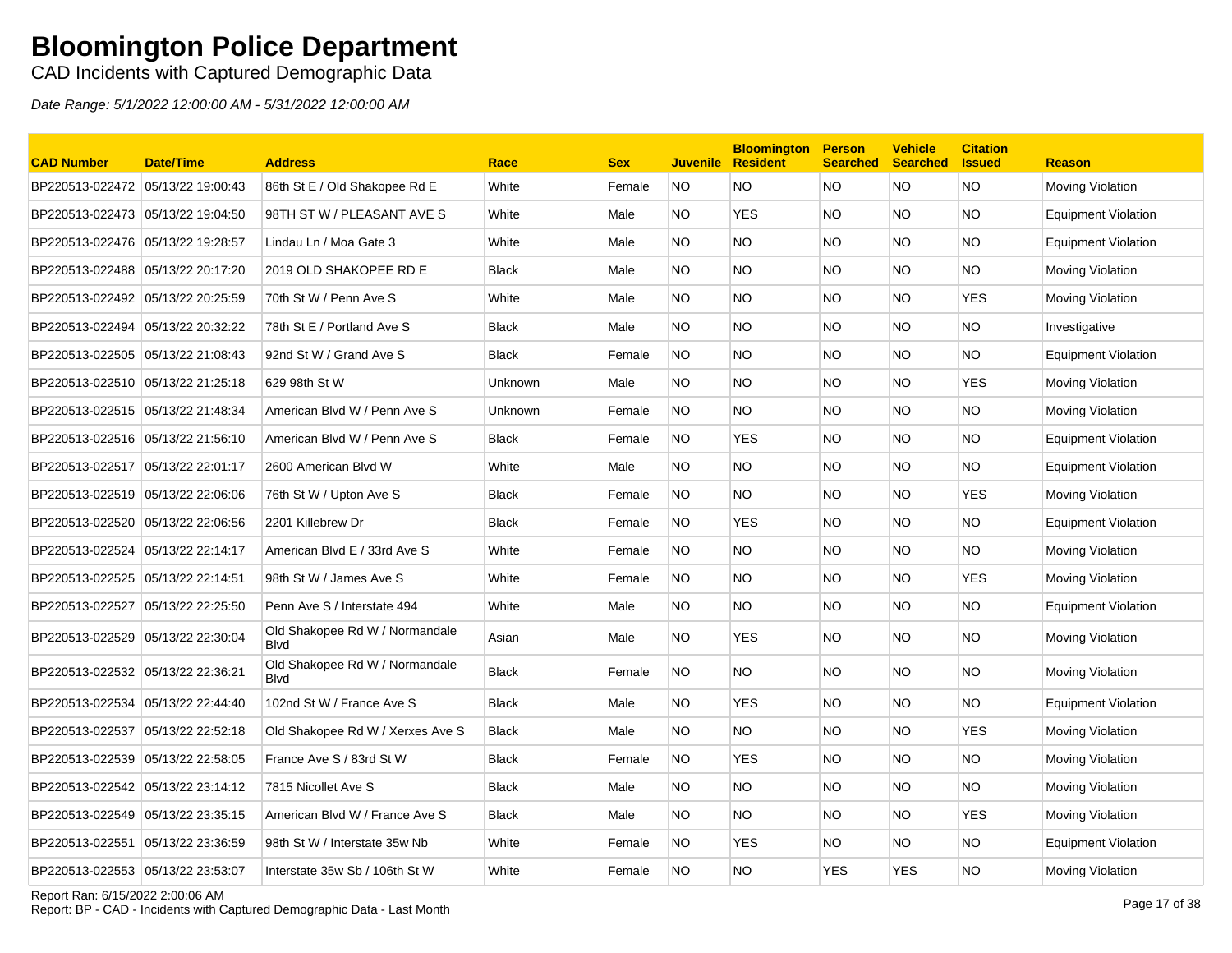### CAD Incidents with Captured Demographic Data

| <b>CAD Number</b>                 | <b>Date/Time</b>  | <b>Address</b>                                | Race         | <b>Sex</b> |           | <b>Bloomington</b><br><b>Juvenile Resident</b> | <b>Person</b><br><b>Searched</b> | <b>Vehicle</b><br><b>Searched</b> | <b>Citation</b><br><b>S</b> sued | <b>Reason</b>              |
|-----------------------------------|-------------------|-----------------------------------------------|--------------|------------|-----------|------------------------------------------------|----------------------------------|-----------------------------------|----------------------------------|----------------------------|
| BP220514-022561                   | 05/14/22 00:30:50 | 98th St W / Penn Ave S                        | <b>Black</b> | Male       | NO        | <b>NO</b>                                      | <b>NO</b>                        | NO.                               | <b>NO</b>                        | Moving Violation           |
| BP220514-022566 05/14/22 00:59:17 |                   | 93rd St W / Queen Ave S                       | White        | Male       | NO        | <b>YES</b>                                     | <b>YES</b>                       | <b>YES</b>                        | <b>NO</b>                        | Equipment Violation        |
| BP220514-022568 05/14/22 01:11:42 |                   | Old Shakopee Rd E / 12th Ave S                | Hispanic     | Male       | NO.       | <b>YES</b>                                     | NO.                              | NO.                               | <b>NO</b>                        | Investigative              |
| BP220514-022576 05/14/22 01:57:23 |                   | 90th St W / Wentworth Ave S                   | Black        | Male       | NO.       | <b>YES</b>                                     | NO.                              | NO.                               | <b>NO</b>                        | Moving Violation           |
| BP220514-022585 05/14/22 04:04:33 |                   | 86th St W / Harriet Ave S                     | Asian        | Male       | NO.       | <b>NO</b>                                      | NO.                              | <b>NO</b>                         | <b>YES</b>                       | Moving Violation           |
| BP220514-022586 05/14/22 04:12:23 |                   | 98th St W / Normandale Blvd                   | White        | Male       | NO.       | <b>YES</b>                                     | NO.                              | NO.                               | <b>NO</b>                        | Moving Violation           |
| BP220514-022595 05/14/22 05:32:37 |                   | 98th St W / Normandale Blvd                   | White        | Male       | NO        | <b>NO</b>                                      | <b>NO</b>                        | NO.                               | <b>NO</b>                        | Moving Violation           |
| BP220514-022599 05/14/22 06:16:22 |                   | 98th St W / Dupont Ave S                      | Hispanic     | Male       | NO.       | <b>NO</b>                                      | NO.                              | NO.                               | <b>YES</b>                       | Moving Violation           |
| BP220514-022610 05/14/22 08:57:35 |                   | Old Shakopee Rd W / Normandale<br><b>Blvd</b> | White        | Male       | NO.       | <b>NO</b>                                      | <b>NO</b>                        | NO.                               | <b>NO</b>                        | <b>Equipment Violation</b> |
| BP220514-022612 05/14/22 09:12:20 |                   | BUSH LAKE RD / MARYLAND RD                    | White        | Male       | NO.       | <b>NO</b>                                      | <b>NO</b>                        | NO.                               | <b>NO</b>                        | Moving Violation           |
| BP220514-022613 05/14/22 09:19:03 |                   | 102nd St W / Bush Lake Rd                     | White        | Male       | NO.       | <b>YES</b>                                     | <b>NO</b>                        | NO.                               | <b>NO</b>                        | Moving Violation           |
| BP220514-022615 05/14/22 09:44:26 |                   | 81st St E / Portland Ave S                    | <b>Black</b> | Male       | NO.       | <b>NO</b>                                      | NO.                              | <b>NO</b>                         | <b>YES</b>                       | Moving Violation           |
| BP220514-022642 05/14/22 12:35:08 |                   | 10520 France Ave S                            | Hispanic     | Male       | NO.       | <b>YES</b>                                     | <b>NO</b>                        | <b>NO</b>                         | <b>YES</b>                       | Moving Violation           |
| BP220514-022669                   | 05/14/22 15:22:33 | Old Shakopee Rd W / Hampshire Ave             | White        | Male       | NO.       | <b>NO</b>                                      | NO.                              | NO.                               | <b>YES</b>                       | Moving Violation           |
| BP220514-022674 05/14/22 15:42:06 |                   | 84th St E / Portland Ave S                    | <b>Black</b> | Female     | <b>NO</b> | <b>NO</b>                                      | NO.                              | NO.                               | <b>NO</b>                        | <b>Moving Violation</b>    |
| BP220514-022677                   | 05/14/22 16:16:51 | Old Shakopee Rd W / France Ave S              | White        | Male       | <b>NO</b> | <b>YES</b>                                     | NO.                              | <b>NO</b>                         | <b>NO</b>                        | Moving Violation           |
| BP220514-022682 05/14/22 16:30:41 |                   | 82nd St E / 3rd Ave S                         | White        | Male       | NO.       | <b>NO</b>                                      | <b>YES</b>                       | YES                               | <b>NO</b>                        | Investigative              |
| BP220514-022687 05/14/22 17:06:46 |                   | Old Shakopee Rd W / Logan Ave S               | <b>Black</b> | Female     | NO.       | <b>NO</b>                                      | NO.                              | NO.                               | <b>YES</b>                       | Moving Violation           |
| BP220514-022717 05/14/22 19:53:30 |                   | American Blvd E / Nicollet Ave S              | <b>Black</b> | Female     | NO.       | <b>NO</b>                                      | <b>NO</b>                        | NO.                               | <b>NO</b>                        | Moving Violation           |
| BP220514-022720 05/14/22 20:10:46 |                   | 9200 Old Cedar Ave S                          | <b>Black</b> | Male       | NO.       | <b>NO</b>                                      | NO.                              | NO.                               | <b>NO</b>                        | <b>Equipment Violation</b> |
| BP220514-022727                   | 05/14/22 20:52:31 | 83rd St E / Park Ave S                        | <b>Black</b> | Male       | NO.       | <b>YES</b>                                     | NO.                              | NO.                               | <b>NO</b>                        | Moving Violation           |
| BP220514-022731 05/14/22 21:11:05 |                   | American Blvd W / Grand Ave S                 | Hispanic     | Female     | <b>NO</b> | <b>YES</b>                                     | <b>NO</b>                        | <b>NO</b>                         | <b>YES</b>                       | Moving Violation           |
| BP220514-022734                   | 05/14/22 21:22:14 | 84th St W / France Ave S                      | White        | Female     | <b>NO</b> | <b>YES</b>                                     | NO.                              | NO.                               | <b>NO</b>                        | Moving Violation           |
| BP220514-022735 05/14/22 21:24:10 |                   | Lindau Ln / 24th Ave S                        | <b>Black</b> | Male       | NO        | <b>NO</b>                                      | <b>NO</b>                        | NO.                               | <b>NO</b>                        | Investigative              |
| BP220514-022741 05/14/22 21:43:24 |                   | 82nd St W / Bryant Ave S                      | <b>Black</b> | Male       | NO        | <b>NO</b>                                      | <b>NO</b>                        | NO.                               | <b>YES</b>                       | Moving Violation           |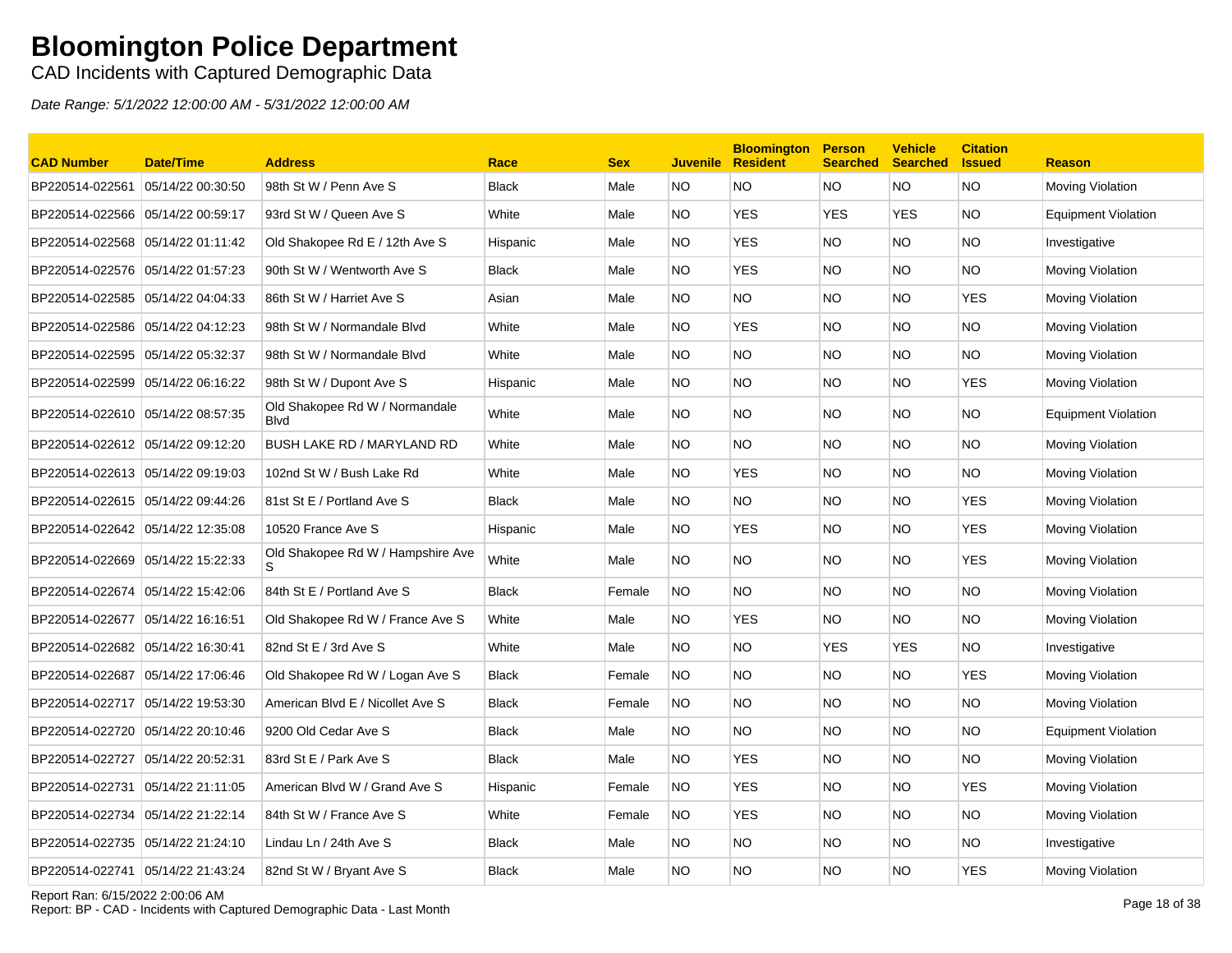CAD Incidents with Captured Demographic Data

| <b>CAD Number</b>                 | <b>Date/Time</b>  | <b>Address</b>                    | Race         | <b>Sex</b> |            | <b>Bloomington</b><br><b>Juvenile Resident</b> | <b>Person</b><br><b>Searched</b> | <b>Vehicle</b><br><b>Searched</b> | <b>Citation</b><br><b>Issued</b> | <b>Reason</b>              |
|-----------------------------------|-------------------|-----------------------------------|--------------|------------|------------|------------------------------------------------|----------------------------------|-----------------------------------|----------------------------------|----------------------------|
| BP220514-022742 05/14/22 21:47:56 |                   | 86th St E / Old Cedar Ave S       | White        | Male       | NO.        | <b>NO</b>                                      | <b>NO</b>                        | <b>NO</b>                         | <b>NO</b>                        | Equipment Violation        |
| BP220514-022743 05/14/22 21:51:50 |                   | 10740 NORMANDALE BLVD             | <b>Black</b> | Male       | NO.        | <b>NO</b>                                      | NO.                              | NO.                               | <b>YES</b>                       | Equipment Violation        |
| BP220514-022761                   | 05/14/22 23:13:46 | American Blvd E / Thunderbird Rd  | White        | Female     | <b>NO</b>  | <b>NO</b>                                      | <b>NO</b>                        | NO.                               | <b>NO</b>                        | Moving Violation           |
| BP220514-022762 05/14/22 23:20:23 |                   | 86th St E / Clinton Ave S         | <b>Black</b> | Male       | NO.        | <b>YES</b>                                     | NO.                              | NO.                               | <b>NO</b>                        | Equipment Violation        |
| BP220514-022765 05/14/22 23:31:40 |                   | 90th St W / Lyndale Ave S         | Hispanic     | Male       | <b>YES</b> | <b>YES</b>                                     | NO.                              | NO.                               | NO.                              | Equipment Violation        |
| BP220514-022768 05/14/22 23:49:08 |                   | 98th St W / Normandale Blvd       | <b>Black</b> | Male       | NO.        | <b>NO</b>                                      | NO.                              | NO.                               | NO.                              | Moving Violation           |
| BP220515-022774                   | 05/15/22 00:23:24 | 90th St W / Russell Ave S         | White        | Female     | <b>NO</b>  | <b>YES</b>                                     | NO.                              | <b>NO</b>                         | <b>NO</b>                        | Moving Violation           |
| BP220515-022781 05/15/22 01:11:53 |                   | 83rd St W / Lyndale Ave S         | <b>Black</b> | Male       | NO.        | <b>NO</b>                                      | NO.                              | NO.                               | <b>YES</b>                       | Moving Violation           |
| BP220515-022782 05/15/22 01:19:10 |                   | 12th Ave S / American Blvd E      | <b>Black</b> | Male       | NO.        | <b>YES</b>                                     | NO.                              | NO.                               | <b>NO</b>                        | Equipment Violation        |
| BP220515-022784                   | 05/15/22 01:40:03 | 50 98th St W                      | Asian        | Male       | NO.        | <b>NO</b>                                      | <b>NO</b>                        | NO.                               | <b>NO</b>                        | Equipment Violation        |
| BP220515-022787                   | 05/15/22 01:45:17 | Old Shakopee Rd W / Penn Ave S    | Unknown      | Male       | NO.        | <b>NO</b>                                      | <b>NO</b>                        | NO.                               | NO.                              | <b>Equipment Violation</b> |
| BP220515-022789 05/15/22 01:53:28 |                   | 90th St W / Bryant Ave S          | <b>Black</b> | Male       | NO.        | <b>NO</b>                                      | NO.                              | NO.                               | <b>YES</b>                       | Moving Violation           |
| BP220515-022793 05/15/22 02:14:50 |                   | Old Shakopee Rd W / France Ave S  | Hispanic     | Male       | NO.        | <b>NO</b>                                      | NO.                              | NO.                               | NO.                              | Moving Violation           |
| BP220515-022810 05/15/22 05:31:53 |                   | 5401 OLD SHAKOPEE RD W            | White        | Male       | NO.        | <b>YES</b>                                     | NO.                              | <b>NO</b>                         | <b>YES</b>                       | Moving Violation           |
| BP220515-022817 05/15/22 07:53:34 |                   | American Blvd W / Oxborough Ave S | <b>Black</b> | Female     | <b>NO</b>  | <b>NO</b>                                      | NO.                              | <b>NO</b>                         | <b>NO</b>                        | Investigative              |
| BP220515-022821 05/15/22 08:18:55 |                   | Old Shakopee Rd W / Morgan Ave S  | <b>Black</b> | Female     | NO.        | <b>YES</b>                                     | NO.                              | NO.                               | <b>YES</b>                       | Moving Violation           |
| BP220515-022826 05/15/22 08:49:08 |                   | Old Shakopee Rd W / Yukon Ave S   | White        | Male       | NO.        | <b>YES</b>                                     | NO.                              | NO.                               | NO.                              | Moving Violation           |
| BP220515-022837                   | 05/15/22 09:46:33 | 82nd St E / Nicollet Ave S        | <b>Black</b> | Male       | NO.        | <b>NO</b>                                      | <b>NO</b>                        | NO.                               | <b>NO</b>                        | Moving Violation           |
| BP220515-022856 05/15/22 12:53:41 |                   | 401 104th St E                    | <b>Black</b> | Male       | NO.        | <b>NO</b>                                      | NO.                              | NO.                               | <b>NO</b>                        | <b>Equipment Violation</b> |
| BP220515-022869 05/15/22 14:00:34 |                   | 24th Ave S / American Blvd E      | White        | Female     | NO.        | <b>YES</b>                                     | NO.                              | NO.                               | <b>YES</b>                       | Equipment Violation        |
| BP220515-022879                   | 05/15/22 15:10:02 | 8000 Ikea Way                     | Hispanic     | Male       | NO.        | <b>NO</b>                                      | <b>NO</b>                        | NO.                               | <b>YES</b>                       | Equipment Violation        |
| BP220515-022882 05/15/22 15:36:09 |                   | 86th St E / Old Shakopee Rd E     | <b>Black</b> | Female     | NO.        | <b>NO</b>                                      | NO.                              | NO.                               | <b>YES</b>                       | Equipment Violation        |
| BP220515-022887 05/15/22 15:55:25 |                   | 1700 AMERICAN BLVD E              | <b>Black</b> | Male       | NO.        | <b>NO</b>                                      | NO.                              | NO.                               | <b>NO</b>                        | <b>Equipment Violation</b> |
| BP220515-022903 05/15/22 18:02:20 |                   | 7720 Nicollet Ave S               | <b>Black</b> | Male       | NO.        | <b>NO</b>                                      | NO.                              | NO.                               | NO.                              | Moving Violation           |
| BP220515-022905 05/15/22 18:18:27 |                   | 7733 Portland Ave S               | <b>Black</b> | Male       | <b>NO</b>  | <b>NO</b>                                      | <b>NO</b>                        | NO.                               | <b>YES</b>                       | Moving Violation           |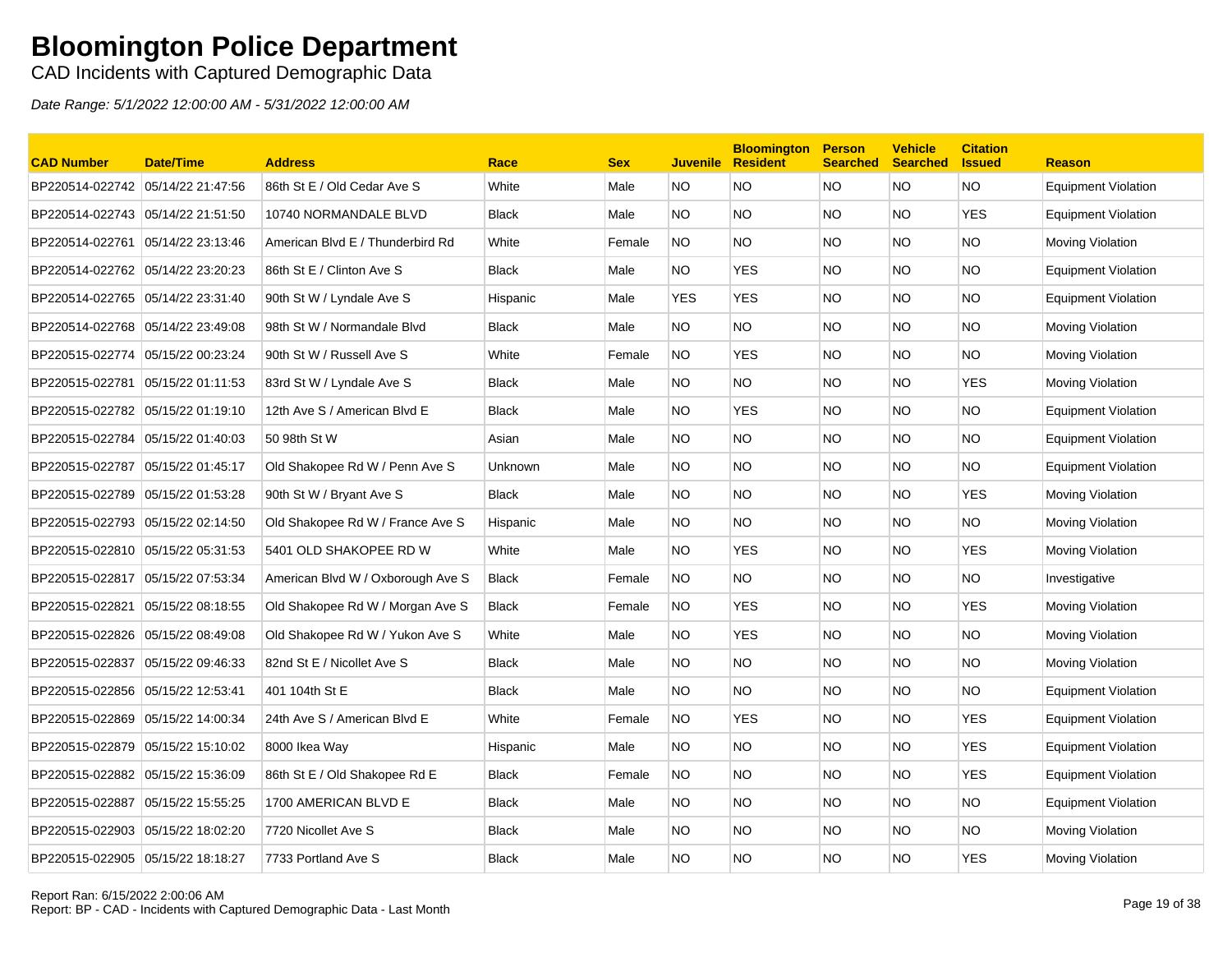### CAD Incidents with Captured Demographic Data

| <b>CAD Number</b>                 | <b>Date/Time</b>  | <b>Address</b>                                              | Race         | <b>Sex</b> | <b>Juvenile</b> | <b>Bloomington</b><br><b>Resident</b> | <b>Person</b><br><b>Searched</b> | <b>Vehicle</b><br><b>Searched</b> | <b>Citation</b><br><b>Issued</b> | <b>Reason</b>              |
|-----------------------------------|-------------------|-------------------------------------------------------------|--------------|------------|-----------------|---------------------------------------|----------------------------------|-----------------------------------|----------------------------------|----------------------------|
| BP220515-022906                   | 05/15/22 18:21:14 | 1901 Killebrew Dr                                           | <b>Black</b> | Female     | <b>NO</b>       | <b>NO</b>                             | <b>NO</b>                        | NO.                               | <b>NO</b>                        | Moving Violation           |
| BP220515-022917 05/15/22 19:54:47 |                   | 600 98TH ST W                                               | White        | Male       | NO.             | <b>NO</b>                             | <b>NO</b>                        | NO.                               | <b>NO</b>                        | Moving Violation           |
| BP220515-022934 05/15/22 21:48:31 |                   | Interstate 35w Nb / Ramp 98w To 35w<br><b>N<sub>b</sub></b> | <b>Black</b> | Male       | NO.             | <b>NO</b>                             | <b>NO</b>                        | NO.                               | <b>NO</b>                        | <b>Equipment Violation</b> |
| BP220515-022936                   | 05/15/22 21:49:45 | American Blvd E / Nicollet Ave S                            | <b>Black</b> | Female     | NO.             | NO.                                   | <b>NO</b>                        | NO.                               | <b>NO</b>                        | Equipment Violation        |
|                                   |                   | 94th St W / Normandale Blvd                                 | <b>Black</b> | Female     | NO.             | <b>YES</b>                            | <b>NO</b>                        | NO.                               | <b>NO</b>                        | Equipment Violation        |
| BP220515-022949 05/15/22 23:08:42 |                   | 9900-B NEWTON AVE S                                         | <b>Black</b> | Female     | <b>NO</b>       | <b>NO</b>                             | <b>NO</b>                        | NO.                               | <b>NO</b>                        | <b>Equipment Violation</b> |
| BP220516-022962 05/16/22 01:20:32 |                   | 2nd Ave S / American Blvd E                                 | Hispanic     | Female     | NO.             | <b>NO</b>                             | <b>NO</b>                        | NO.                               | <b>YES</b>                       | Moving Violation           |
| BP220516-023001                   | 05/16/22 11:23:47 | 9601 Lyndale Ave S                                          | White        | Male       | NO.             | NO.                                   | <b>NO</b>                        | NO.                               | <b>NO</b>                        | <b>Moving Violation</b>    |
| BP220516-023004                   | 05/16/22 11:47:49 | 84th St W / Normandale Blvd                                 | White        | Female     | NO.             | YES                                   | <b>NO</b>                        | NO.                               | <b>NO</b>                        | Moving Violation           |
| BP220516-023008                   | 05/16/22 11:56:59 | 84th St W / France Ave S                                    | White        | Female     | NO.             | <b>YES</b>                            | <b>NO</b>                        | NO.                               | <b>NO</b>                        | Moving Violation           |
| BP220516-023025                   | 05/16/22 13:19:25 | Old Shakopee Rd W / Logan Ave S                             | White        | Male       | NO.             | NO.                                   | <b>NO</b>                        | NO.                               | <b>YES</b>                       | Moving Violation           |
| BP220516-023037                   | 05/16/22 14:36:32 | 7959 LYNDALE AVE S                                          | White        | Male       | NO.             | NO.                                   | <b>NO</b>                        | NO.                               | NO.                              | Equipment Violation        |
| BP220516-023046 05/16/22 15:50:04 |                   | OLD SHAKOPEE RD W / WHALEN<br>AVE S                         | White        | Female     | NO.             | <b>YES</b>                            | <b>NO</b>                        | NO.                               | <b>NO</b>                        | Equipment Violation        |
| BP220516-023047                   | 05/16/22 15:51:24 | 1700 American Blvd E                                        | Hispanic     | Female     | NO.             | <b>YES</b>                            | <b>NO</b>                        | NO.                               | <b>YES</b>                       | <b>Equipment Violation</b> |
| BP220516-023078                   | 05/16/22 20:11:06 | Old Shakopee Rd E / Old Cedar Ave S                         | <b>Black</b> | Male       | NO.             | <b>YES</b>                            | <b>NO</b>                        | NO.                               | <b>YES</b>                       | <b>Equipment Violation</b> |
| BP220516-023092                   | 05/16/22 21:58:17 | 84th St W / Normandale Blvd                                 | Hispanic     | Male       | NO.             | <b>NO</b>                             | <b>NO</b>                        | NO.                               | <b>NO</b>                        | Moving Violation           |
| BP220516-023095 05/16/22 22:35:56 |                   | <b>INTERSTATE 494 EB / NICOLLET</b><br>AVE S                | White        | Female     | NO.             | <b>NO</b>                             | <b>NO</b>                        | NO.                               | <b>NO</b>                        | <b>Equipment Violation</b> |
| BP220516-023099                   | 05/16/22 23:16:19 | 90th St E / Nicollet Ave S                                  | Hispanic     | Male       | NO.             | <b>YES</b>                            | <b>NO</b>                        | NO.                               | <b>YES</b>                       | Moving Violation           |
|                                   |                   | 2400 102nd St W                                             | <b>Black</b> | Male       | <b>YES</b>      | <b>YES</b>                            | <b>NO</b>                        | NO.                               | <b>YES</b>                       | Moving Violation           |
| BP220517-023109 05/17/22 00:16:32 |                   | Portland Ave S / 82nd St E                                  | Asian        | Male       | NO.             | <b>NO</b>                             | <b>NO</b>                        | NO.                               | <b>NO</b>                        | Moving Violation           |
| BP220517-023135                   | 05/17/22 05:20:41 | American Blvd E / 24th Ave S                                | <b>Black</b> | Male       | NO.             | <b>NO</b>                             | <b>NO</b>                        | NO.                               | <b>NO</b>                        | Moving Violation           |
| BP220517-023136 05/17/22 05:39:59 |                   | 7801 12th Ave S                                             | Hispanic     | Male       | NO.             | NO.                                   | <b>NO</b>                        | NO.                               | <b>NO</b>                        | Investigative              |
| BP220517-023178 05/17/22 10:59:52 |                   | 10619 FRANCE AVE S                                          | Asian        | Female     | NO.             | YES                                   | <b>NO</b>                        | NO.                               | NO.                              | Moving Violation           |
| BP220517-023179 05/17/22 11:07:03 |                   | Old Shakopee Rd E / 12th Ave S                              | <b>Black</b> | Female     | <b>NO</b>       | <b>YES</b>                            | <b>NO</b>                        | NO.                               | NO.                              | <b>Equipment Violation</b> |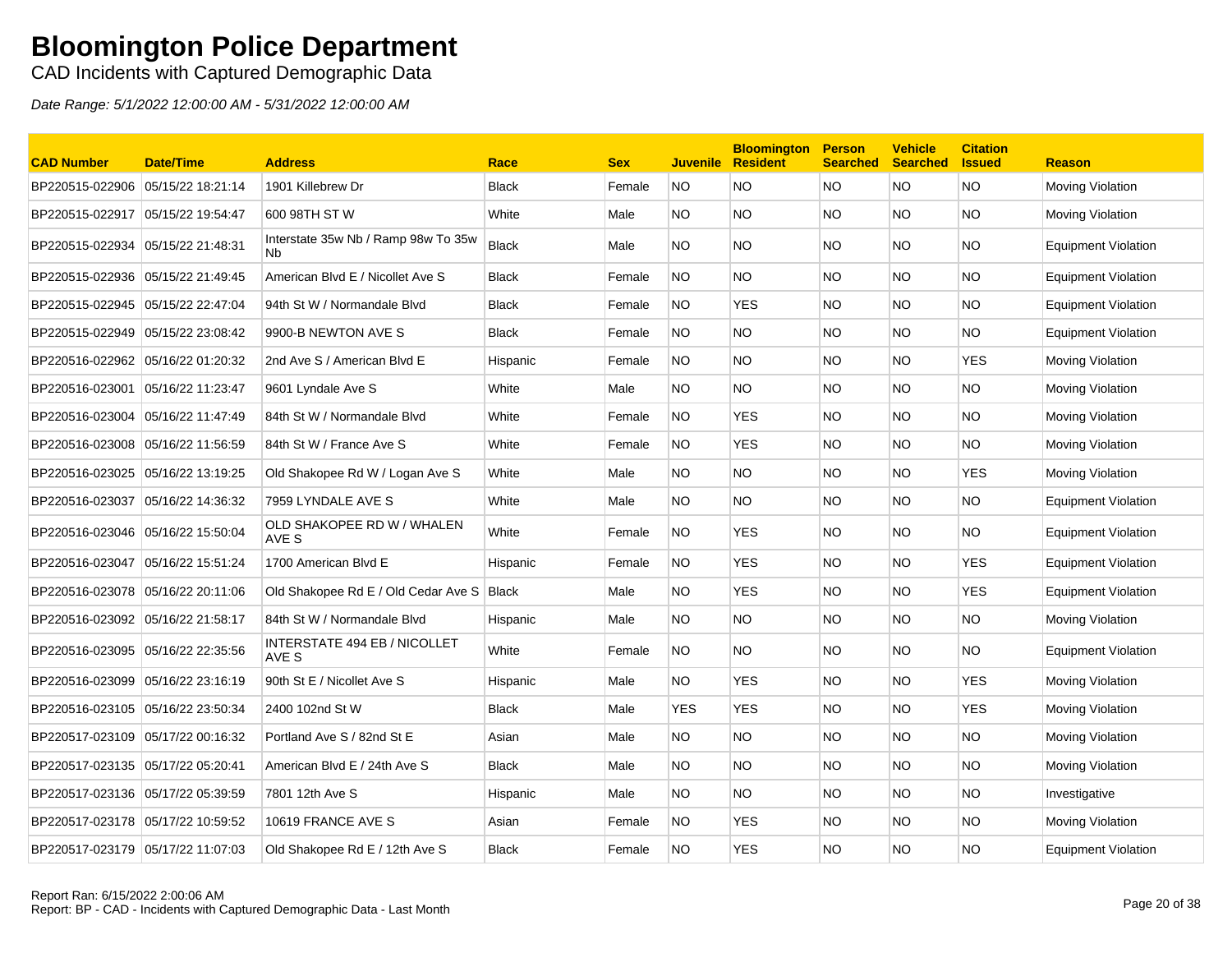CAD Incidents with Captured Demographic Data

| <b>CAD Number</b>                 | <b>Date/Time</b>  | <b>Address</b>                            | Race         | <b>Sex</b> | <b>Juvenile</b> | <b>Bloomington</b><br><b>Resident</b> | <b>Person</b><br><b>Searched</b> | <b>Vehicle</b><br><b>Searched</b> | <b>Citation</b><br><b>Issued</b> | <b>Reason</b>              |
|-----------------------------------|-------------------|-------------------------------------------|--------------|------------|-----------------|---------------------------------------|----------------------------------|-----------------------------------|----------------------------------|----------------------------|
| BP220517-023181                   | 05/17/22 11:32:19 | James Cir / James Rd                      | White        | Male       | NO.             | <b>YES</b>                            | <b>NO</b>                        | <b>NO</b>                         | <b>NO</b>                        | <b>Equipment Violation</b> |
| BP220517-023189 05/17/22 12:23:20 |                   | 4501 102nd St W                           | White        | Female     | <b>YES</b>      | <b>YES</b>                            | NO.                              | NO.                               | <b>NO</b>                        | <b>Equipment Violation</b> |
| BP220517-023195 05/17/22 12:43:17 |                   | 86 1/2 St E / 22nd Ave S                  | <b>Black</b> | Male       | NO.             | NO.                                   | NO.                              | NO.                               | <b>NO</b>                        | <b>Equipment Violation</b> |
| BP220517-023197 05/17/22 12:47:24 |                   | 84TH ST W / ZENITH AVE S                  | <b>Black</b> | Female     | NO.             | NO.                                   | NO.                              | NO.                               | <b>YES</b>                       | Moving Violation           |
| BP220517-023198 05/17/22 12:47:57 |                   | 98th St W / Dupont Ave S                  | White        | Male       | NO.             | <b>NO</b>                             | NO.                              | NO.                               | <b>NO</b>                        | Moving Violation           |
| BP220517-023204 05/17/22 13:18:29 |                   | 98th Ave N / Urbandale Ln N               | White        | Male       | NO.             | <b>NO</b>                             | NO.                              | NO.                               | <b>NO</b>                        | Moving Violation           |
| BP220517-023206 05/17/22 13:24:21 |                   | Beard Ave S / Old Shakopee Rd W           | Unknown      | Female     | NO.             | <b>YES</b>                            | <b>NO</b>                        | NO.                               | <b>NO</b>                        | <b>Equipment Violation</b> |
| BP220517-023211 05/17/22 13:51:04 |                   | Verdi Rd / 106th St W                     | White        | Female     | NO.             | <b>YES</b>                            | NO.                              | NO.                               | <b>NO</b>                        | <b>Equipment Violation</b> |
| BP220517-023216 05/17/22 14:16:29 |                   | 24th Ave S / American Blvd E              | White        | Male       | NO.             | <b>YES</b>                            | NO.                              | NO.                               | <b>NO</b>                        | Moving Violation           |
| BP220517-023217 05/17/22 14:22:34 |                   | 24th Ave S / Moa Gate 5                   | Hispanic     | Male       | <b>YES</b>      | NO.                                   | <b>NO</b>                        | NO.                               | <b>NO</b>                        | <b>Equipment Violation</b> |
| BP220517-023218 05/17/22 14:25:38 |                   | 90th St W / Penn Ave S                    | <b>Black</b> | Female     | NO.             | <b>YES</b>                            | NO.                              | NO.                               | <b>NO</b>                        | Moving Violation           |
| BP220517-023220 05/17/22 14:29:46 |                   | Old Shakopee Rd E / Old Shakopee<br>Cir E | <b>Black</b> | Female     | NO.             | NO.                                   | NO.                              | NO.                               | <b>NO</b>                        | Moving Violation           |
| BP220517-023225 05/17/22 14:44:27 |                   | 100 South Avenue                          | <b>Black</b> | Female     | NO.             | NO.                                   | NO.                              | NO.                               | <b>NO</b>                        | Moving Violation           |
| BP220517-023243 05/17/22 16:54:48 |                   | 7800 2nd Ave S                            | <b>Black</b> | Male       | NO.             | NO.                                   | NO.                              | NO.                               | <b>NO</b>                        | Moving Violation           |
| BP220517-023245 05/17/22 17:03:56 |                   | American Blvd E / Chicago Ave S           | <b>Black</b> | Female     | NO.             | NO.                                   | NO.                              | NO.                               | <b>NO</b>                        | <b>Equipment Violation</b> |
| BP220517-023248 05/17/22 17:15:14 |                   | American Blvd E / 12th Ave S              | Hispanic     | Male       | NO.             | <b>NO</b>                             | <b>NO</b>                        | <b>NO</b>                         | <b>YES</b>                       | Moving Violation           |
| BP220517-023250 05/17/22 17:33:23 |                   | 710 98th St W                             | White        | Male       | NO.             | <b>NO</b>                             | NO.                              | NO.                               | <b>NO</b>                        | Moving Violation           |
| BP220517-023251 05/17/22 17:34:07 |                   | Portland Ave S / American Blvd E          | White        | Female     | <b>NO</b>       | <b>NO</b>                             | <b>NO</b>                        | NO.                               | <b>NO</b>                        | <b>Equipment Violation</b> |
| BP220517-023264                   | 05/17/22 18:46:48 | Killebrew Dr / 24th Ave S                 | <b>Black</b> | Male       | NO.             | <b>NO</b>                             | <b>NO</b>                        | NO.                               | <b>NO</b>                        | <b>Equipment Violation</b> |
| BP220517-023277 05/17/22 20:26:08 |                   | 200 American Blvd W                       | <b>Black</b> | Male       | NO.             | <b>YES</b>                            | NO.                              | NO.                               | <b>NO</b>                        | <b>Equipment Violation</b> |
| BP220517-023300 05/17/22 23:24:50 |                   | Nicollet Ave S / 95th St E                | <b>Black</b> | Female     | NO.             | NO.                                   | NO.                              | NO.                               | <b>NO</b>                        | <b>Equipment Violation</b> |
| BP220517-023303 05/17/22 23:31:12 |                   | Portland Ave S / 78th St E                | <b>Black</b> | Male       | NO.             | <b>NO</b>                             | <b>NO</b>                        | NO.                               | <b>NO</b>                        | <b>Moving Violation</b>    |
| BP220517-023305 05/17/22 23:43:46 |                   | 98th St W / Interstate 35w Nb             | White        | Male       | NO.             | <b>YES</b>                            | NO.                              | NO.                               | <b>NO</b>                        | Moving Violation           |
| BP220517-023306 05/17/22 23:47:40 |                   | Old Shakopee Rd W / Upton Ave S           | Hispanic     | Male       | NO.             | NO.                                   | <b>NO</b>                        | NO.                               | <b>YES</b>                       | <b>Equipment Violation</b> |
| BP220517-023307 05/17/22 23:51:32 |                   | East Bush Lake Rd / Highwood Dr           | White        | Male       | NO.             | <b>NO</b>                             | <b>NO</b>                        | NO.                               | <b>NO</b>                        | Moving Violation           |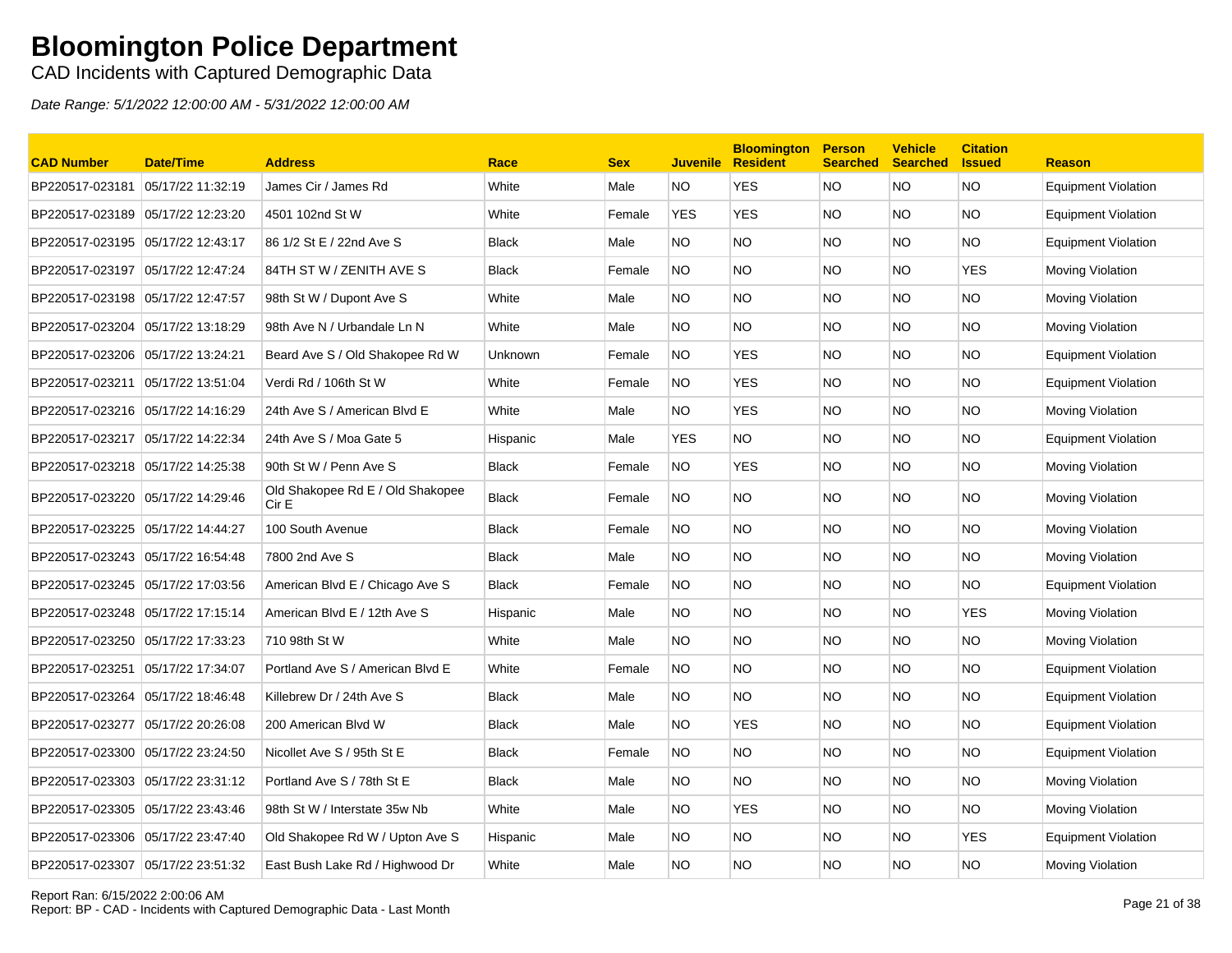CAD Incidents with Captured Demographic Data

Date Range: 5/1/2022 12:00:00 AM - 5/31/2022 12:00:00 AM

| <b>CAD Number</b>                 | <b>Date/Time</b>  | <b>Address</b>                                | Race         | <b>Sex</b> |           | <b>Bloomington</b><br>Juvenile Resident | <b>Person</b><br><b>Searched</b> | <b>Vehicle</b><br><b>Searched</b> | <b>Citation</b><br><b>Issued</b> | <b>Reason</b>              |
|-----------------------------------|-------------------|-----------------------------------------------|--------------|------------|-----------|-----------------------------------------|----------------------------------|-----------------------------------|----------------------------------|----------------------------|
| BP220518-023323 05/18/22 03:48:04 |                   | Old Shakopee Rd W / Normandale<br><b>Blvd</b> | White        | Male       | NO.       | <b>YES</b>                              | NO.                              | NO.                               | <b>NO</b>                        | <b>Equipment Violation</b> |
| BP220518-023341                   | 05/18/22 08:47:57 | American Blvd W / France Ave S                | White        | Female     | NO.       | NO.                                     | NO.                              | NO.                               | YES                              | Moving Violation           |
| BP220518-023361 05/18/22 11:34:50 |                   | 106th St W / Bloomington Ferry Rd             | White        | Female     | NO.       | <b>YES</b>                              | NO.                              | NO.                               | <b>YES</b>                       | <b>Equipment Violation</b> |
| BP220518-023377 05/18/22 12:59:59 |                   | 98th St W / Abbott Ave S                      | Unknown      | Male       | NO.       | NO                                      | <b>NO</b>                        | NO.                               | <b>NO</b>                        | Moving Violation           |
| BP220518-023380                   | 05/18/22 13:17:46 | 1700 American Blvd E                          | Hispanic     | Male       | NO.       | <b>NO</b>                               | <b>NO</b>                        | NO.                               | <b>NO</b>                        | <b>Moving Violation</b>    |
| BP220518-023384 05/18/22 13:39:23 |                   | Bloomington Ave S / American Blvd E           | <b>Black</b> | Female     | NO.       | NO.                                     | NO.                              | NO.                               | <b>NO</b>                        | <b>Moving Violation</b>    |
| BP220518-023392 05/18/22 14:27:08 |                   | Portland Ave S / American Blvd E              | <b>Black</b> | Female     | <b>NO</b> | NO.                                     | NO.                              | NO.                               | <b>NO</b>                        | Investigative              |
| BP220518-023416 05/18/22 16:20:29 |                   | 24th Ave S / Lindau Ln                        | White        | Female     | NO.       | <b>NO</b>                               | <b>NO</b>                        | NO.                               | <b>NO</b>                        | Investigative              |
| BP220518-023418 05/18/22 16:34:53 |                   | Old Shakopee Rd E / Old Cedar Ave S   Black   |              | Female     | NO.       | <b>YES</b>                              | <b>NO</b>                        | NO.                               | <b>NO</b>                        | <b>Equipment Violation</b> |
| BP220518-023429                   | 05/18/22 17:38:59 | 102nd St E / 1st Ave S                        | <b>Black</b> | Male       | NO.       | NO.                                     | NO.                              | NO.                               | <b>NO</b>                        | <b>Moving Violation</b>    |
| BP220518-023434 05/18/22 18:01:18 |                   | 102nd St E / Stevens Ave S                    | White        | Male       | NO.       | <b>YES</b>                              | NO                               | NO.                               | <b>YES</b>                       | Moving Violation           |
| BP220518-023467 05/18/22 21:02:44 |                   | Old Shakopee Rd W / Penn Ave S                | <b>Black</b> | Female     | NO.       | <b>YES</b>                              | <b>NO</b>                        | NO.                               | <b>NO</b>                        | <b>Equipment Violation</b> |
| BP220518-023470 05/18/22 21:10:27 |                   | OLD SHAKOPEE RD W / LOGAN AVE<br>S            | Hispanic     | Male       | NO.       | NO.                                     | <b>YES</b>                       | <b>YES</b>                        | <b>NO</b>                        | <b>Equipment Violation</b> |
| BP220518-023472 05/18/22 21:32:34 |                   | 98TH ST W / BLAISDELL AVE S                   | <b>Black</b> | Male       | NO.       | <b>NO</b>                               | <b>NO</b>                        | NO.                               | <b>NO</b>                        | Moving Violation           |
| BP220518-023473 05/18/22 21:40:03 |                   | 9200-b France Ave S                           | Hispanic     | Male       | NO.       | <b>YES</b>                              | NO.                              | NO.                               | <b>NO</b>                        | <b>Equipment Violation</b> |
| BP220518-023486                   | 05/18/22 22:44:54 | Auto Club Rd / Zion Rd                        | Hispanic     | Male       | NO.       | <b>YES</b>                              | NO.                              | NO.                               | <b>NO</b>                        | <b>Equipment Violation</b> |
| BP220519-023500 05/19/22 01:46:45 |                   | 90th St W / Penn Ave S                        | <b>Black</b> | Male       | NO.       | <b>NO</b>                               | NO.                              | NO.                               | <b>YES</b>                       | <b>Equipment Violation</b> |
| BP220519-023526 05/19/22 07:54:54 |                   | 98TH ST W / INTERSTATE 35W NB                 | <b>Black</b> | Male       | NO.       | NO                                      | <b>NO</b>                        | NO.                               | <b>YES</b>                       | Moving Violation           |
| BP220519-023528 05/19/22 08:21:26 |                   | Old Shakopee Rd W / Penn Ave S                | Asian        | Female     | <b>NO</b> | <b>YES</b>                              | <b>NO</b>                        | NO.                               | <b>NO</b>                        | <b>Moving Violation</b>    |
| BP220519-023530 05/19/22 08:26:17 |                   | Old Shakopee Rd W / Morgan Ave S              | White        | Female     | NO.       | NO.                                     | NO.                              | NO.                               | YES                              | Moving Violation           |
| BP220519-023533 05/19/22 08:32:09 |                   | 109th St W / Pennsylvania Ave S               | White        | Female     | <b>NO</b> | <b>YES</b>                              | <b>NO</b>                        | NO.                               | <b>NO</b>                        | <b>Moving Violation</b>    |
| BP220519-023536 05/19/22 08:39:45 |                   | 2625 Old Shakopee Rd W                        | White        | Male       | NO.       | NO                                      | <b>NO</b>                        | NO.                               | <b>NO</b>                        | Moving Violation           |
| BP220519-023542 05/19/22 09:40:15 |                   | 4025 Old Shakopee Rd W                        | <b>Black</b> | Male       | NO.       | <b>YES</b>                              | <b>NO</b>                        | NO.                               | <b>NO</b>                        | <b>Moving Violation</b>    |
| BP220519-023554                   | 05/19/22 10:23:07 | Old Shakopee Rd W / Drew Ave S                | <b>Black</b> | Female     | <b>NO</b> | YES                                     | NO.                              | NO.                               | <b>NO</b>                        | Moving Violation           |
| BP220519-023559 05/19/22 10:47:03 |                   | 2912 84TH ST W                                | White        | Male       | NO.       | <b>NO</b>                               | <b>NO</b>                        | NO.                               | <b>NO</b>                        | Moving Violation           |

Report Ran: 6/15/2022 2:00:06 AM

Report: BP - CAD - Incidents with Captured Demographic Data - Last Month Page 22 of 38<br>Report: BP - CAD - Incidents with Captured Demographic Data - Last Month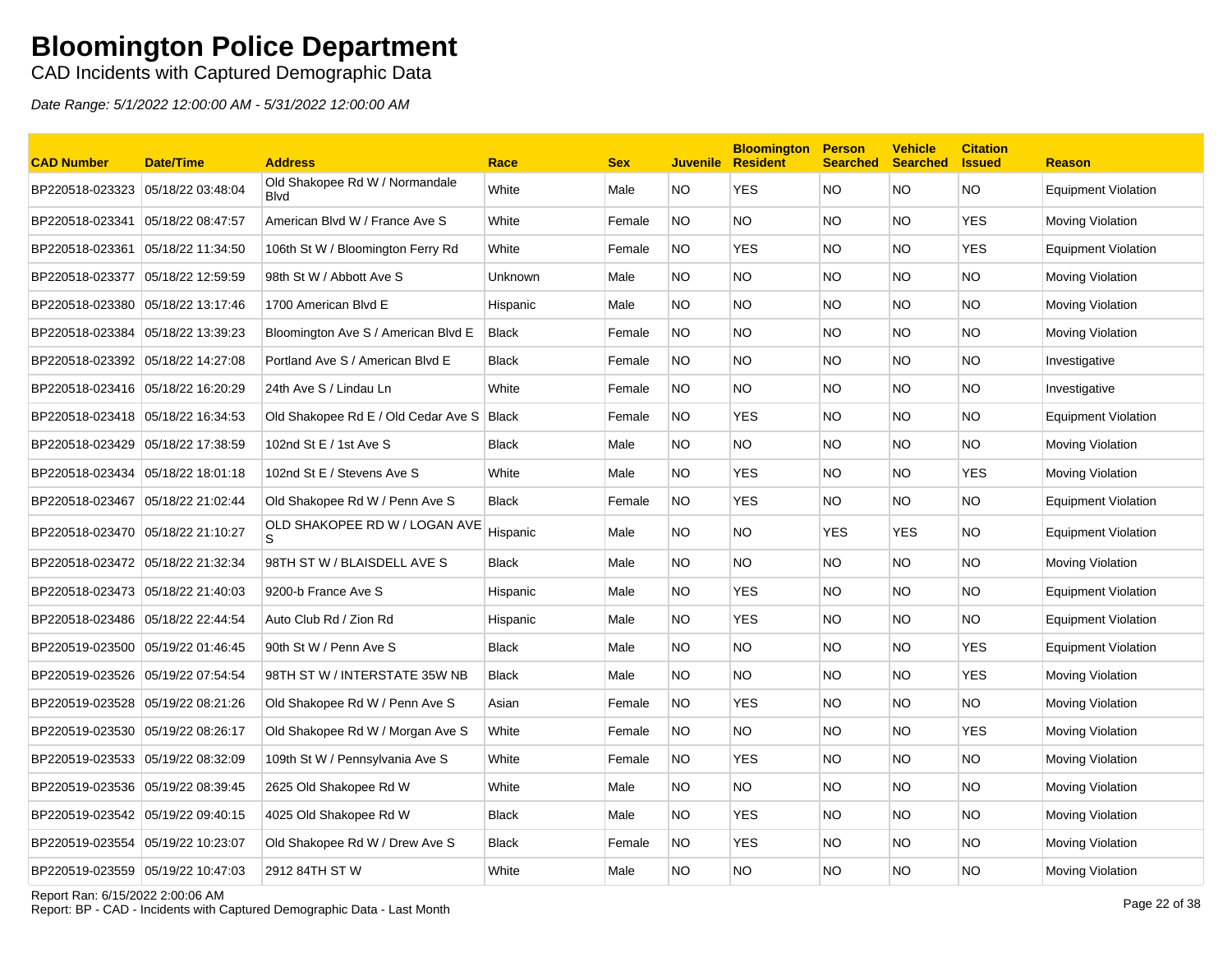### CAD Incidents with Captured Demographic Data

| <b>CAD Number</b>                 | <b>Date/Time</b>  | <b>Address</b>                    | Race         | <b>Sex</b> | <b>Juvenile</b> | <b>Bloomington</b><br><b>Resident</b> | <b>Person</b><br><b>Searched</b> | <b>Vehicle</b><br><b>Searched</b> | <b>Citation</b><br><b>Issued</b> | <b>Reason</b>              |
|-----------------------------------|-------------------|-----------------------------------|--------------|------------|-----------------|---------------------------------------|----------------------------------|-----------------------------------|----------------------------------|----------------------------|
| BP220519-023565                   | 05/19/22 11:18:17 | 3701 Old Shakopee Rd W            | Unknown      | Male       | NO.             | ΝO                                    | <b>NO</b>                        | <b>NO</b>                         | <b>NO</b>                        | Moving Violation           |
| BP220519-023568 05/19/22 11:29:17 |                   | 110th St W / Normandale Blvd      | White        | Female     | NO.             | <b>YES</b>                            | <b>NO</b>                        | NO.                               | <b>NO</b>                        | Moving Violation           |
| BP220519-023570                   | 05/19/22 11:47:26 | 102nd St W / Bloomington Ferry Rd | White        | Male       | NO.             | NO.                                   | <b>NO</b>                        | NO.                               | NO.                              | Investigative              |
| BP220519-023572 05/19/22 11:52:52 |                   | American Blvd E / Portland Ave S  | Hispanic     | Female     | NO.             | NO.                                   | <b>NO</b>                        | NO.                               | <b>YES</b>                       | Moving Violation           |
| BP220519-023573                   | 05/19/22 12:02:56 | American Blvd W / Lyndale Ave S   | White        | Female     | NO.             | NO.                                   | <b>NO</b>                        | NO.                               | <b>YES</b>                       | Moving Violation           |
| BP220519-023577                   | 05/19/22 12:10:38 | 7810 Portland Ave S               | White        | Female     | <b>NO</b>       | <b>NO</b>                             | <b>NO</b>                        | NO.                               | <b>YES</b>                       | Moving Violation           |
| BP220519-023581                   | 05/19/22 12:33:48 | Xerxes Ave S / Baillif Pl         | White        | Male       | NO.             | <b>YES</b>                            | <b>NO</b>                        | NO.                               | <b>YES</b>                       | Moving Violation           |
| BP220519-023583 05/19/22 12:37:49 |                   | Lindau Ln / Moa Gate 3            | <b>Black</b> | Male       | NO.             | <b>NO</b>                             | <b>NO</b>                        | NO.                               | <b>YES</b>                       | Investigative              |
| BP220519-023584                   | 05/19/22 12:43:30 | 24TH AVE S / LINDAU LN            | <b>Black</b> | Male       | NO.             | <b>NO</b>                             | <b>NO</b>                        | NO.                               | <b>NO</b>                        | <b>Equipment Violation</b> |
| BP220519-023586                   | 05/19/22 12:54:52 | American Blvd E / Chicago Ave S   | White        | Female     | <b>NO</b>       | <b>NO</b>                             | <b>NO</b>                        | NO.                               | <b>NO</b>                        | Investigative              |
| BP220519-023587                   | 05/19/22 12:55:09 | 24th Ave S / American Blvd E      | Hispanic     | Male       | NO.             | NO.                                   | <b>NO</b>                        | NO.                               | <b>YES</b>                       | Investigative              |
| BP220519-023589 05/19/22 12:59:50 |                   | Old Shakopee Rd E / Meadowview Rd | Hispanic     | Female     | <b>NO</b>       | NO.                                   | <b>NO</b>                        | NO.                               | <b>NO</b>                        | Moving Violation           |
| BP220519-023591                   | 05/19/22 13:05:37 | 1321 78th St E                    | Black        | Male       | NO.             | <b>NO</b>                             | <b>NO</b>                        | NO.                               | <b>NO</b>                        | Moving Violation           |
| BP220519-023592 05/19/22 13:15:59 |                   | 90th St E / Portland Ave S        | <b>Black</b> | Female     | NO.             | <b>NO</b>                             | <b>NO</b>                        | NO.                               | <b>YES</b>                       | <b>Equipment Violation</b> |
| BP220519-023596 05/19/22 13:28:08 |                   | 106th St W / Rhode Island Ave S   | White        | Male       | NO.             | <b>YES</b>                            | <b>NO</b>                        | NO.                               | <b>YES</b>                       | Moving Violation           |
| BP220519-023598 05/19/22 13:37:54 |                   | 86th St W / Lyndale Ave S         | White        | Male       | NO.             | <b>YES</b>                            | <b>NO</b>                        | NO.                               | <b>YES</b>                       | Moving Violation           |
| BP220519-023605 05/19/22 14:03:37 |                   | 84th St W / Normandale Blvd       | White        | Female     | <b>NO</b>       | <b>YES</b>                            | <b>NO</b>                        | NO.                               | <b>YES</b>                       | <b>Equipment Violation</b> |
| BP220519-023615 05/19/22 15:03:02 |                   | 12th Ave S / American Blvd E      | <b>Black</b> | Female     | NO.             | NO.                                   | <b>NO</b>                        | NO.                               | NO.                              | Moving Violation           |
| BP220519-023617 05/19/22 15:07:54 |                   | American Blvd W / Lyndale Ave S   | White        | Male       | NO.             | NO.                                   | <b>NO</b>                        | NO.                               | <b>YES</b>                       | Moving Violation           |
| BP220519-023619 05/19/22 15:16:08 |                   | Old Shakopee Rd W / Logan Ave S   | White        | Female     | <b>NO</b>       | <b>YES</b>                            | <b>NO</b>                        | NO.                               | NO.                              | <b>Equipment Violation</b> |
| BP220519-023622                   | 05/19/22 15:22:18 | American Blvd E / 12th Ave S      | White        | Female     | NO.             | <b>NO</b>                             | <b>NO</b>                        | NO.                               | <b>NO</b>                        | <b>Equipment Violation</b> |
| BP220519-023632 05/19/22 15:53:26 |                   | 12th Ave S / 80th St E            | Hispanic     | Female     | NO.             | <b>NO</b>                             | <b>NO</b>                        | NO.                               | <b>YES</b>                       | Moving Violation           |
| BP220519-023637 05/19/22 16:06:58 |                   | American Blvd E / 24th Ave S      | Hispanic     | Female     | NO.             | <b>NO</b>                             | <b>NO</b>                        | NO.                               | NO.                              | Moving Violation           |
| BP220519-023658                   | 05/19/22 17:47:38 | American Blvd W / Penn Ave S      | White        | Male       | NO.             | <b>YES</b>                            | <b>NO</b>                        | NO.                               | <b>YES</b>                       | Moving Violation           |
| BP220519-023674 05/19/22 19:07:38 |                   | Nicollet Ave S / 90th St E        | Hispanic     | Male       | NO.             | <b>YES</b>                            | <b>NO</b>                        | <b>NO</b>                         | NO                               | Moving Violation           |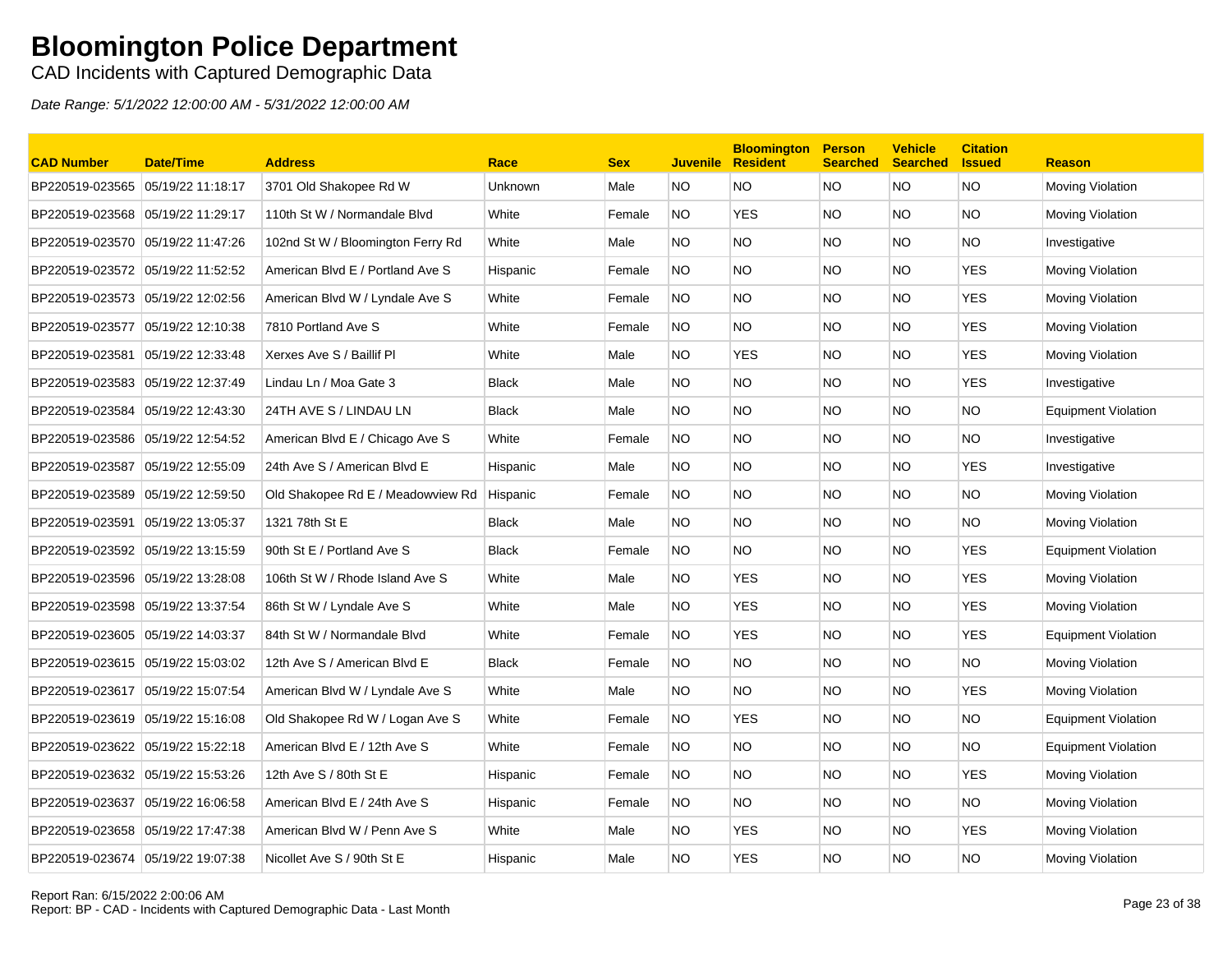CAD Incidents with Captured Demographic Data

| <b>CAD Number</b>                 | <b>Date/Time</b>  | <b>Address</b>                            | Race           | <b>Sex</b> | <b>Juvenile</b> | <b>Bloomington</b><br><b>Resident</b> | <b>Person</b><br><b>Searched</b> | <b>Vehicle</b><br><b>Searched</b> | <b>Citation</b><br><b>Issued</b> | <b>Reason</b>              |
|-----------------------------------|-------------------|-------------------------------------------|----------------|------------|-----------------|---------------------------------------|----------------------------------|-----------------------------------|----------------------------------|----------------------------|
| BP220519-023676                   | 05/19/22 19:18:05 | 90th St E / Portland Ave S                | Hispanic       | Male       | NO.             | <b>YES</b>                            | <b>NO</b>                        | NO.                               | <b>YES</b>                       | Moving Violation           |
| BP220519-023684 05/19/22 19:36:43 |                   | 9800 Lyndale Ave S                        | White          | Female     | NO.             | NO.                                   | <b>NO</b>                        | NO.                               | <b>YES</b>                       | Moving Violation           |
| BP220519-023699 05/19/22 20:31:58 |                   | Old Shakopee Cir E / Old Shakopee<br>Rd E | <b>Unknown</b> | Male       | NO.             | <b>NO</b>                             | <b>NO</b>                        | NO.                               | <b>NO</b>                        | <b>Moving Violation</b>    |
| BP220519-023700                   | 05/19/22 20:37:58 | Old Shakopee Rd W / Yukon Ave S           | White          | Female     | NO.             | NO.                                   | <b>NO</b>                        | NO.                               | <b>NO</b>                        | <b>Equipment Violation</b> |
| BP220519-023703 05/19/22 21:11:22 |                   | Ramp 98w To 35w Nb / Interstate 35w<br>Nb | Unknown        | Female     | NO.             | YES                                   | <b>NO</b>                        | NO.                               | NO.                              | <b>Moving Violation</b>    |
| BP220519-023705                   | 05/19/22 21:22:04 | 700 American Blvd E                       | White          | Male       | NO.             | <b>NO</b>                             | <b>NO</b>                        | NO.                               | <b>NO</b>                        | <b>Moving Violation</b>    |
| BP220519-023706                   | 05/19/22 21:23:25 | NORMANDALE BLVD / 106TH ST W              | White          | Female     | <b>NO</b>       | <b>YES</b>                            | <b>NO</b>                        | NO.                               | <b>NO</b>                        | Moving Violation           |
| BP220519-023707                   | 05/19/22 21:28:48 | 7727 PORTLAND AVE S                       | <b>Black</b>   | Male       | NO.             | NO.                                   | <b>NO</b>                        | NO.                               | <b>NO</b>                        | <b>Equipment Violation</b> |
|                                   |                   | 90th St W / Penn Ave S                    | White          | Male       | NO.             | <b>YES</b>                            | <b>NO</b>                        | NO.                               | <b>NO</b>                        | Moving Violation           |
| BP220519-023712 05/19/22 21:58:40 |                   | 7920 Old Cedar Ave S                      | <b>Black</b>   | Male       | NO.             | NO.                                   | <b>NO</b>                        | NO.                               | <b>NO</b>                        | Moving Violation           |
| BP220519-023718 05/19/22 22:43:33 |                   | 90th St E / 1st Ave S                     | White          | Male       | NO.             | <b>YES</b>                            | <b>NO</b>                        | NO.                               | NO.                              | <b>Equipment Violation</b> |
| BP220519-023723                   | 05/19/22 23:44:43 | 2625 Old Shakopee Rd W                    | White          | Male       | NO.             | <b>YES</b>                            | <b>NO</b>                        | NO.                               | <b>YES</b>                       | <b>Moving Violation</b>    |
| BP220519-023724                   | 05/19/22 23:47:29 | 84th St E / Old Cedar Ave S               | <b>Black</b>   | Female     | NO.             | <b>YES</b>                            | <b>NO</b>                        | NO.                               | <b>NO</b>                        | Moving Violation           |
| BP220520-023732 05/20/22 00:33:54 |                   | American Blvd E / 24th Ave S              | <b>Black</b>   | Male       | NO.             | NO.                                   | <b>NO</b>                        | NO.                               | <b>NO</b>                        | <b>Equipment Violation</b> |
| BP220520-023737                   | 05/20/22 01:24:49 | 98th St W / Lyndale Ave S                 | Asian          | Male       | NO.             | <b>YES</b>                            | <b>NO</b>                        | NO.                               | <b>NO</b>                        | <b>Equipment Violation</b> |
| BP220520-023740 05/20/22 01:44:43 |                   | 90TH ST E / OLD CEDAR AVE S               | <b>Black</b>   | Male       | NO.             | <b>YES</b>                            | <b>NO</b>                        | NO.                               | <b>NO</b>                        | Moving Violation           |
| BP220520-023741                   | 05/20/22 02:16:42 | Interstate 494 / Lyndale Ave S            | Hispanic       | Female     | <b>YES</b>      | NO.                                   | <b>NO</b>                        | NO.                               | <b>NO</b>                        | <b>Equipment Violation</b> |
| BP220520-023745                   | 05/20/22 04:15:04 | Old Shakopee Rd W / Oxborough Ave<br>S.   | White          | Male       | NO.             | <b>YES</b>                            | <b>NO</b>                        | NO.                               | NO.                              | <b>Equipment Violation</b> |
| BP220520-023747                   | 05/20/22 04:43:28 | 98th St W / Lyndale Ave S                 | <b>Black</b>   | Male       | NO.             | <b>NO</b>                             | <b>NO</b>                        | NO.                               | <b>NO</b>                        | Moving Violation           |
| BP220520-023762 05/20/22 09:05:09 |                   | 7911 Nicollet Ave S                       | <b>Black</b>   | Male       | NO.             | <b>NO</b>                             | <b>NO</b>                        | NO.                               | <b>YES</b>                       | <b>Moving Violation</b>    |
| BP220520-023765                   | 05/20/22 09:34:03 | 90TH ST E / NICOLLET AVE S                | Hispanic       | Male       | NO.             | <b>NO</b>                             | <b>NO</b>                        | NO.                               | <b>NO</b>                        | <b>Equipment Violation</b> |
| BP220520-023786                   | 05/20/22 11:40:30 | American Blvd E / Thunderbird Rd          | White          | Male       | NO.             | <b>NO</b>                             | <b>NO</b>                        | NO.                               | <b>NO</b>                        | <b>Equipment Violation</b> |
| BP220520-023789                   | 05/20/22 12:01:50 | Old Shakopee Rd W / Xerxes Ave S          | Unknown        | Male       | NO.             | <b>NO</b>                             | <b>NO</b>                        | NO.                               | <b>NO</b>                        | Investigative              |
| BP220520-023791                   | 05/20/22 12:10:54 | France Ave S / 94th St W                  | <b>Black</b>   | Male       | NO.             | <b>YES</b>                            | <b>NO</b>                        | <b>NO</b>                         | <b>NO</b>                        | Moving Violation           |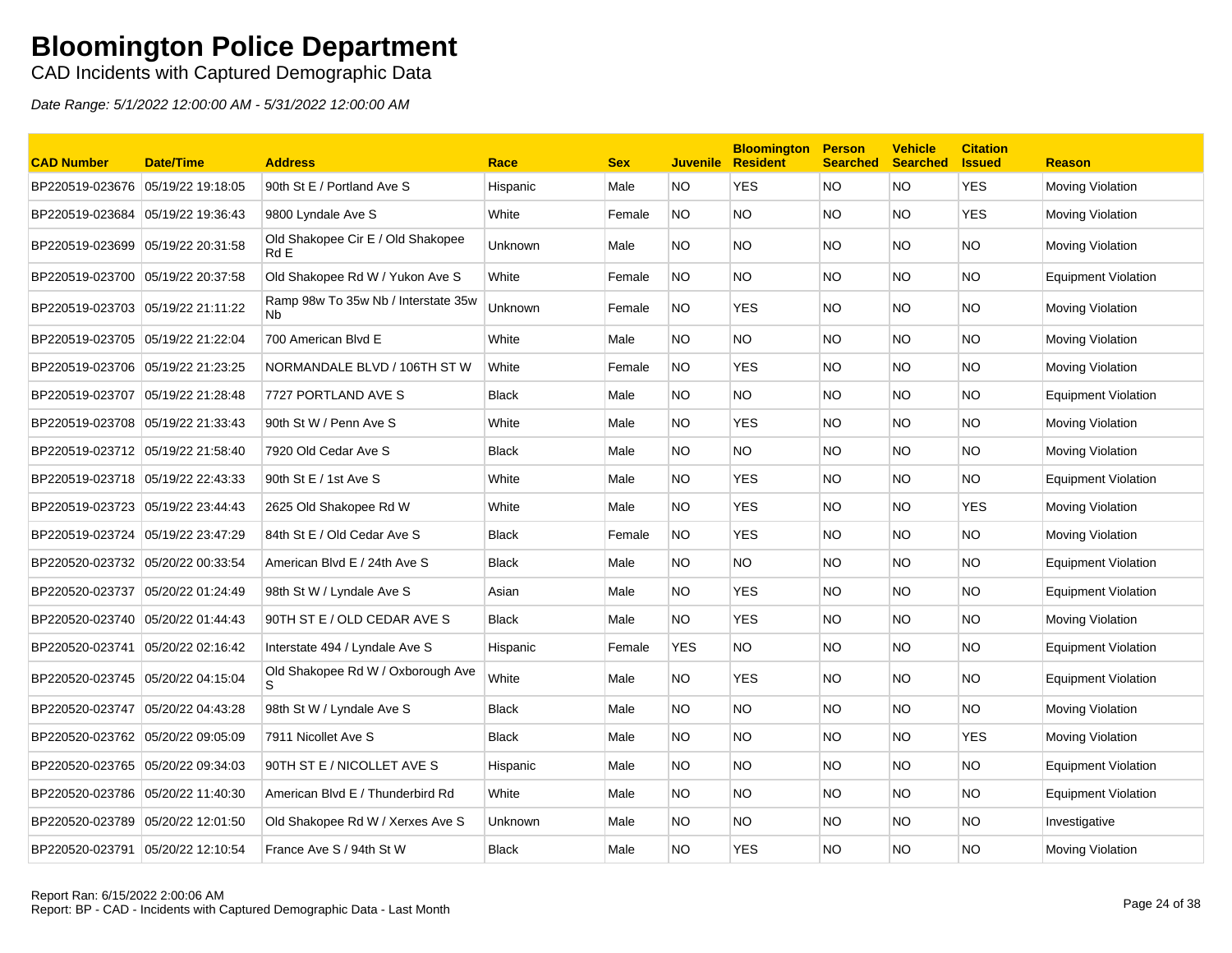### CAD Incidents with Captured Demographic Data

| <b>CAD Number</b>                 | <b>Date/Time</b>  | <b>Address</b>                         | Race         | <b>Sex</b> | <b>Juvenile</b> | <b>Bloomington</b><br><b>Resident</b> | <b>Person</b><br><b>Searched</b> | <b>Vehicle</b><br><b>Searched</b> | <b>Citation</b><br><b>Issued</b> | <b>Reason</b>           |
|-----------------------------------|-------------------|----------------------------------------|--------------|------------|-----------------|---------------------------------------|----------------------------------|-----------------------------------|----------------------------------|-------------------------|
| BP220520-023792                   | 05/20/22 12:19:00 | Xerxes Ave S / American Blvd W         | White        | Male       | NO.             | <b>NO</b>                             | <b>NO</b>                        | NO.                               | <b>NO</b>                        | Moving Violation        |
| BP220520-023798                   | 05/20/22 13:04:51 | American Blvd W / France Ave S         | <b>Black</b> | Male       | NO.             | <b>NO</b>                             | <b>NO</b>                        | NO.                               | <b>NO</b>                        | Moving Violation        |
| BP220520-023817                   | 05/20/22 15:05:48 | 81st St E / Portland Ave S             | <b>Black</b> | Female     | NO.             | <b>YES</b>                            | NO.                              | NO.                               | <b>NO</b>                        | Equipment Violation     |
| BP220520-023830 05/20/22 15:44:48 |                   | Old Shakopee Rd E / 12th Ave S         | <b>Black</b> | Female     | NO.             | <b>YES</b>                            | NO.                              | NO.                               | NO.                              | Moving Violation        |
| BP220520-023831                   | 05/20/22 15:51:01 | Old Shakopee Rd E / Riverview Ave S    | White        | Male       | NO.             | <b>YES</b>                            | NO.                              | NO                                | <b>NO</b>                        | Moving Violation        |
| BP220520-023832 05/20/22 15:52:28 |                   | 758 AMERICAN BLVD W                    | Asian        | Female     | NO.             | <b>NO</b>                             | <b>NO</b>                        | NO.                               | NO.                              | Moving Violation        |
| BP220520-023834                   | 05/20/22 16:08:29 | 94th St W / James Ave S                | <b>Black</b> | Female     | NO.             | <b>NO</b>                             | NO.                              | NO.                               | <b>NO</b>                        | Equipment Violation     |
| BP220520-023836                   | 05/20/22 16:13:31 | Old Shakopee Rd E / Riverview Ave S    | White        | Male       | NO.             | <b>NO</b>                             | <b>NO</b>                        | NO.                               | <b>NO</b>                        | Moving Violation        |
| BP220520-023838 05/20/22 16:17:10 |                   | American Blvd E / 2nd Ave S            | Hispanic     | Male       | NO.             | <b>NO</b>                             | <b>NO</b>                        | NO.                               | <b>YES</b>                       | Moving Violation        |
| BP220520-023840 05/20/22 16:24:17 |                   | OLD SHAKOPEE RD E / OLD CEDAR<br>AVE S | White        | Male       | NO.             | <b>NO</b>                             | NO.                              | NO.                               | <b>NO</b>                        | Moving Violation        |
| BP220520-023842 05/20/22 16:33:50 |                   | 82nd St E / 24th Ave S                 | White        | Male       | NO.             | <b>NO</b>                             | <b>NO</b>                        | <b>NO</b>                         | <b>NO</b>                        | Investigative           |
| BP220520-023876                   | 05/20/22 20:03:05 | 1321 78th St E                         | Hispanic     | Female     | NO.             | <b>NO</b>                             | <b>NO</b>                        | NO                                | <b>NO</b>                        | Investigative           |
| BP220520-023877 05/20/22 20:10:21 |                   | 700 American Blvd E                    | <b>Black</b> | Male       | NO.             | <b>YES</b>                            | NO.                              | <b>NO</b>                         | <b>NO</b>                        | Moving Violation        |
| BP220520-023878 05/20/22 20:13:48 |                   | 84TH ST W / RUSSELL AVE S              | White        | Female     | NO.             | <b>NO</b>                             | <b>NO</b>                        | NO.                               | <b>NO</b>                        | Equipment Violation     |
| BP220520-023879 05/20/22 20:14:21 |                   | American Blvd E / Portland Ave S       | <b>Black</b> | Female     | NO.             | <b>NO</b>                             | NO.                              | NO.                               | NO.                              | Moving Violation        |
| BP220520-023882                   | 05/20/22 20:27:32 | American Blvd W / Penn Ave S           | White        | Male       | <b>NO</b>       | <b>YES</b>                            | <b>NO</b>                        | <b>NO</b>                         | <b>NO</b>                        | Moving Violation        |
| BP220520-023884 05/20/22 20:30:45 |                   | 9200 OLD CEDAR AVE S                   | Unknown      | Male       | YES             | <b>NO</b>                             | NO.                              | NO                                | <b>YES</b>                       | <b>Moving Violation</b> |
| BP220520-023889                   | 05/20/22 20:46:57 | Old Shakopee Rd W / Nesbitt Ave S      | <b>Black</b> | Male       | NO.             | <b>NO</b>                             | <b>NO</b>                        | NO.                               | <b>NO</b>                        | Investigative           |
| BP220520-023890                   | 05/20/22 20:51:47 | 513 98TH ST E                          | Asian        | Female     | NO.             | <b>YES</b>                            | <b>NO</b>                        | NO.                               | <b>NO</b>                        | Equipment Violation     |
| BP220520-023894                   | 05/20/22 21:06:50 | 9800-b Pillsbury Ave S                 | <b>Black</b> | Female     | NO.             | <b>NO</b>                             | <b>NO</b>                        | NO.                               | <b>NO</b>                        | Moving Violation        |
| BP220520-023895                   | 05/20/22 21:08:16 | American Blvd E / 5th Ave S            | White        | Female     | NO.             | <b>NO</b>                             | NO.                              | NO.                               | NO.                              | Moving Violation        |
| BP220520-023896 05/20/22 21:17:17 |                   | Old Shakopee Rd W / Brunswick Rd       | White        | Male       | <b>NO</b>       | <b>NO</b>                             | <b>NO</b>                        | <b>NO</b>                         | <b>YES</b>                       | Equipment Violation     |
| BP220520-023900                   | 05/20/22 21:51:37 | 84th St W / France Ave S               | Asian        | Male       | <b>NO</b>       | <b>YES</b>                            | NO.                              | NO.                               | <b>NO</b>                        | Moving Violation        |
| BP220520-023901                   | 05/20/22 21:53:07 | 9230 Lyndale Ave S                     | White        | Male       | NO.             | <b>NO</b>                             | <b>NO</b>                        | NO.                               | <b>NO</b>                        | Moving Violation        |
| BP220520-023905 05/20/22 22:10:24 |                   | American Blvd E / Nicollet Ave S       | White        | Female     | <b>NO</b>       | <b>NO</b>                             | <b>NO</b>                        | <b>NO</b>                         | <b>NO</b>                        | Moving Violation        |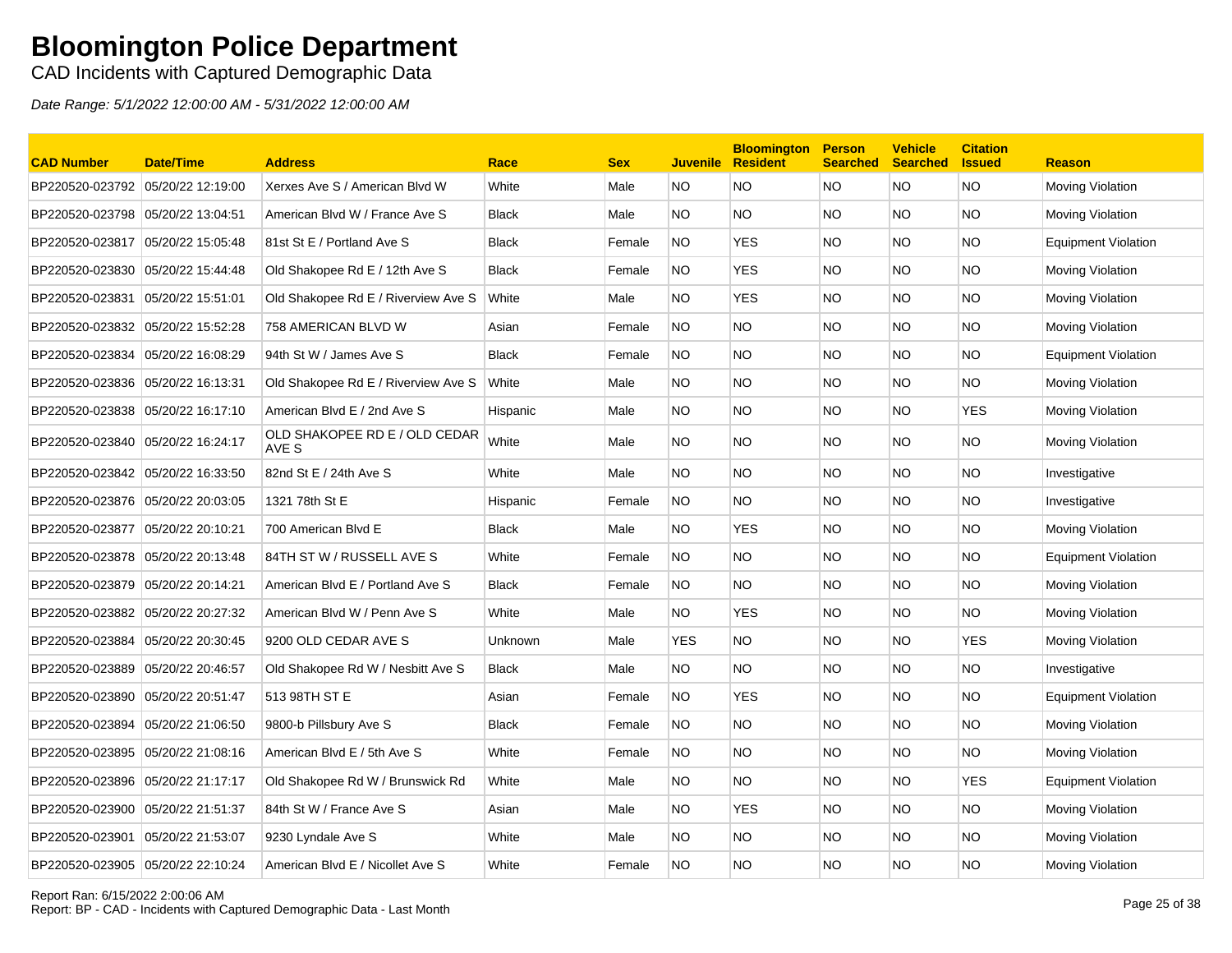CAD Incidents with Captured Demographic Data

Date Range: 5/1/2022 12:00:00 AM - 5/31/2022 12:00:00 AM

| <b>CAD Number</b>                 | <b>Date/Time</b>  | <b>Address</b>                                | Race         | <b>Sex</b> |            | <b>Bloomington</b><br><b>Juvenile Resident</b> | <b>Person</b><br><b>Searched</b> | <b>Vehicle</b><br>Searched Issued | <b>Citation</b> | <b>Reason</b>              |
|-----------------------------------|-------------------|-----------------------------------------------|--------------|------------|------------|------------------------------------------------|----------------------------------|-----------------------------------|-----------------|----------------------------|
| BP220520-023908                   | 05/20/22 22:17:42 | 97th St W / Blaisdell Ave S                   | <b>Black</b> | Male       | NO.        | <b>YES</b>                                     | <b>YES</b>                       | <b>YES</b>                        | <b>NO</b>       | Investigative              |
| BP220520-023910 05/20/22 22:19:11 |                   | Old Shakopee Rd W / Hampshire Ave             | White        | Male       | NO.        | <b>YES</b>                                     | NO.                              | NO.                               | <b>NO</b>       | Moving Violation           |
| BP220520-023912 05/20/22 22:24:52 |                   | 7936 Portland Ave S                           | Hispanic     | Male       | NO.        | <b>NO</b>                                      | <b>NO</b>                        | NO.                               | <b>NO</b>       | Moving Violation           |
| BP220520-023915 05/20/22 22:40:14 |                   | 9304 Lyndale Ave S                            | Unknown      | Male       | NO.        | <b>NO</b>                                      | <b>NO</b>                        | NO.                               | <b>NO</b>       | Moving Violation           |
| BP220520-023918 05/20/22 22:52:41 |                   | Old Shakopee Rd W / Normandale<br><b>Blvd</b> | <b>Black</b> | Female     | NO.        | <b>NO</b>                                      | NO.                              | NO.                               | <b>YES</b>      | Moving Violation           |
| BP220520-023922 05/20/22 22:58:25 |                   | American Blvd E / Portland Ave S              | <b>Black</b> | Female     | <b>YES</b> | <b>NO</b>                                      | <b>NO</b>                        | <b>NO</b>                         | <b>NO</b>       | Moving Violation           |
| BP220520-023923 05/20/22 22:59:21 |                   | Old Shakopee Rd W / Bush Lake Rd              | <b>Black</b> | Male       | NO.        | <b>NO</b>                                      | NO.                              | NO.                               | <b>YES</b>      | Investigative              |
| BP220520-023927                   | 05/20/22 23:09:03 | 86th St W / Lyndale Ave S                     | <b>Black</b> | Male       | NO.        | <b>NO</b>                                      | NO.                              | NO.                               | <b>NO</b>       | Moving Violation           |
| BP220520-023929                   | 05/20/22 23:15:20 | 84th St W / Normandale Blvd                   | <b>Black</b> | Female     | <b>NO</b>  | <b>YES</b>                                     | <b>NO</b>                        | NO.                               | <b>NO</b>       | <b>Equipment Violation</b> |
| BP220520-023932 05/20/22 23:35:50 |                   | 95th St W / Lyndale Ave S                     | White        | Female     | NO.        | NO.                                            | <b>YES</b>                       | <b>YES</b>                        | <b>NO</b>       | Moving Violation           |
| BP220520-023933                   | 05/20/22 23:43:47 | 98th St W / Pleasant Ave S                    | <b>Black</b> | Male       | NO.        | <b>NO</b>                                      | <b>NO</b>                        | NO.                               | <b>NO</b>       | Moving Violation           |
| BP220521-023939 05/21/22 00:35:38 |                   | 83rd St W / France Ave S                      | White        | Male       | NO.        | <b>NO</b>                                      | NO.                              | NO.                               | <b>NO</b>       | Moving Violation           |
| BP220521-023940                   | 05/21/22 00:43:13 | American Blvd W / Queen Ave S                 | Asian        | Female     | NO.        | <b>YES</b>                                     | NO.                              | NO.                               | <b>NO</b>       | Moving Violation           |
| BP220521-023948                   | 05/21/22 02:03:51 | Interstate 35w Nb / 94th St W                 | <b>Black</b> | Male       | NO.        | <b>NO</b>                                      | <b>NO</b>                        | NO.                               | <b>NO</b>       | Moving Violation           |
| BP220521-023949 05/21/22 02:30:57 |                   | 86th St W / Haeg Dr                           | <b>Black</b> | Male       | NO.        | <b>NO</b>                                      | NO.                              | NO.                               | <b>YES</b>      | Moving Violation           |
| BP220521-023957                   | 05/21/22 04:12:01 | 78th St E / Portland Ave S                    | White        | Female     | NO.        | <b>NO</b>                                      | NO.                              | NO.                               | <b>NO</b>       | Moving Violation           |
| BP220521-023971                   | 05/21/22 08:30:02 | 81st St W / Knox Ave S                        | Hispanic     | Male       | NO.        | <b>NO</b>                                      | <b>NO</b>                        | <b>NO</b>                         | <b>NO</b>       | Moving Violation           |
| BP220521-023975 05/21/22 09:21:05 |                   | 90th St E / Nicollet Ave S                    | <b>Black</b> | Female     | <b>NO</b>  | <b>YES</b>                                     | NO.                              | NO.                               | <b>NO</b>       | <b>Equipment Violation</b> |
| BP220521-023976 05/21/22 09:21:06 |                   | American Blvd E / 12th Ave S                  | Hispanic     | Male       | NO.        | <b>NO</b>                                      | <b>NO</b>                        | NO.                               | <b>NO</b>       | <b>Equipment Violation</b> |
| BP220521-023985 05/21/22 10:14:15 |                   | 82nd St W / Irving Ave S                      | Hispanic     | Male       | NO.        | <b>YES</b>                                     | NO.                              | NO.                               | <b>NO</b>       | Moving Violation           |
| BP220521-023993                   | 05/21/22 10:43:14 | 5601 78th St W                                | White        | Male       | NO.        | <b>NO</b>                                      | NO.                              | NO.                               | <b>NO</b>       | Moving Violation           |
| BP220521-023998 05/21/22 11:22:44 |                   | Old Shakopee Rd E / Killebrew Dr              | White        | Male       | NO.        | <b>NO</b>                                      | <b>NO</b>                        | <b>NO</b>                         | <b>NO</b>       | Investigative              |
| BP220521-024019 05/21/22 13:40:51 |                   | Interstate 494 Eb / Portland Ave S            | <b>Black</b> | Male       | NO.        | <b>NO</b>                                      | <b>NO</b>                        | NO.                               | <b>YES</b>      | Moving Violation           |
| BP220521-024020                   | 05/21/22 13:46:06 | Old Cedar Ave S / Old Shakopee Rd E   Black   |              | Female     | NO.        | <b>NO</b>                                      | NO.                              | NO.                               | <b>NO</b>       | <b>Equipment Violation</b> |
| BP220521-024041                   | 05/21/22 15:42:57 | 2500 79th St W                                | Hispanic     | Male       | NO.        | <b>NO</b>                                      | <b>NO</b>                        | NO.                               | <b>NO</b>       | Equipment Violation        |

Report Ran: 6/15/2022 2:00:06 AM

Report: BP - CAD - Incidents with Captured Demographic Data - Last Month Page 26 of 38<br>Report: BP - CAD - Incidents with Captured Demographic Data - Last Month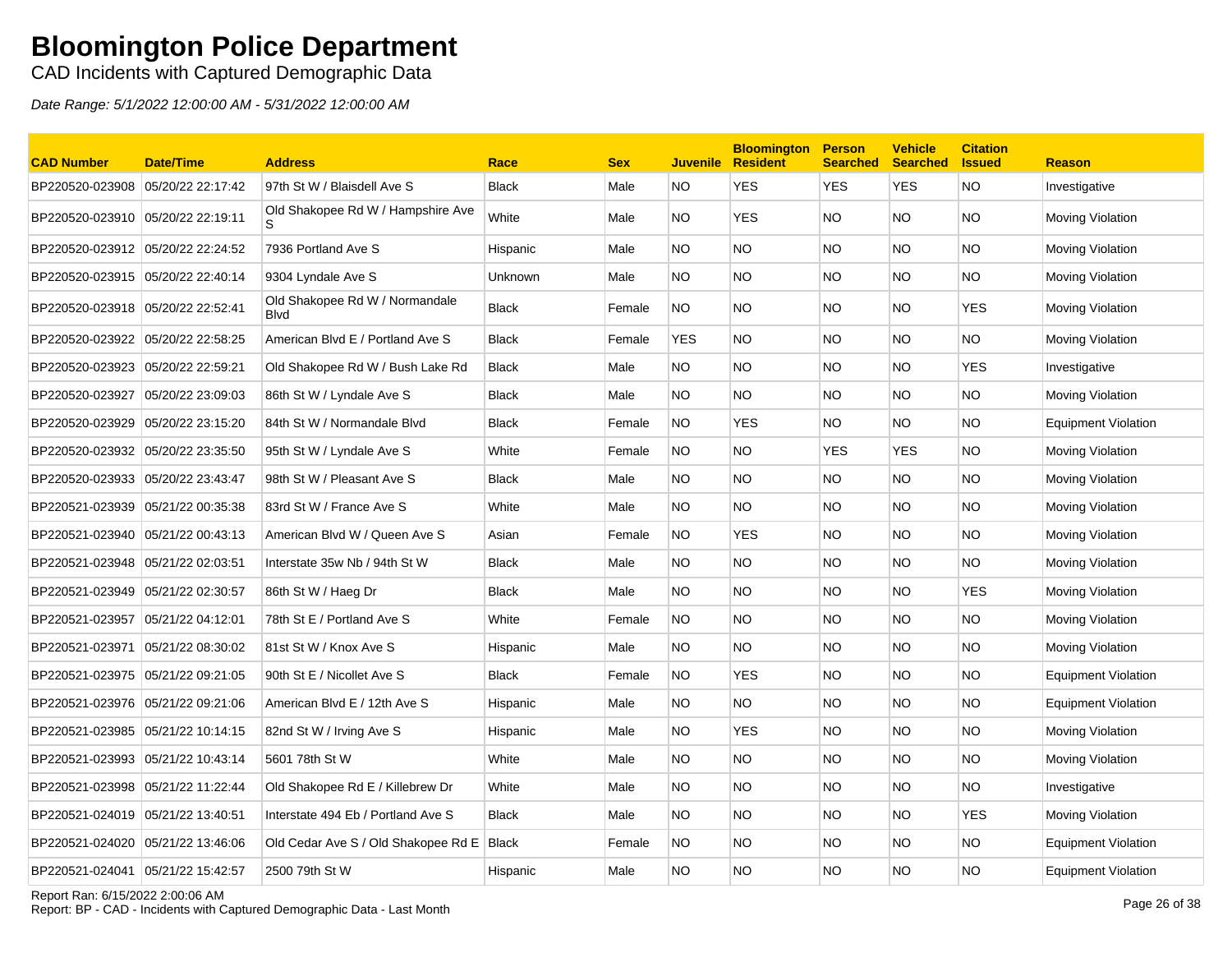### CAD Incidents with Captured Demographic Data

| <b>CAD Number</b>                 | Date/Time         | <b>Address</b>                      | Race           | <b>Sex</b> | <b>Juvenile</b> | <b>Bloomington</b><br><b>Resident</b> | <b>Person</b><br><b>Searched</b> | <b>Vehicle</b><br><b>Searched</b> | <b>Citation</b><br><b>Issued</b> | <b>Reason</b>              |
|-----------------------------------|-------------------|-------------------------------------|----------------|------------|-----------------|---------------------------------------|----------------------------------|-----------------------------------|----------------------------------|----------------------------|
| BP220521-024047                   | 05/21/22 16:34:06 | American Blvd W / Norman Center Dr  | <b>Black</b>   | Male       | NO.             | NO.                                   | <b>NO</b>                        | <b>NO</b>                         | <b>YES</b>                       | Moving Violation           |
| BP220521-024048 05/21/22 16:34:33 |                   | Killebrew Dr / Moa Gate 1           | <b>Black</b>   | Male       | NO.             | <b>NO</b>                             | <b>NO</b>                        | NO.                               | <b>NO</b>                        | Moving Violation           |
| BP220521-024060                   | 05/21/22 17:55:59 | 86TH ST W / LOGAN AVE S             | Hispanic       | Male       | NO.             | <b>YES</b>                            | <b>NO</b>                        | NO.                               | <b>NO</b>                        | Moving Violation           |
| BP220521-024064                   | 05/21/22 18:30:59 | 8151 28th Ave S                     | <b>Black</b>   | Male       | NO.             | NO.                                   | <b>NO</b>                        | NO.                               | YES                              | Moving Violation           |
| BP220521-024071                   | 05/21/22 19:13:33 | 98th St W / Lyndale Ave S           | <b>Black</b>   | Female     | NO.             | NO.                                   | <b>NO</b>                        | NO.                               | NO.                              | Moving Violation           |
| BP220521-024077                   | 05/21/22 19:40:24 | 24th Ave S / Interstate 494         | White          | Male       | NO.             | <b>NO</b>                             | <b>NO</b>                        | NO.                               | NO.                              | <b>Equipment Violation</b> |
| BP220521-024095 05/21/22 21:30:39 |                   | 94th St W / James Ave S             | <b>Unknown</b> | Female     | <b>NO</b>       | <b>YES</b>                            | <b>NO</b>                        | NO.                               | <b>NO</b>                        | Moving Violation           |
|                                   |                   | 92nd St W / Lyndale Ave S           | <b>Black</b>   | Male       | NO.             | <b>NO</b>                             | <b>NO</b>                        | NO.                               | <b>NO</b>                        | Moving Violation           |
| BP220521-024116 05/21/22 23:00:01 |                   | 99th St W / Lyndale Ave S           | <b>Black</b>   | Male       | <b>YES</b>      | NO.                                   | <b>NO</b>                        | NO.                               | <b>NO</b>                        | Moving Violation           |
| BP220522-024125 05/22/22 00:01:42 |                   | 84th St E / 1st Ave S               | White          | Male       | NO.             | <b>NO</b>                             | <b>NO</b>                        | NO.                               | <b>NO</b>                        | <b>Equipment Violation</b> |
| BP220522-024129 05/22/22 00:24:48 |                   | Lyndale Ave S / American Blvd W     | White          | Male       | NO.             | NO.                                   | <b>NO</b>                        | NO.                               | NO.                              | Moving Violation           |
| BP220522-024132 05/22/22 00:34:55 |                   | 85th St W / Lyndale Ave S           | <b>Black</b>   | Male       | NO.             | NO.                                   | <b>NO</b>                        | NO.                               | <b>YES</b>                       | Moving Violation           |
| BP220522-024150 05/22/22 03:46:52 |                   | 82nd St W / Interstate 35w Nb       | Black          | Male       | NO.             | NO.                                   | <b>NO</b>                        | NO.                               | NO.                              | Moving Violation           |
| BP220522-024151                   | 05/22/22 03:52:09 | Old Shakopee Rd E / Old Cedar Ave S | White          | Male       | NO.             | <b>NO</b>                             | <b>NO</b>                        | NO.                               | <b>NO</b>                        | <b>Equipment Violation</b> |
| BP220522-024164 05/22/22 09:12:35 |                   | 7801 LYNDALE AVE S                  | White          | Male       | NO.             | <b>NO</b>                             | <b>NO</b>                        | NO.                               | <b>NO</b>                        | <b>Equipment Violation</b> |
| BP220522-024174 05/22/22 10:57:46 |                   | Interstate 494 Eb / Nicollet Ave S  | <b>Black</b>   | Female     | <b>NO</b>       | <b>NO</b>                             | <b>NO</b>                        | NO.                               | <b>YES</b>                       | <b>Equipment Violation</b> |
| BP220522-024177                   | 05/22/22 11:21:01 | 1900-b 86th St E                    | <b>Black</b>   | Male       | NO.             | <b>NO</b>                             | <b>NO</b>                        | NO.                               | <b>YES</b>                       | <b>Equipment Violation</b> |
| BP220522-024193 05/22/22 13:05:15 |                   | AMERICAN BLVD E / 24TH AVE S        | White          | Male       | NO.             | <b>YES</b>                            | <b>NO</b>                        | NO.                               | <b>YES</b>                       | Investigative              |
| BP220522-024196 05/22/22 13:10:27 |                   | 1700 American Blvd E                | White          | Male       | NO.             | NO.                                   | <b>NO</b>                        | NO.                               | NO.                              | <b>Equipment Violation</b> |
| BP220522-024197                   | 05/22/22 13:15:12 | American Blvd E / Thunderbird Rd    | <b>Black</b>   | Female     | NO.             | <b>YES</b>                            | <b>NO</b>                        | NO.                               | NO.                              | <b>Equipment Violation</b> |
| BP220522-024205                   | 05/22/22 14:11:03 | 1900-b 86th St E                    | White          | Male       | NO.             | <b>NO</b>                             | <b>NO</b>                        | NO.                               | <b>NO</b>                        | <b>Equipment Violation</b> |
|                                   |                   | Killebrew Dr / Moa Gate 1           | <b>Black</b>   | Female     | NO.             | <b>NO</b>                             | <b>NO</b>                        | NO.                               | <b>NO</b>                        | Equipment Violation        |
| BP220522-024210 05/22/22 14:23:07 |                   | American Blvd E / 34th Ave S        | <b>Black</b>   | Male       | NO.             | NO.                                   | <b>NO</b>                        | NO.                               | <b>YES</b>                       | Moving Violation           |
| BP220522-024215                   | 05/22/22 14:39:43 | 84th St W / Johnson Ave S           | <b>Black</b>   | Male       | NO.             | <b>YES</b>                            | <b>NO</b>                        | NO.                               | <b>YES</b>                       | Moving Violation           |
|                                   |                   | Old Shakopee Rd W / Penn Ave S      | White          | Male       | NO.             | ΝO                                    | <b>NO</b>                        | NO.                               | NO                               | Moving Violation           |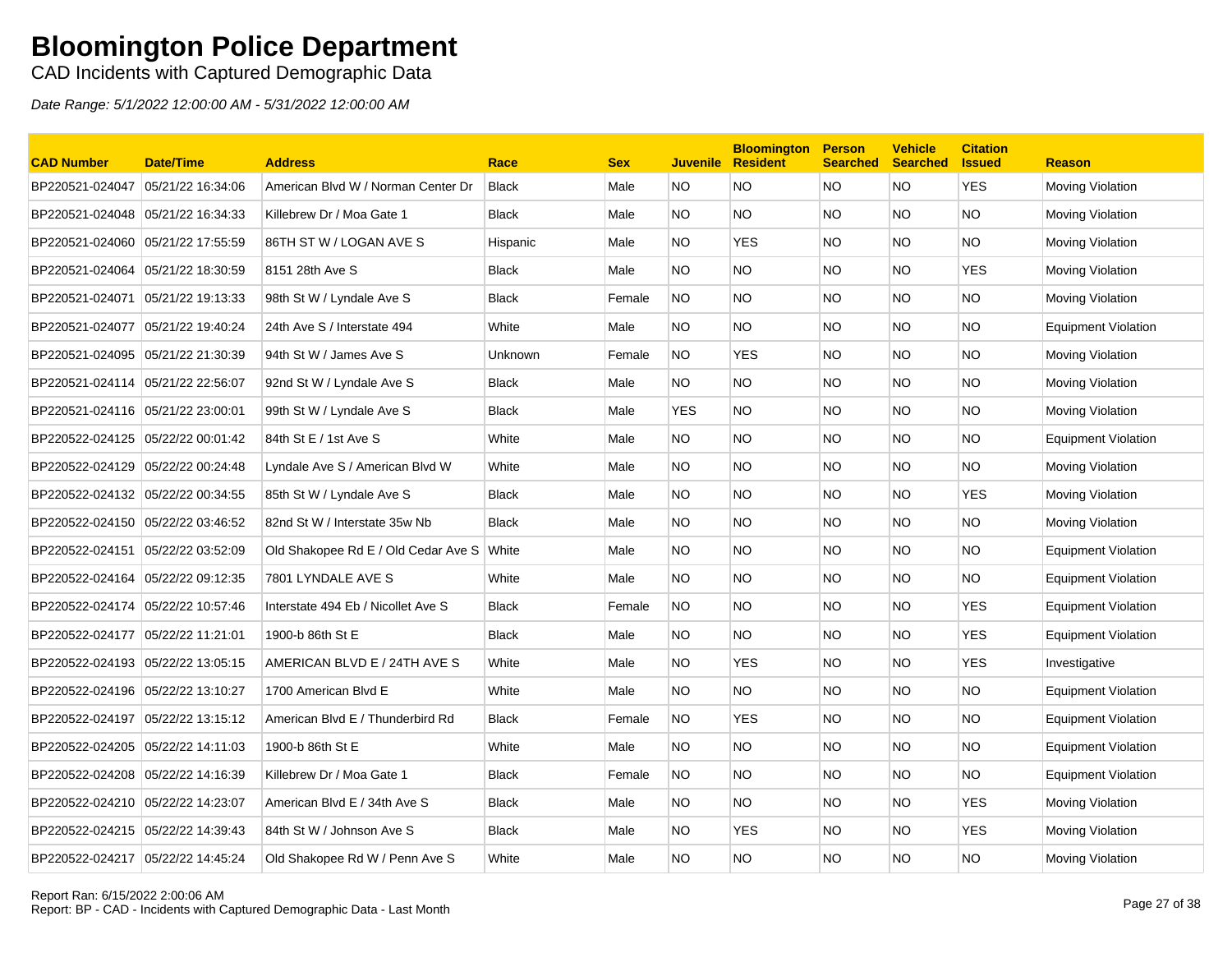### CAD Incidents with Captured Demographic Data

| <b>CAD Number</b>                 | <b>Date/Time</b>  | <b>Address</b>                    | Race         | <b>Sex</b> | <b>Juvenile</b> | <b>Bloomington</b><br><b>Resident</b> | <b>Person</b><br><b>Searched</b> | <b>Vehicle</b><br><b>Searched</b> | <b>Citation</b><br><b>Issued</b> | <b>Reason</b>              |
|-----------------------------------|-------------------|-----------------------------------|--------------|------------|-----------------|---------------------------------------|----------------------------------|-----------------------------------|----------------------------------|----------------------------|
| BP220522-024221                   | 05/22/22 15:07:30 | 84th St W / Rich Ave S            | White        | Male       | NO.             | <b>NO</b>                             | <b>NO</b>                        | <b>NO</b>                         | <b>NO</b>                        | Moving Violation           |
| BP220522-024223                   | 05/22/22 15:16:47 | 8331 Normandale Blvd              | <b>Black</b> | Male       | NO.             | <b>NO</b>                             | NO.                              | NO.                               | <b>YES</b>                       | <b>Moving Violation</b>    |
| BP220522-024225                   | 05/22/22 15:33:06 | Collegeview Rd / Poplar Bridge Rd | White        | Male       | NO.             | <b>YES</b>                            | <b>NO</b>                        | <b>NO</b>                         | <b>NO</b>                        | <b>Equipment Violation</b> |
| BP220522-024238 05/22/22 16:29:44 |                   | American Blvd E / 2nd Ave S       | <b>Black</b> | Female     | NO.             | <b>NO</b>                             | <b>YES</b>                       | <b>YES</b>                        | <b>NO</b>                        | Investigative              |
| BP220522-024244                   | 05/22/22 17:41:29 | 84th St W / Penn Ave S            | Hispanic     | Female     | <b>NO</b>       | <b>NO</b>                             | NO.                              | NO.                               | <b>NO</b>                        | Moving Violation           |
| BP220522-024248 05/22/22 17:54:27 |                   | 84th St W / Penn Ave S            | White        | Male       | NO.             | YES.                                  | NO.                              | NO.                               | <b>NO</b>                        | Moving Violation           |
| BP220522-024250 05/22/22 18:12:11 |                   | 24th Ave S / 82nd St E            | White        | Female     | NO.             | <b>NO</b>                             | <b>YES</b>                       | <b>YES</b>                        | <b>NO</b>                        | <b>Equipment Violation</b> |
| BP220522-024251 05/22/22 18:12:34 |                   | Bryant Ave S / 90th St W          | White        | Male       | NO.             | <b>YES</b>                            | NO.                              | NO.                               | <b>NO</b>                        | <b>Moving Violation</b>    |
| BP220522-024264                   | 05/22/22 19:34:13 | 102nd St W / Queen Ave S          | Hispanic     | Male       | NO.             | <b>NO</b>                             | NO.                              | NO.                               | <b>YES</b>                       | <b>Moving Violation</b>    |
| BP220522-024265                   | 05/22/22 19:34:28 | 88th St E / River Ridge Rd        | Hispanic     | Male       | NO.             | <b>YES</b>                            | <b>NO</b>                        | <b>NO</b>                         | <b>NO</b>                        | <b>Equipment Violation</b> |
| BP220522-024266 05/22/22 19:35:06 |                   | 9140 Bush Lake Rd E               | Asian        | Male       | NO.             | <b>YES</b>                            | NO.                              | NO.                               | <b>NO</b>                        | <b>Moving Violation</b>    |
| BP220522-024267                   | 05/22/22 19:42:00 | 90th St W / Blaisdell Ave S       | White        | Female     | <b>NO</b>       | <b>YES</b>                            | NO.                              | NO.                               | <b>NO</b>                        | Moving Violation           |
| BP220522-024268 05/22/22 19:43:56 |                   | 90th St W / France Ave S          | <b>Black</b> | Male       | NO.             | YES.                                  | NO.                              | NO.                               | <b>NO</b>                        | Moving Violation           |
| BP220522-024272                   | 05/22/22 20:01:37 | 22ND AVE S / 86TH ST E            | <b>Black</b> | Male       | NO.             | <b>NO</b>                             | NO.                              | NO.                               | <b>NO</b>                        | <b>Equipment Violation</b> |
| BP220522-024273 05/22/22 20:09:16 |                   | 24th Ave S / Moa Gate 5           | White        | Female     | NO.             | <b>NO</b>                             | NO.                              | NO.                               | <b>NO</b>                        | Equipment Violation        |
| BP220522-024274 05/22/22 20:10:23 |                   | 1000 78TH ST W                    | <b>Black</b> | Male       | <b>YES</b>      | <b>NO</b>                             | <b>NO</b>                        | NO.                               | <b>NO</b>                        | Moving Violation           |
| BP220522-024275 05/22/22 20:14:13 |                   | 98th St W / Nesbitt Ave S         | White        | Female     | <b>NO</b>       | <b>YES</b>                            | NO.                              | NO.                               | <b>NO</b>                        | <b>Moving Violation</b>    |
| BP220522-024277                   | 05/22/22 20:22:47 | American Blvd E / Portland Ave S  | <b>Black</b> | Female     | NO.             | <b>NO</b>                             | <b>NO</b>                        | NO.                               | <b>NO</b>                        | Moving Violation           |
| BP220522-024280 05/22/22 20:30:52 |                   | 8700-b 12th Ave S                 | White        | Male       | NO.             | <b>YES</b>                            | NO.                              | NO.                               | <b>NO</b>                        | Moving Violation           |
| BP220522-024283 05/22/22 20:51:07 |                   | 82nd St W / Lyndale Ave S         | Hispanic     | Male       | NO.             | NO.                                   | NO.                              | NO.                               | <b>NO</b>                        | Moving Violation           |
| BP220522-024290                   | 05/22/22 21:08:51 | Old Shakopee Rd W / Irving Ave S  | White        | Male       | NO.             | <b>YES</b>                            | NO.                              | NO.                               | <b>NO</b>                        | Moving Violation           |
| BP220522-024291                   | 05/22/22 21:11:07 | 9220 Park Ave S                   | White        | Male       | <b>YES</b>      | <b>YES</b>                            | NO.                              | NO.                               | <b>NO</b>                        | <b>Equipment Violation</b> |
| BP220522-024293 05/22/22 21:19:09 |                   | 92nd St E / Portland Ave S        | <b>Black</b> | Male       | NO.             | <b>YES</b>                            | <b>NO</b>                        | NO.                               | <b>NO</b>                        | Moving Violation           |
| BP220522-024297                   | 05/22/22 21:44:38 | 98th St W / Lyndale Ave S         | <b>Black</b> | Female     | NO.             | <b>YES</b>                            | NO.                              | NO.                               | <b>NO</b>                        | Moving Violation           |
| BP220522-024300 05/22/22 21:49:07 |                   | 98th St W / Briar Rd              | <b>Black</b> | Female     | <b>NO</b>       | <b>YES</b>                            | <b>NO</b>                        | <b>NO</b>                         | <b>NO</b>                        | <b>Equipment Violation</b> |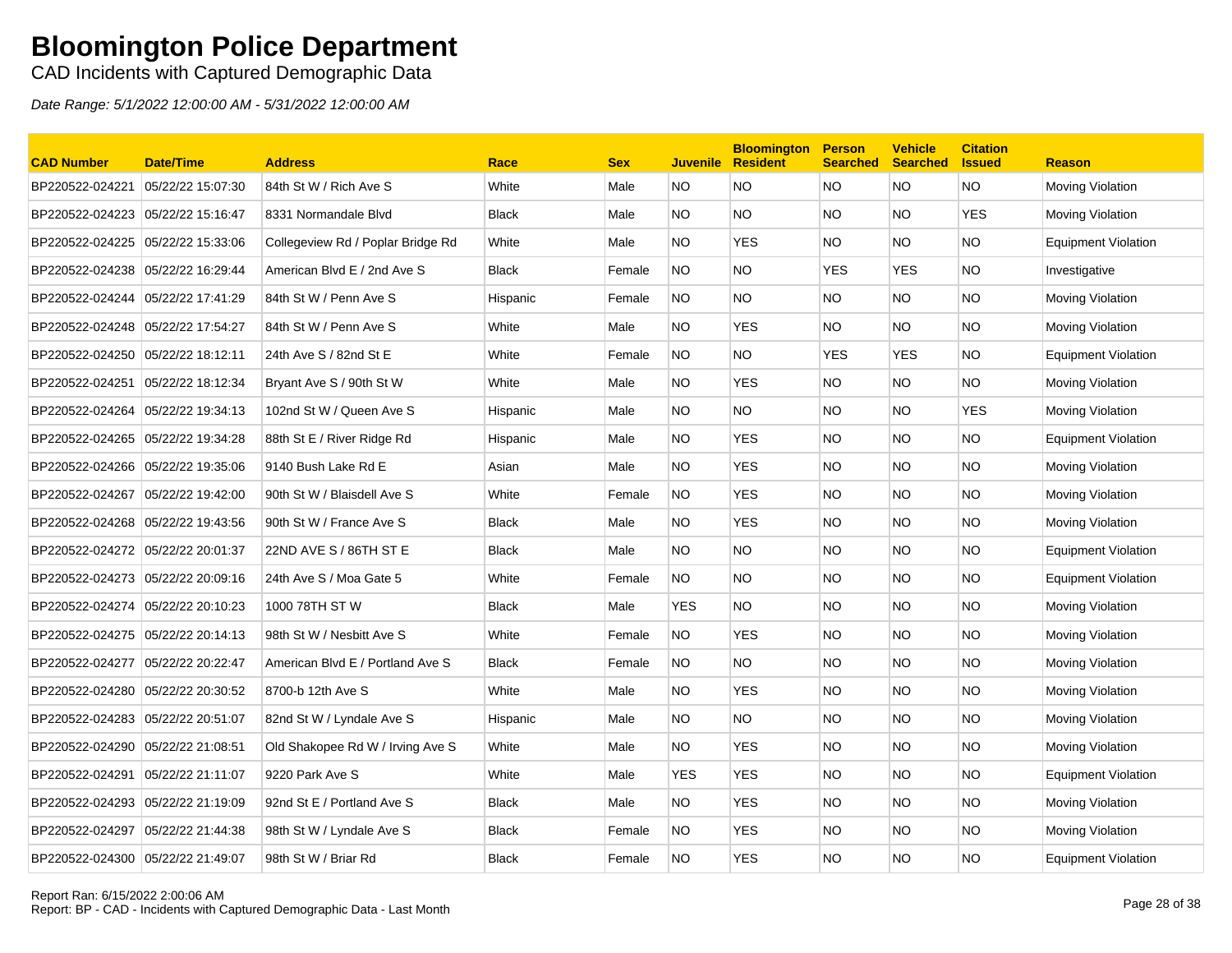### CAD Incidents with Captured Demographic Data

| <b>CAD Number</b>                 | <b>Date/Time</b>  | <b>Address</b>                              | Race         | <b>Sex</b> | <b>Juvenile</b> | <b>Bloomington</b><br><b>Resident</b> | <b>Person</b><br><b>Searched</b> | <b>Vehicle</b><br><b>Searched</b> | <b>Citation</b><br><b>Issued</b> | <b>Reason</b>              |
|-----------------------------------|-------------------|---------------------------------------------|--------------|------------|-----------------|---------------------------------------|----------------------------------|-----------------------------------|----------------------------------|----------------------------|
| BP220522-024303                   | 05/22/22 22:18:20 | 96th St W / Nicollet Ave S                  | <b>Black</b> | Male       | NO.             | <b>NO</b>                             | NO.                              | NO.                               | <b>NO</b>                        | Moving Violation           |
| BP220522-024304                   | 05/22/22 22:22:02 | Interstate 494 / 24th Ave S                 | White        | Female     | NO.             | <b>NO</b>                             | <b>NO</b>                        | NO.                               | <b>NO</b>                        | <b>Equipment Violation</b> |
| BP220522-024305                   | 05/22/22 22:25:17 | American Blvd W / Lyndale Ave S             | <b>Black</b> | Male       | NO.             | <b>NO</b>                             | <b>NO</b>                        | <b>NO</b>                         | <b>NO</b>                        | Moving Violation           |
| BP220522-024306 05/22/22 22:29:43 |                   | Old Shakopee Rd W / France Ave S            | <b>Black</b> | Male       | NO.             | <b>NO</b>                             | NO.                              | NO.                               | <b>NO</b>                        | <b>Equipment Violation</b> |
| BP220522-024310 05/22/22 22:40:15 |                   | 94th St W / France Ave S                    | White        | Female     | NO.             | <b>YES</b>                            | NO.                              | NO.                               | NO.                              | Equipment Violation        |
| BP220522-024311 05/22/22 22:47:06 |                   | Johnson Ave S / Heritage Hills Dr           | Black        | Female     | NO.             | <b>NO</b>                             | NO.                              | NO                                | <b>NO</b>                        | Equipment Violation        |
| BP220522-024316 05/22/22 23:36:48 |                   | Old Shakopee Rd E / Old Cedar Ave S   Black |              | Female     | <b>NO</b>       | <b>YES</b>                            | NO.                              | NO.                               | <b>NO</b>                        | Moving Violation           |
| BP220522-024318 05/22/22 23:46:59 |                   | Interstate 35w Nb / 90th St W               | <b>Black</b> | Male       | NO.             | <b>NO</b>                             | NO.                              | NO                                | <b>NO</b>                        | Moving Violation           |
| BP220523-024319 05/23/22 00:08:11 |                   | 9529 Lyndale Ave S                          | <b>Black</b> | Male       | NO.             | <b>NO</b>                             | <b>NO</b>                        | NO.                               | <b>NO</b>                        | Moving Violation           |
| BP220523-024320 05/23/22 00:11:33 |                   | Interstate 494 / Portland Ave S             | Hispanic     | Male       | NO.             | <b>NO</b>                             | <b>NO</b>                        | <b>NO</b>                         | <b>NO</b>                        | Moving Violation           |
| BP220523-024321                   | 05/23/22 00:15:01 | American Blvd E / Portland Ave S            | Hispanic     | Male       | NO.             | <b>YES</b>                            | <b>NO</b>                        | NO.                               | NO.                              | <b>Moving Violation</b>    |
| BP220523-024341                   | 05/23/22 05:20:27 | American Blvd W / Lyndale Ave S             | <b>Black</b> | Male       | NO.             | <b>NO</b>                             | NO.                              | NO.                               | <b>NO</b>                        | Moving Violation           |
| BP220523-024344                   | 05/23/22 05:33:45 | 110th St W / Nesbitt Ave S                  | Hispanic     | Male       | NO.             | <b>NO</b>                             | NO.                              | NO.                               | <b>YES</b>                       | Moving Violation           |
| BP220523-024354                   | 05/23/22 07:52:24 | American Blvd E / Portland Ave S            | <b>Black</b> | Female     | <b>NO</b>       | <b>YES</b>                            | NO.                              | <b>NO</b>                         | <b>YES</b>                       | Moving Violation           |
| BP220523-024355 05/23/22 07:56:19 |                   | American Blvd E / Portland Ave S            | White        | Male       | NO.             | <b>NO</b>                             | NO.                              | NO.                               | <b>NO</b>                        | <b>Equipment Violation</b> |
| BP220523-024358 05/23/22 08:17:49 |                   | American Blvd E / Portland Ave S            | <b>Black</b> | Female     | NO.             | <b>NO</b>                             | <b>NO</b>                        | NO.                               | <b>YES</b>                       | Moving Violation           |
| BP220523-024363                   | 05/23/22 08:38:13 | 98th St E / Nicollet Ave S                  | White        | Female     | NO.             | <b>YES</b>                            | <b>NO</b>                        | NO.                               | <b>YES</b>                       | Equipment Violation        |
| BP220523-024366 05/23/22 08:46:08 |                   | 98TH ST E / PARK AVE S                      | <b>Black</b> | Female     | NO.             | <b>NO</b>                             | <b>NO</b>                        | NO.                               | <b>YES</b>                       | <b>Equipment Violation</b> |
| BP220523-024368 05/23/22 09:01:09 |                   | 88th St W / Sheridan Ave S                  | <b>Black</b> | Female     | NO.             | <b>NO</b>                             | NO.                              | NO.                               | <b>NO</b>                        | Moving Violation           |
| BP220523-024387                   | 05/23/22 11:16:59 | 98th St W / Normandale Blvd                 | Hispanic     | Male       | NO.             | <b>NO</b>                             | NO.                              | NO.                               | <b>YES</b>                       | Equipment Violation        |
| BP220523-024394                   | 05/23/22 11:53:48 | 98th St W / France Ave S                    | White        | Male       | <b>NO</b>       | <b>YES</b>                            | <b>NO</b>                        | <b>NO</b>                         | <b>NO</b>                        | Investigative              |
| BP220523-024395 05/23/22 11:55:08 |                   | American Blvd E / 13th Ave S                | <b>Black</b> | Male       | NO.             | <b>YES</b>                            | NO.                              | NO.                               | <b>NO</b>                        | <b>Moving Violation</b>    |
| BP220523-024399 05/23/22 12:16:26 |                   | American Blvd E / 12th Ave S                | White        | Male       | NO.             | <b>NO</b>                             | NO.                              | NO.                               | <b>NO</b>                        | Moving Violation           |
| BP220523-024407                   | 05/23/22 13:17:05 | 24TH AVE S / LINDAU LN                      | <b>Black</b> | Male       | NO.             | <b>NO</b>                             | NO.                              | NO.                               | <b>NO</b>                        | Moving Violation           |
| BP220523-024417 05/23/22 13:52:36 |                   | American Blvd E / Nicollet Ave S            | White        | Female     | <b>NO</b>       | <b>NO</b>                             | <b>NO</b>                        | NO.                               | <b>NO</b>                        | Moving Violation           |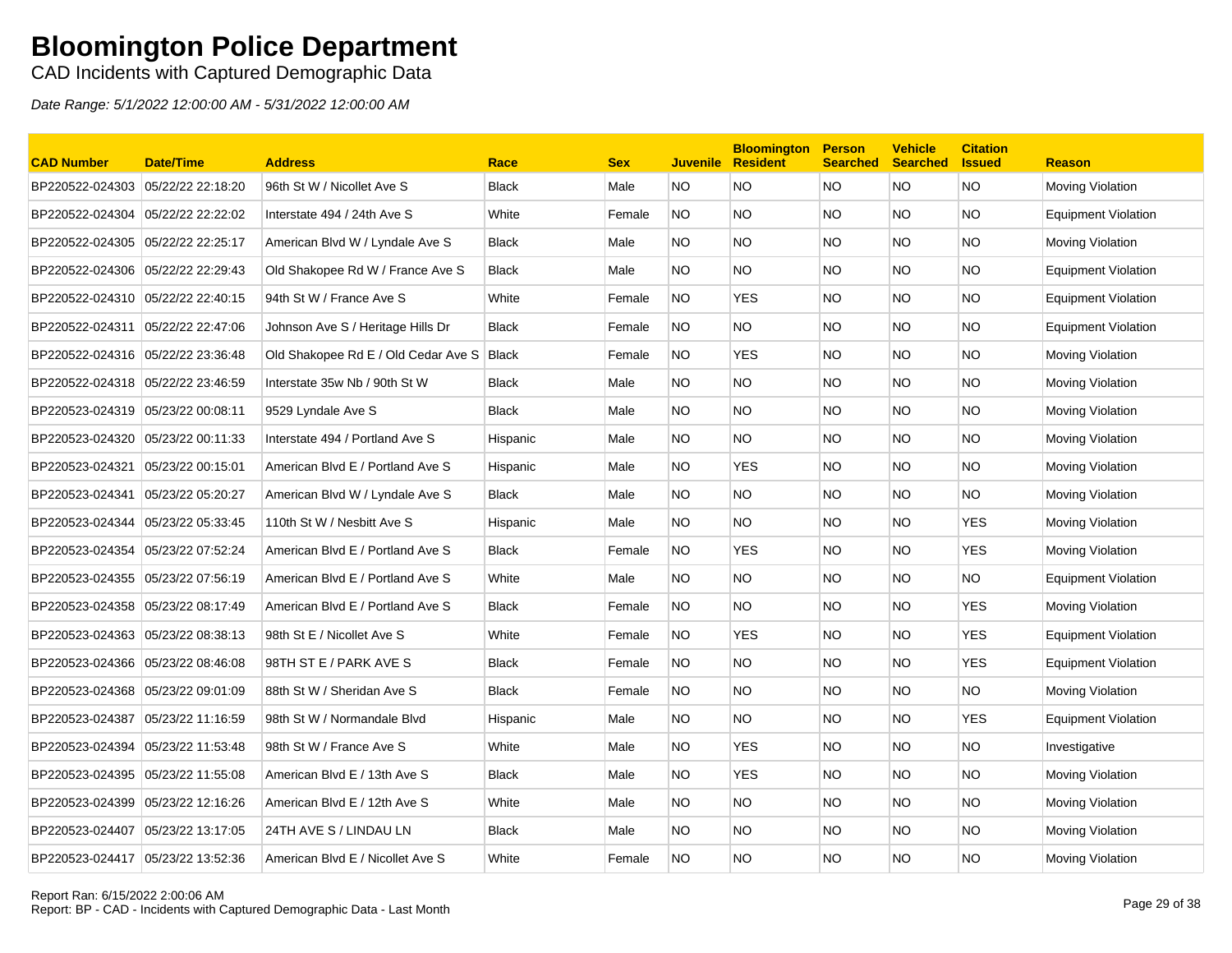CAD Incidents with Captured Demographic Data

Date Range: 5/1/2022 12:00:00 AM - 5/31/2022 12:00:00 AM

| <b>CAD Number</b>                 | <b>Date/Time</b>  | <b>Address</b>                                | Race            | <b>Sex</b> | Juvenile   | <b>Bloomington</b><br><b>Resident</b> | <b>Person</b><br><b>Searched</b> | <b>Vehicle</b><br>Searched Issued | <b>Citation</b> | <b>Reason</b>              |
|-----------------------------------|-------------------|-----------------------------------------------|-----------------|------------|------------|---------------------------------------|----------------------------------|-----------------------------------|-----------------|----------------------------|
| BP220523-024419 05/23/22 14:14:18 |                   | OLD SHAKOPEE RD W / ABBOTT<br>AVE S           | White           | Male       | NO.        | <b>YES</b>                            | NO.                              | NO.                               | <b>NO</b>       | <b>Moving Violation</b>    |
| BP220523-024422                   | 05/23/22 14:46:56 | 102nd St W / Johnson Ave S                    | <b>Black</b>    | Female     | NO.        | <b>YES</b>                            | NO.                              | NO.                               | <b>YES</b>      | Moving Violation           |
| BP220523-024437                   | 05/23/22 16:26:54 | Old Shakopee Rd W / France Ave S              | White           | Female     | NO.        | <b>NO</b>                             | <b>NO</b>                        | NO.                               | <b>YES</b>      | Moving Violation           |
| BP220523-024438 05/23/22 16:40:39 |                   | 4200-b Old Shakopee Rd W                      | Hispanic        | Male       | NO.        | NO.                                   | NO.                              | NO.                               | YES             | <b>Moving Violation</b>    |
| BP220524-024492 05/24/22 00:12:52 |                   | Old Shakopee Rd W / Normandale<br><b>Blvd</b> | White           | Male       | NO.        | YES                                   | NO.                              | NO.                               | <b>NO</b>       | <b>Equipment Violation</b> |
| BP220524-024493 05/24/22 00:30:55 |                   | Interstate 494 Eb / Penn Ave S                | <b>Black</b>    | Male       | NO.        | NO.                                   | NO.                              | NO.                               | <b>NO</b>       | <b>Equipment Violation</b> |
|                                   |                   | 98th St W / Penn Ave S                        | <b>Black</b>    | Male       | NO.        | <b>YES</b>                            | NO.                              | NO.                               | <b>NO</b>       | Equipment Violation        |
| BP220524-024512 05/24/22 05:30:39 |                   | 90th St E / 1st Ave S                         | Hispanic        | Male       | NO.        | <b>YES</b>                            | NO.                              | NO.                               | <b>YES</b>      | <b>Moving Violation</b>    |
| BP220524-024513 05/24/22 05:34:22 |                   | 78th St W / France Ave S                      | <b>Black</b>    | Male       | NO.        | NO.                                   | NO.                              | NO.                               | <b>NO</b>       | <b>Equipment Violation</b> |
| BP220524-024514 05/24/22 05:37:05 |                   | Old Shakopee Rd W / Kell Ave S                | White           | Male       | NO.        | <b>YES</b>                            | NO.                              | NO.                               | <b>NO</b>       | <b>Equipment Violation</b> |
| BP220524-024515 05/24/22 05:58:16 |                   | 98th St W / Normandale Blvd                   | White           | Male       | NO.        | <b>NO</b>                             | <b>NO</b>                        | NO.                               | <b>NO</b>       | <b>Moving Violation</b>    |
|                                   |                   | Old Shakopee Rd W / Nesbitt Ave S             | <b>Black</b>    | Male       | NO.        | <b>NO</b>                             | <b>NO</b>                        | NO.                               | <b>YES</b>      | Equipment Violation        |
|                                   |                   | 1 Disc                                        | Asian           | Male       | NO.        | <b>NO</b>                             | NO.                              | NO.                               | YES             | <b>Moving Violation</b>    |
| BP220524-024524                   | 05/24/22 07:54:57 | 9304 Lyndale Ave S                            | White           | Male       | NO.        | NO.                                   | NO.                              | NO.                               | YES             | Moving Violation           |
| BP220524-024525 05/24/22 07:55:20 |                   | 10520 France Ave S                            | American Indian | Male       | NO.        | <b>YES</b>                            | NO.                              | NO.                               | YES             | <b>Equipment Violation</b> |
| BP220524-024582 05/24/22 14:21:44 |                   | Normandale Blvd / 102nd St W                  | White           | Female     | <b>YES</b> | <b>YES</b>                            | <b>NO</b>                        | NO.                               | <b>YES</b>      | Moving Violation           |
|                                   |                   | Normandale Blvd / 102nd St W                  | White           | Female     | <b>YES</b> | <b>YES</b>                            | NO.                              | NO.                               | <b>YES</b>      | <b>Moving Violation</b>    |
| BP220524-024590                   | 05/24/22 14:49:29 | France Ave S / Interstate 494 Eb              | White           | Female     | NO.        | NO.                                   | <b>NO</b>                        | NO.                               | <b>NO</b>       | <b>Equipment Violation</b> |
| BP220524-024600 05/24/22 15:16:07 |                   | 6408 OLD SHAKOPEE RD W                        | Hispanic        | Male       | NO.        | <b>YES</b>                            | NO.                              | NO.                               | <b>NO</b>       | Moving Violation           |
| BP220524-024602 05/24/22 15:18:02 |                   | 10306 NICOLLET AVE S                          | White           | Female     | NO.        | <b>YES</b>                            | NO.                              | NO.                               | YES             | Moving Violation           |
| BP220524-024610 05/24/22 15:56:18 |                   | 98th St E / Nicollet Ave S                    | White           | Male       | NO.        | <b>NO</b>                             | NO.                              | NO.                               | <b>YES</b>      | Moving Violation           |
| BP220524-024611 05/24/22 15:58:27 |                   | American Blvd W / Penn Ave S                  | White           | Male       | NO.        | YES                                   | NO.                              | NO.                               | <b>NO</b>       | <b>Moving Violation</b>    |
| BP220524-024614 05/24/22 15:59:15 |                   | Xerxes Ave S / 98th St W                      | White           | Male       | NO.        | <b>NO</b>                             | NO.                              | NO.                               | YES             | <b>Equipment Violation</b> |
| BP220524-024616 05/24/22 16:01:42 |                   | 3809 102ND ST W                               | White           | Female     | NO.        | <b>YES</b>                            | NO.                              | NO.                               | YES             | Moving Violation           |
| BP220524-024621 05/24/22 16:19:31 |                   | 10131 XERXES AVE S                            | White           | Female     | NO.        | <b>YES</b>                            | <b>NO</b>                        | NO.                               | <b>NO</b>       | Investigative              |

Report Ran: 6/15/2022 2:00:06 AM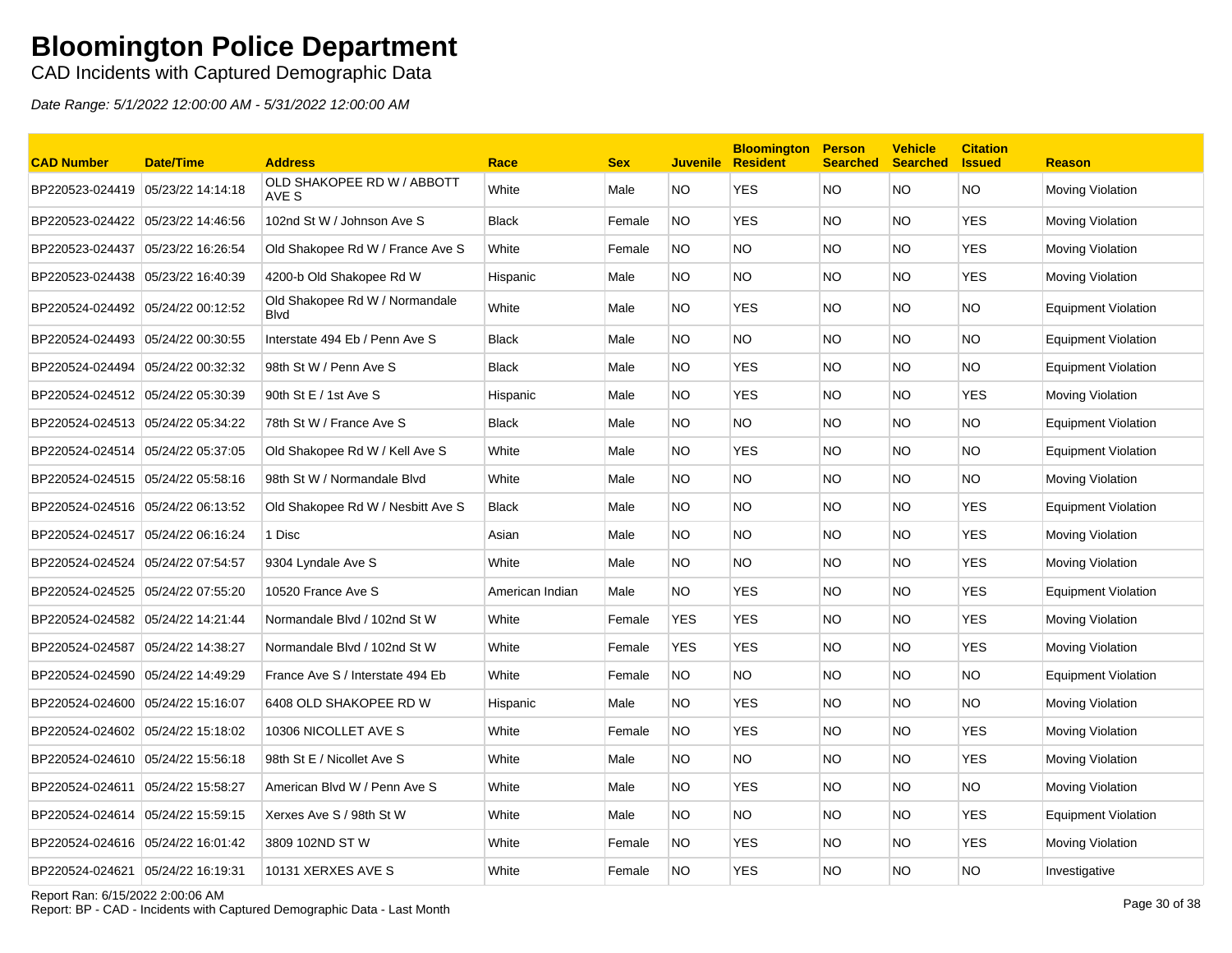### CAD Incidents with Captured Demographic Data

| <b>CAD Number</b>                 | <b>Date/Time</b>  | <b>Address</b>                    | Race         | <b>Sex</b> | <b>Juvenile</b> | <b>Bloomington</b><br><b>Resident</b> | <b>Person</b><br><b>Searched</b> | <b>Vehicle</b><br><b>Searched</b> | <b>Citation</b><br><b>Issued</b> | <b>Reason</b>              |
|-----------------------------------|-------------------|-----------------------------------|--------------|------------|-----------------|---------------------------------------|----------------------------------|-----------------------------------|----------------------------------|----------------------------|
| BP220524-024660                   | 05/24/22 20:38:15 | 91st St E / Nicollet Ave S        | <b>Black</b> | Male       | NO              | <b>YES</b>                            | <b>NO</b>                        | NO.                               | <b>NO</b>                        | Moving Violation           |
| BP220524-024671                   | 05/24/22 21:32:22 | Old Shakopee Rd W / Penn Ave S    | White        | Male       | NO.             | <b>YES</b>                            | <b>NO</b>                        | <b>NO</b>                         | <b>YES</b>                       | <b>Equipment Violation</b> |
| BP220524-024677                   | 05/24/22 23:05:39 | 90th St E / Oakland Ave S         | Hispanic     | Male       | NO.             | <b>NO</b>                             | NO.                              | NO.                               | <b>NO</b>                        | Equipment Violation        |
| BP220524-024678                   | 05/24/22 23:08:01 | 8500-b 12th Ave S                 | White        | Male       | NO.             | <b>YES</b>                            | NO.                              | NO.                               | <b>NO</b>                        | <b>Equipment Violation</b> |
| BP220524-024683                   | 05/24/22 23:45:30 | 98th St W / Normandale Blvd       | Asian        | Male       | NO.             | <b>YES</b>                            | NO.                              | NO.                               | <b>NO</b>                        | Moving Violation           |
|                                   |                   | 84th St W / Normandale Blvd       | Hispanic     | Male       | NO.             | <b>NO</b>                             | NO.                              | <b>NO</b>                         | <b>NO</b>                        | Moving Violation           |
| BP220525-024686 05/25/22 00:02:19 |                   | 86th St E / Portland Ave S        | <b>Black</b> | Male       | NO.             | <b>YES</b>                            | NO.                              | NO.                               | <b>NO</b>                        | Moving Violation           |
| BP220525-024688                   | 05/25/22 00:12:38 | 86th St W / Lyndale Ave S         | Hispanic     | Male       | NO.             | <b>NO</b>                             | NO.                              | NO.                               | <b>YES</b>                       | Investigative              |
| BP220525-024691                   | 05/25/22 00:25:02 | 88th St W / Abbott Ave S          | White        | Male       | NO.             | <b>NO</b>                             | <b>NO</b>                        | NO.                               | <b>NO</b>                        | Moving Violation           |
| BP220525-024692                   | 05/25/22 00:25:14 | 24th Ave S / 82nd St E            | White        | Male       | NO.             | <b>NO</b>                             | NO.                              | NO.                               | <b>NO</b>                        | Moving Violation           |
| BP220525-024693                   | 05/25/22 00:40:07 | Interstate 494 Wb / France Ave S  | Hispanic     | Male       | NO.             | <b>NO</b>                             | NO.                              | NO.                               | <b>YES</b>                       | <b>Equipment Violation</b> |
| BP220525-024695 05/25/22 00:46:10 |                   | 78th St W / France Ave S          | White        | Male       | <b>NO</b>       | <b>NO</b>                             | <b>NO</b>                        | NO                                | <b>NO</b>                        | Moving Violation           |
| BP220525-024739 05/25/22 12:15:37 |                   | American Blvd E / Thunderbird Rd  | <b>Black</b> | Female     | <b>NO</b>       | <b>NO</b>                             | NO.                              | NO.                               | <b>YES</b>                       | Equipment Violation        |
| BP220525-024744                   | 05/25/22 12:46:25 | 8421 22nd Ave S                   | <b>Black</b> | Male       | NO.             | <b>NO</b>                             | <b>YES</b>                       | <b>YES</b>                        | <b>NO</b>                        | <b>Equipment Violation</b> |
| BP220525-024758                   | 05/25/22 14:02:51 | Old Cedar Ave S / 86th St E       | <b>Black</b> | Male       | NO.             | <b>NO</b>                             | <b>YES</b>                       | NO.                               | <b>YES</b>                       | Moving Violation           |
| BP220525-024764                   | 05/25/22 14:29:23 | 24th Ave S / Lindau Ln            | White        | Female     | <b>NO</b>       | <b>NO</b>                             | NO.                              | NO.                               | <b>NO</b>                        | Equipment Violation        |
| BP220525-024799                   | 05/25/22 18:24:10 | 86th St E / 10th Ave S            | White        | Male       | NO.             | <b>YES</b>                            | NO.                              | NO.                               | <b>YES</b>                       | <b>Equipment Violation</b> |
| BP220525-024801                   | 05/25/22 18:39:20 | Interstate 494 Eb / Highway 77    | <b>Black</b> | Female     | <b>NO</b>       | <b>NO</b>                             | <b>NO</b>                        | <b>NO</b>                         | <b>NO</b>                        | Equipment Violation        |
| BP220525-024805 05/25/22 18:57:01 |                   | 2141 LINDAU LN                    | <b>Black</b> | Male       | NO.             | <b>NO</b>                             | NO.                              | NO.                               | <b>NO</b>                        | <b>Equipment Violation</b> |
| BP220525-024813 05/25/22 19:44:29 |                   | Old Shakopee Rd W / Hampshire Ave | Hispanic     | Male       | NO.             | <b>YES</b>                            | NO.                              | <b>NO</b>                         | <b>YES</b>                       | <b>Equipment Violation</b> |
| BP220525-024819                   | 05/25/22 20:18:07 | Lyndale Ave S / Halsey Ln         | Hispanic     | Male       | NO.             | <b>YES</b>                            | NO.                              | NO.                               | <b>NO</b>                        | Moving Violation           |
| BP220525-024841                   | 05/25/22 22:30:33 | 98th St W / France Ave S          | Hispanic     | Female     | <b>NO</b>       | <b>NO</b>                             | NO.                              | <b>NO</b>                         | <b>YES</b>                       | <b>Equipment Violation</b> |
| BP220525-024843 05/25/22 22:45:55 |                   | 102nd St W / France Ave S         | White        | Male       | NO.             | <b>YES</b>                            | NO.                              | NO.                               | <b>YES</b>                       | Equipment Violation        |
| BP220525-024845                   | 05/25/22 22:48:45 | 1280 98th St W                    | <b>Black</b> | Female     | <b>NO</b>       | <b>YES</b>                            | NO.                              | NO.                               | <b>NO</b>                        | <b>Equipment Violation</b> |
| BP220525-024848 05/25/22 22:53:15 |                   | Lyndale Ave S / Lyndale Cir       | Black        | Male       | <b>NO</b>       | <b>NO</b>                             | <b>NO</b>                        | NO.                               | <b>NO</b>                        | Moving Violation           |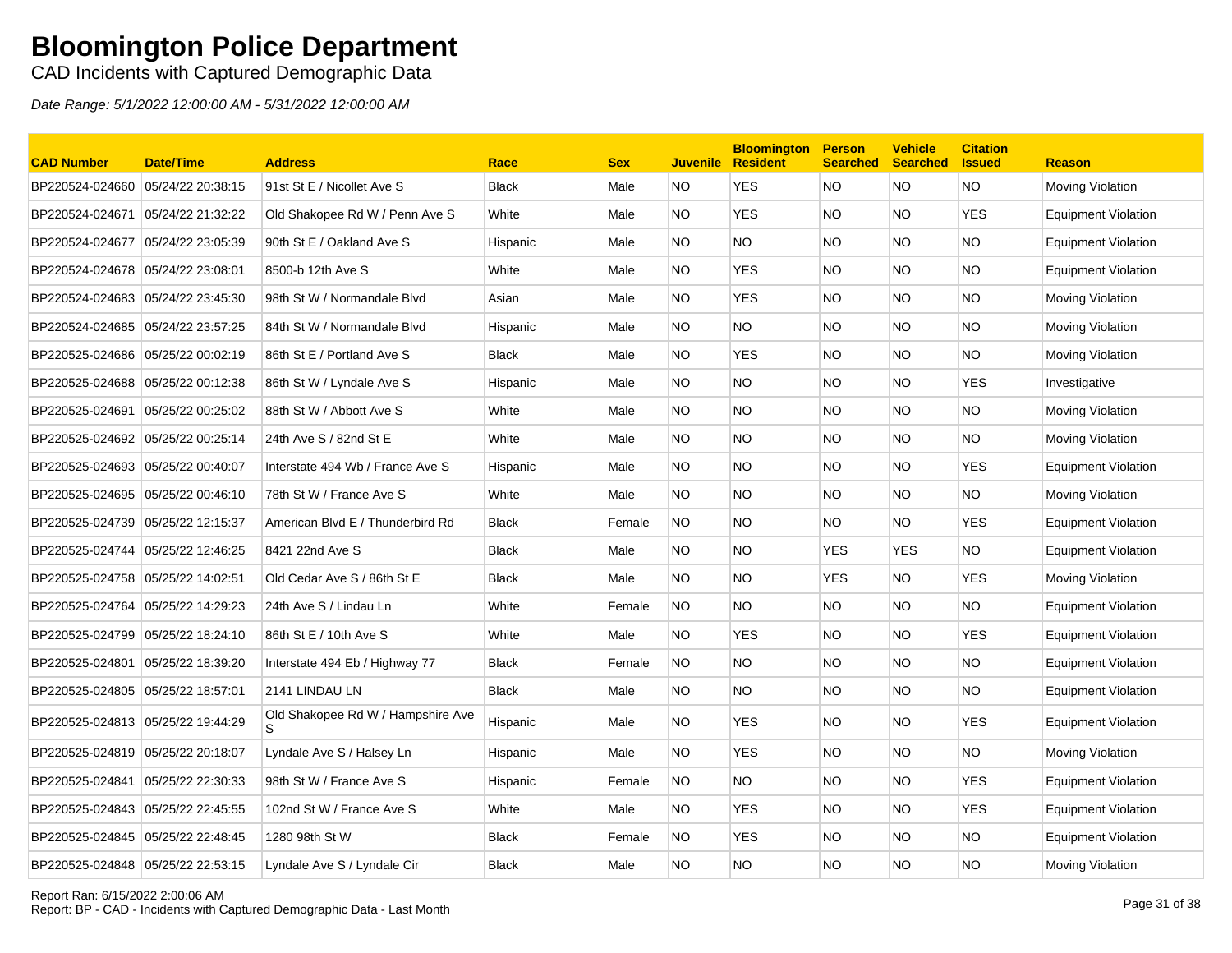CAD Incidents with Captured Demographic Data

| <b>CAD Number</b>                 | <b>Date/Time</b>  | <b>Address</b>                      | Race         | <b>Sex</b> | <b>Juvenile</b> | <b>Bloomington</b><br><b>Resident</b> | <b>Person</b><br><b>Searched</b> | <b>Vehicle</b><br><b>Searched</b> | <b>Citation</b><br><b>Issued</b> | <b>Reason</b>              |
|-----------------------------------|-------------------|-------------------------------------|--------------|------------|-----------------|---------------------------------------|----------------------------------|-----------------------------------|----------------------------------|----------------------------|
| BP220525-024857                   | 05/25/22 23:41:33 | 90th St E / Old Cedar Ave S         | <b>Black</b> | Male       | NO.             | <b>YES</b>                            | <b>NO</b>                        | <b>NO</b>                         | <b>NO</b>                        | <b>Equipment Violation</b> |
| BP220526-024865                   | 05/26/22 00:38:09 | American Blvd E / Portland Ave S    | <b>Black</b> | Male       | NO.             | <b>NO</b>                             | <b>NO</b>                        | NO.                               | <b>NO</b>                        | Moving Violation           |
| BP220526-024889                   | 05/26/22 05:13:01 | 84th St W / Lyndale Ave S           | Asian        | Male       | NO.             | NO.                                   | <b>NO</b>                        | NO.                               | NO.                              | <b>Equipment Violation</b> |
| BP220526-024908                   | 05/26/22 08:06:42 | 9670 FRANCE AVE S                   | <b>Black</b> | Male       | NO.             | <b>YES</b>                            | <b>NO</b>                        | NO.                               | <b>YES</b>                       | Moving Violation           |
| BP220526-024911                   | 05/26/22 08:36:54 | 78th St E / 12th Ave S              | <b>Black</b> | Male       | NO.             | <b>YES</b>                            | <b>NO</b>                        | NO.                               | <b>YES</b>                       | Moving Violation           |
| BP220526-024917 05/26/22 09:26:07 |                   | 98th St E / Portland Ave S          | White        | Female     | NO.             | <b>NO</b>                             | <b>NO</b>                        | NO.                               | <b>NO</b>                        | Equipment Violation        |
| BP220526-024923 05/26/22 09:58:24 |                   | 98th St W / Beard Ave S             | Asian        | Male       | NO.             | <b>NO</b>                             | <b>NO</b>                        | NO.                               | <b>NO</b>                        | <b>Equipment Violation</b> |
| BP220526-024932                   | 05/26/22 11:22:08 | 96th St W / Lyndale Ave S           | <b>Black</b> | Female     | NO.             | <b>YES</b>                            | <b>NO</b>                        | NO.                               | <b>NO</b>                        | <b>Equipment Violation</b> |
| BP220526-024933 05/26/22 11:27:27 |                   | 90th St W / Colfax Ave S            | White        | Male       | NO.             | <b>NO</b>                             | <b>NO</b>                        | NO.                               | <b>YES</b>                       | Moving Violation           |
| BP220526-024934                   | 05/26/22 11:31:00 | 86TH ST W / ALDRICH AVE S           | White        | Female     | NO.             | NO.                                   | <b>NO</b>                        | NO.                               | NO.                              | Equipment Violation        |
| BP220526-024942 05/26/22 12:12:50 |                   | 9600-b France Ave S                 | White        | Female     | NO.             | NO.                                   | <b>NO</b>                        | NO.                               | <b>YES</b>                       | <b>Equipment Violation</b> |
| BP220526-024960                   | 05/26/22 13:33:07 | OLD SHAKOPEE RD W / ABBOTT<br>AVE S | White        | Female     | NO.             | YES                                   | <b>NO</b>                        | NO.                               | <b>YES</b>                       | Equipment Violation        |
| BP220526-024962                   | 05/26/22 13:43:23 | 9320 POPLAR BRIDGE RD               | White        | Male       | NO.             | <b>YES</b>                            | <b>NO</b>                        | NO.                               | <b>NO</b>                        | Moving Violation           |
| BP220526-024965                   | 05/26/22 13:50:55 | 10590 France Ave S                  | Unknown      | Male       | NO.             | NO.                                   | <b>NO</b>                        | NO.                               | <b>NO</b>                        | <b>Equipment Violation</b> |
| BP220526-024973                   | 05/26/22 14:20:31 | 5108 102ND ST W                     | Hispanic     | Male       | NO.             | <b>YES</b>                            | <b>NO</b>                        | NO.                               | <b>NO</b>                        | Moving Violation           |
| BP220526-024974                   | 05/26/22 14:21:22 | Old Shakopee Rd W / Irving Ave S    | <b>Black</b> | Male       | NO.             | <b>YES</b>                            | <b>NO</b>                        | NO.                               | <b>NO</b>                        | <b>Equipment Violation</b> |
|                                   |                   | Old Shakopee Rd W / Johnson Cir     | Asian        | Female     | NO.             | <b>NO</b>                             | <b>NO</b>                        | NO.                               | <b>NO</b>                        | <b>Equipment Violation</b> |
| BP220526-024978 05/26/22 14:43:49 |                   | 94TH ST W / BRYANT AVE S            | <b>Black</b> | Female     | <b>NO</b>       | <b>NO</b>                             | <b>NO</b>                        | NO.                               | <b>YES</b>                       | Moving Violation           |
| BP220526-024979                   | 05/26/22 14:54:54 | 185 102ND ST E                      | White        | Male       | NO.             | <b>YES</b>                            | <b>NO</b>                        | NO.                               | <b>YES</b>                       | Moving Violation           |
| BP220526-024980                   | 05/26/22 14:56:36 | American Blvd W / Grand Ave S       | <b>Black</b> | Male       | NO.             | NO.                                   | <b>NO</b>                        | NO.                               | NO.                              | Moving Violation           |
| BP220526-024990 05/26/22 15:33:46 |                   | 2176 OLD SHAKOPEE RD E              | Hispanic     | Female     | NO.             | NO.                                   | <b>NO</b>                        | <b>YES</b>                        | <b>YES</b>                       | Moving Violation           |
| BP220526-025002 05/26/22 17:28:54 |                   | 901 94th St W                       | <b>Black</b> | Male       | NO.             | NO                                    | <b>NO</b>                        | NO.                               | NO.                              | <b>Equipment Violation</b> |
| BP220526-025003                   | 05/26/22 17:34:52 | 90th St W / Newton Ave S            | Hispanic     | Male       | NO.             | <b>NO</b>                             | <b>NO</b>                        | NO.                               | <b>YES</b>                       | Moving Violation           |
| BP220526-025004                   | 05/26/22 17:37:12 | 8700-b Lyndale Ave S                | Hispanic     | Male       | NO.             | NO                                    | <b>NO</b>                        | NO.                               | NO.                              | Moving Violation           |
| BP220526-025024 05/26/22 19:00:01 |                   | 999 American Blvd E                 | Hispanic     | Male       | NO.             | NO                                    | <b>NO</b>                        | NO.                               | <b>YES</b>                       | <b>Equipment Violation</b> |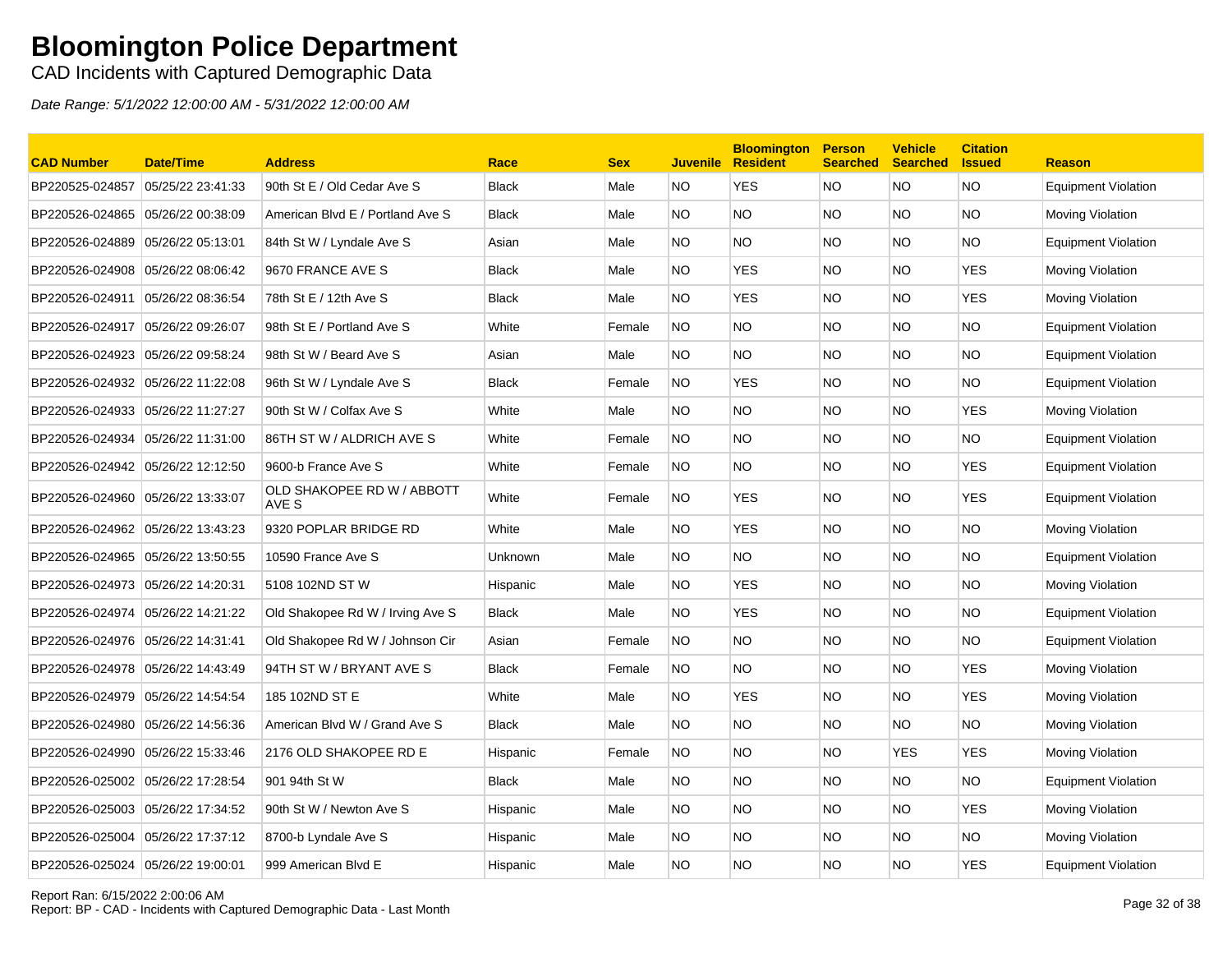### CAD Incidents with Captured Demographic Data

| <b>CAD Number</b>                 | <b>Date/Time</b>  | <b>Address</b>                               | Race         | <b>Sex</b> |           | <b>Bloomington</b><br><b>Juvenile Resident</b> | <b>Person</b><br><b>Searched</b> | <b>Vehicle</b><br><b>Searched</b> | <b>Citation</b><br><b>Issued</b> | <b>Reason</b>              |
|-----------------------------------|-------------------|----------------------------------------------|--------------|------------|-----------|------------------------------------------------|----------------------------------|-----------------------------------|----------------------------------|----------------------------|
| BP220526-025036                   | 05/26/22 20:11:57 | 2100 80th 1/2 St W                           | Asian        | Male       | NO.       | <b>NO</b>                                      | NO.                              | NO.                               | <b>NO</b>                        | Moving Violation           |
| BP220526-025045                   | 05/26/22 21:23:14 | Old Shakopee Rd W / Logan Ave S              | White        | Male       | NO.       | <b>NO</b>                                      | <b>NO</b>                        | NO.                               | <b>NO</b>                        | Moving Violation           |
| BP220526-025047                   | 05/26/22 21:37:38 | 98th St E / Portland Ave S                   | <b>Black</b> | Male       | YES       | <b>NO</b>                                      | <b>NO</b>                        | NO.                               | <b>NO</b>                        | Moving Violation           |
| BP220526-025055 05/26/22 22:39:39 |                   | Interstate 494 Eb / Nicollet Ave S           | White        | Male       | NO.       | <b>NO</b>                                      | NO.                              | NO.                               | <b>NO</b>                        | <b>Equipment Violation</b> |
| BP220526-025057                   | 05/26/22 22:45:25 | American Blvd E / 12th Ave S                 | Hispanic     | Male       | NO.       | <b>NO</b>                                      | NO.                              | NO.                               | <b>NO</b>                        | <b>Equipment Violation</b> |
| BP220526-025058 05/26/22 22:46:59 |                   | Old Shakopee Rd W / Little Ave S             | <b>Black</b> | Male       | NO        | <b>NO</b>                                      | <b>NO</b>                        | <b>NO</b>                         | <b>NO</b>                        | <b>Equipment Violation</b> |
| BP220526-025059 05/26/22 23:03:45 |                   | 8599 Lyndale Ave S                           | Hispanic     | Male       | NO.       | <b>NO</b>                                      | <b>NO</b>                        | NO.                               | <b>NO</b>                        | Moving Violation           |
| BP220526-025061                   | 05/26/22 23:10:09 | 86th St E / Nicollet Ave S                   | <b>Black</b> | Female     | NO.       | <b>YES</b>                                     | <b>NO</b>                        | NO.                               | <b>NO</b>                        | Equipment Violation        |
| BP220526-025063                   | 05/26/22 23:27:22 | American Blvd W / Dupont Ave S               | Hispanic     | Female     | NO.       | <b>NO</b>                                      | <b>NO</b>                        | NO.                               | <b>YES</b>                       | Moving Violation           |
| BP220527-025071                   | 05/27/22 00:20:58 | American Blvd W / Morgan Cir                 | <b>Black</b> | Female     | <b>NO</b> | <b>YES</b>                                     | NO.                              | NO.                               | <b>NO</b>                        | Moving Violation           |
| BP220527-025072 05/27/22 00:22:43 |                   | 8100 24th Ave S                              | White        | Female     | NO.       | <b>NO</b>                                      | NO.                              | NO.                               | <b>NO</b>                        | <b>Equipment Violation</b> |
| BP220527-025073                   | 05/27/22 00:24:35 | Interstate 35w Nb / 98th St W                | <b>Black</b> | Male       | NO        | <b>NO</b>                                      | <b>NO</b>                        | <b>NO</b>                         | <b>NO</b>                        | <b>Equipment Violation</b> |
| BP220527-025082 05/27/22 02:12:50 |                   | 98th St W / Pleasant Ave S                   | Hispanic     | Male       | NO.       | <b>NO</b>                                      | <b>NO</b>                        | <b>NO</b>                         | <b>NO</b>                        | <b>Moving Violation</b>    |
| BP220527-025089                   | 05/27/22 04:39:28 | Old Shakopee Rd W / Bush Lake Rd             | <b>Black</b> | Male       | NO.       | <b>NO</b>                                      | <b>NO</b>                        | NO.                               | <b>NO</b>                        | <b>Equipment Violation</b> |
| BP220527-025112 05/27/22 08:40:16 |                   | 98th St E / Columbus Ave S                   | White        | Female     | NO.       | <b>YES</b>                                     | <b>NO</b>                        | NO.                               | <b>NO</b>                        | Equipment Violation        |
| BP220527-025139 05/27/22 11:22:48 |                   | Normandale Blvd / Normandale<br>Highlands Dr | White        | Male       | NO.       | <b>YES</b>                                     | <b>NO</b>                        | NO.                               | <b>YES</b>                       | <b>Equipment Violation</b> |
| BP220527-025144 05/27/22 11:59:30 |                   | 401 98TH ST W                                | Hispanic     | Male       | NO.       | <b>NO</b>                                      | <b>NO</b>                        | NO.                               | <b>YES</b>                       | Investigative              |
| BP220527-025153 05/27/22 12:50:28 |                   | 651 American Blvd E                          | White        | Male       | NO.       | <b>NO</b>                                      | <b>NO</b>                        | NO.                               | <b>YES</b>                       | Moving Violation           |
| BP220527-025156 05/27/22 13:02:10 |                   | 2020 AMERICAN BLVD E                         | <b>Black</b> | Male       | NO        | <b>YES</b>                                     | <b>NO</b>                        | NO.                               | <b>NO</b>                        | Moving Violation           |
| BP220527-025157                   | 05/27/22 13:07:37 | Old Shakopee Rd W / Bush Lake Rd             | White        | Male       | NO.       | <b>NO</b>                                      | NO.                              | NO.                               | <b>NO</b>                        | Investigative              |
| BP220527-025179                   | 05/27/22 15:00:26 | American Blvd E / Nicollet Ave S             | Asian        | Female     | <b>NO</b> | <b>NO</b>                                      | NO.                              | NO.                               | <b>NO</b>                        | Moving Violation           |
| BP220527-025185 05/27/22 15:12:04 |                   | 40 102ND ST W                                | Hispanic     | Male       | NO        | <b>NO</b>                                      | <b>NO</b>                        | <b>NO</b>                         | <b>YES</b>                       | Moving Violation           |
| BP220527-025197                   | 05/27/22 15:52:18 | 102nd St W / Bloomington Ferry Rd            | White        | Male       | NO.       | <b>NO</b>                                      | NO.                              | NO.                               | <b>YES</b>                       | Moving Violation           |
| BP220527-025199 05/27/22 16:04:28 |                   | 106th St W / Rhode Island Ave S              | White        | Male       | NO.       | <b>YES</b>                                     | NO.                              | NO.                               | <b>YES</b>                       | Moving Violation           |
| BP220527-025204 05/27/22 16:16:37 |                   | 98th St W / Lyndale Ave S                    | White        | Female     | <b>NO</b> | <b>YES</b>                                     | <b>NO</b>                        | NO.                               | <b>NO</b>                        | Moving Violation           |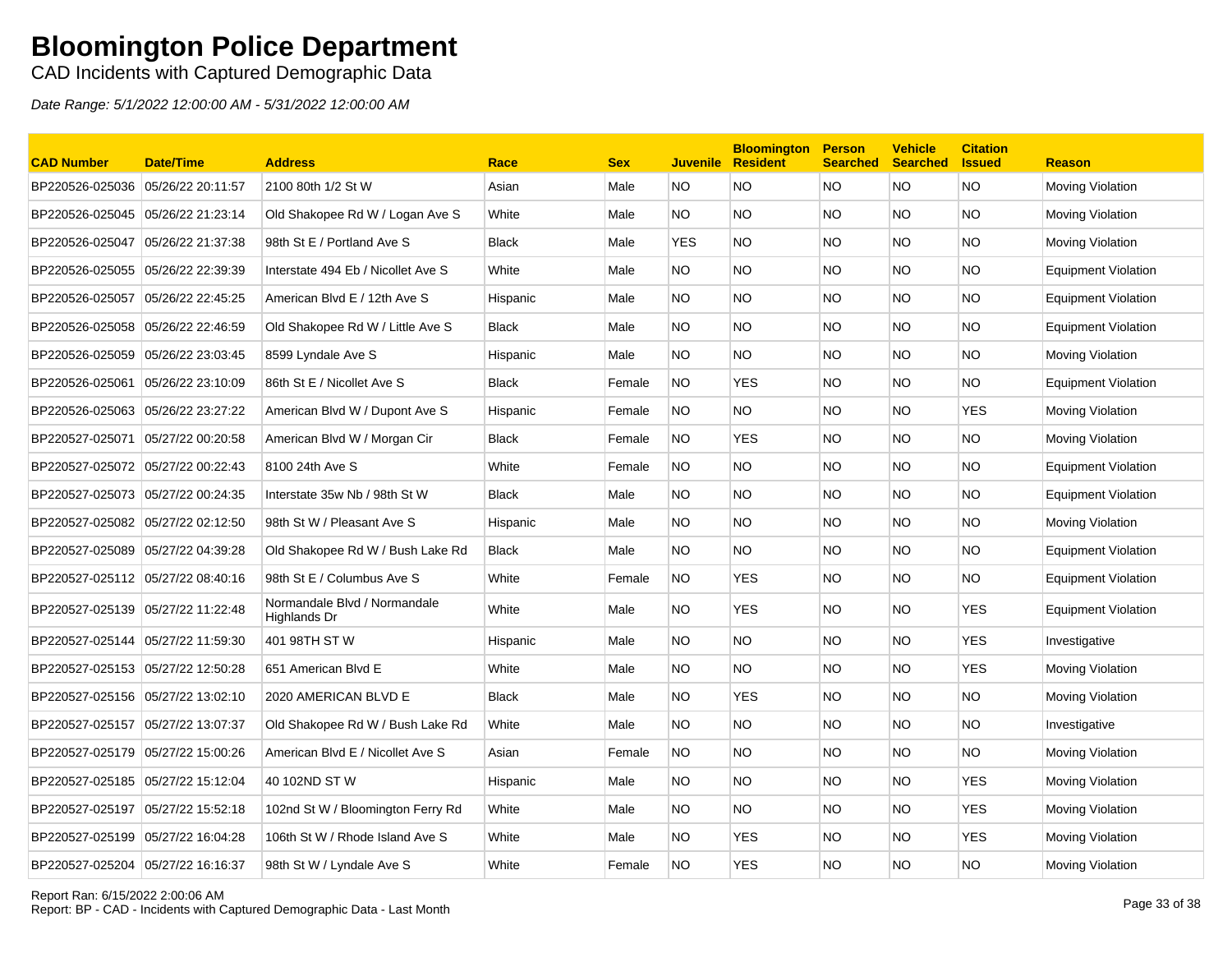### CAD Incidents with Captured Demographic Data

| <b>CAD Number</b>                 | <b>Date/Time</b>  | <b>Address</b>                      | Race         | <b>Sex</b> |           | <b>Bloomington</b><br><b>Juvenile Resident</b> | <b>Person</b><br><b>Searched</b> | <b>Vehicle</b><br><b>Searched</b> | <b>Citation</b><br><b>Issued</b> | <b>Reason</b>              |
|-----------------------------------|-------------------|-------------------------------------|--------------|------------|-----------|------------------------------------------------|----------------------------------|-----------------------------------|----------------------------------|----------------------------|
| BP220527-025205                   | 05/27/22 16:18:17 | 89th St W / Penn Ave S              | Unknown      | Male       | NO.       | <b>NO</b>                                      | NO.                              | NO.                               | <b>YES</b>                       | Moving Violation           |
| BP220527-025206                   | 05/27/22 16:18:51 | Old Cedar Ave S / 87th St E         | White        | Female     | <b>NO</b> | <b>NO</b>                                      | <b>NO</b>                        | NO.                               | <b>NO</b>                        | <b>Equipment Violation</b> |
| BP220527-025210                   | 05/27/22 16:39:13 | 106th St W / Countryside Dr         | Asian        | Male       | NO.       | <b>YES</b>                                     | <b>NO</b>                        | NO.                               | <b>YES</b>                       | Moving Violation           |
| BP220527-025216 05/27/22 17:08:41 |                   | 10520 France Ave S                  | White        | Female     | <b>NO</b> | <b>YES</b>                                     | NO.                              | NO.                               | <b>NO</b>                        | Moving Violation           |
| BP220527-025222                   | 05/27/22 17:39:28 | 83rd St W / Penn Ave S              | <b>Black</b> | Male       | NO.       | <b>NO</b>                                      | NO.                              | NO.                               | <b>NO</b>                        | Moving Violation           |
| BP220527-025224                   | 05/27/22 17:52:17 | Old Shakopee Rd W / Morgan Ave S    | <b>Black</b> | Male       | NO.       | <b>NO</b>                                      | <b>NO</b>                        | <b>NO</b>                         | <b>NO</b>                        | Equipment Violation        |
| BP220527-025226 05/27/22 17:57:31 |                   | Interstate 494 Eb / Portland Ave S  | Hispanic     | Male       | NO        | <b>NO</b>                                      | NO.                              | NO.                               | <b>YES</b>                       | Moving Violation           |
| BP220527-025228                   | 05/27/22 18:18:54 | 98th St W / Collegeview Rd          | White        | Male       | NO.       | <b>YES</b>                                     | <b>NO</b>                        | NO.                               | <b>YES</b>                       | Moving Violation           |
| BP220527-025236 05/27/22 18:48:14 |                   | 78th St E / 12th Ave S              | Hispanic     | Male       | NO        | <b>NO</b>                                      | <b>NO</b>                        | NO.                               | <b>NO</b>                        | Equipment Violation        |
| BP220527-025237                   | 05/27/22 19:09:35 | 2001 OLD SHAKOPEE RD W              | White        | Male       | NO.       | <b>NO</b>                                      | NO.                              | NO.                               | <b>YES</b>                       | Moving Violation           |
| BP220527-025241                   | 05/27/22 19:23:10 | 99th St W / Lyndale Ave S           | Hispanic     | Female     | <b>NO</b> | <b>NO</b>                                      | <b>YES</b>                       | YES                               | <b>YES</b>                       | Investigative              |
| BP220527-025245 05/27/22 19:40:23 |                   | Old Shakopee Rd W / Abbott Ave S    | Asian        | Male       | NO        | <b>YES</b>                                     | NO.                              | NO.                               | <b>NO</b>                        | Moving Violation           |
| BP220527-025254 05/27/22 20:25:22 |                   | 10520 France Ave S                  | Hispanic     | Female     | <b>NO</b> | <b>YES</b>                                     | NO.                              | NO.                               | <b>YES</b>                       | Moving Violation           |
| BP220527-025263                   | 05/27/22 21:13:50 | Old Shakopee Rd E / Bloomington Ave | <b>Black</b> | Female     | <b>NO</b> | <b>YES</b>                                     | NO.                              | NO.                               | <b>NO</b>                        | Moving Violation           |
| BP220527-025267                   | 05/27/22 21:35:58 | 90th St E / Nicollet Ave S          | Hispanic     | Male       | NO.       | <b>NO</b>                                      | NO.                              | NO.                               | <b>YES</b>                       | Moving Violation           |
| BP220527-025284                   | 05/27/22 22:56:45 | Interstate 35w Nb / 98th St W       | White        | Male       | NO        | <b>NO</b>                                      | <b>YES</b>                       | <b>YES</b>                        | <b>NO</b>                        | Moving Violation           |
| BP220527-025288 05/27/22 23:22:18 |                   | Old Shakopee Rd W / France Ave S    | <b>Black</b> | Male       | NO.       | <b>YES</b>                                     | NO.                              | NO.                               | <b>NO</b>                        | Equipment Violation        |
| BP220528-025321                   | 05/28/22 04:33:04 | 102nd St W / Normandale Blvd        | Black        | Male       | NO.       | <b>NO</b>                                      | NO.                              | NO.                               | <b>NO</b>                        | Moving Violation           |
| BP220528-025325                   | 05/28/22 05:52:18 | 86th St E / Portland Ave S          | White        | Male       | NO        | <b>YES</b>                                     | <b>NO</b>                        | NO.                               | <b>NO</b>                        | <b>Equipment Violation</b> |
| BP220528-025327                   | 05/28/22 06:12:18 | 90th St W / Penn Ave S              | Hispanic     | Female     | <b>NO</b> | <b>YES</b>                                     | NO.                              | NO.                               | <b>YES</b>                       | Moving Violation           |
| BP220528-025330                   | 05/28/22 07:25:22 | 8401 Lyndale Ave S                  | Hispanic     | Female     | <b>NO</b> | <b>NO</b>                                      | NO.                              | NO.                               | <b>YES</b>                       | <b>Equipment Violation</b> |
| BP220528-025356 05/28/22 10:20:52 |                   | Old Shakopee Rd W / Yosemite Rd     | Hispanic     | Male       | NO.       | <b>YES</b>                                     | <b>NO</b>                        | <b>NO</b>                         | <b>NO</b>                        | Moving Violation           |
| BP220528-025379 05/28/22 12:35:41 |                   | 600 82nd St W                       | Hispanic     | Male       | <b>NO</b> | <b>YES</b>                                     | NO.                              | NO.                               | <b>YES</b>                       | Moving Violation           |
| BP220528-025381                   | 05/28/22 12:51:04 | Nicollet Ave S / Interstate 494 Eb  | White        | Female     | NO.       | <b>YES</b>                                     | NO.                              | NO.                               | <b>NO</b>                        | Moving Violation           |
|                                   |                   | Interstate 494 Wb / Nicollet Ave S  | <b>Black</b> | Male       | <b>NO</b> | <b>NO</b>                                      | <b>NO</b>                        | NO.                               | <b>YES</b>                       | Moving Violation           |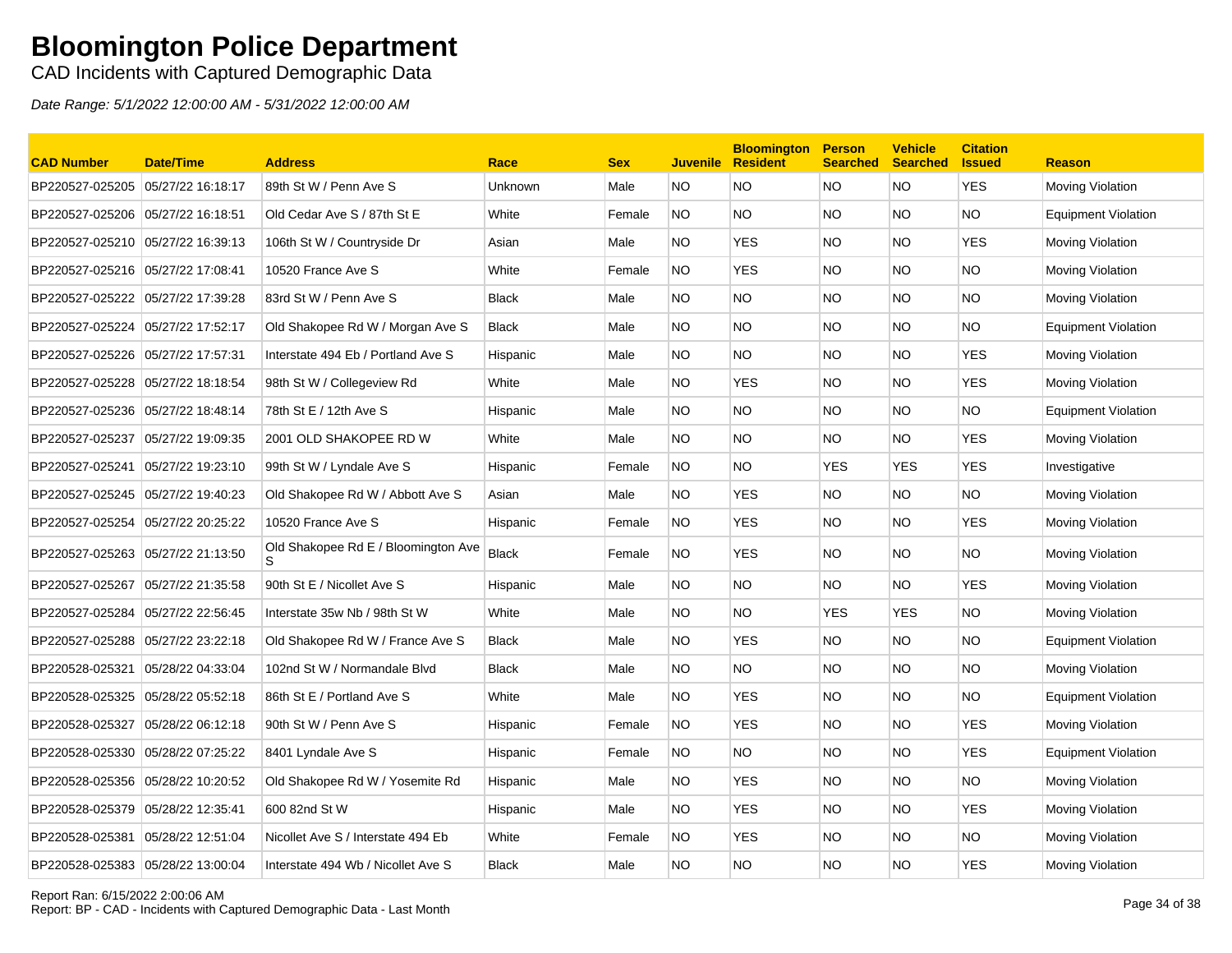### CAD Incidents with Captured Demographic Data

| <b>CAD Number</b>                 | <b>Date/Time</b>  | <b>Address</b>                            | Race         | <b>Sex</b> | <b>Juvenile</b> | <b>Bloomington</b><br><b>Resident</b> | <b>Person</b><br><b>Searched</b> | <b>Vehicle</b><br><b>Searched</b> | <b>Citation</b><br><b>Issued</b> | <b>Reason</b>              |
|-----------------------------------|-------------------|-------------------------------------------|--------------|------------|-----------------|---------------------------------------|----------------------------------|-----------------------------------|----------------------------------|----------------------------|
| BP220528-025388                   | 05/28/22 13:25:11 | 2401 American Blvd E                      | <b>Black</b> | Female     | <b>NO</b>       | <b>NO</b>                             | <b>NO</b>                        | NO.                               | <b>NO</b>                        | <b>Equipment Violation</b> |
| BP220528-025397                   | 05/28/22 14:12:49 | 700 American Blvd E                       | <b>Black</b> | Female     | <b>NO</b>       | <b>NO</b>                             | <b>NO</b>                        | <b>NO</b>                         | <b>YES</b>                       | Moving Violation           |
| BP220528-025405                   | 05/28/22 14:53:57 | Old Shakopee Rd W / Irving Ave S          | <b>Black</b> | Male       | NO              | <b>YES</b>                            | NO.                              | NO.                               | <b>YES</b>                       | Equipment Violation        |
| BP220528-025427                   | 05/28/22 17:14:20 | 98th St W / Logan Ave S                   | White        | Male       | NO.             | <b>NO</b>                             | NO.                              | NO.                               | <b>NO</b>                        | Moving Violation           |
| BP220528-025444                   | 05/28/22 18:22:47 | 9230 Lyndale Ave S                        | <b>Black</b> | Female     | <b>NO</b>       | <b>NO</b>                             | NO.                              | NO.                               | <b>NO</b>                        | <b>Equipment Violation</b> |
| BP220528-025448 05/28/22 18:31:15 |                   | 7800 BLOOMINGTON AVE S                    | <b>Black</b> | Male       | NO.             | <b>YES</b>                            | <b>NO</b>                        | <b>NO</b>                         | <b>NO</b>                        | Moving Violation           |
| BP220528-025457                   | 05/28/22 19:15:01 | 9242 Bloomington Ave S                    | White        | Male       | NO.             | <b>YES</b>                            | NO.                              | NO.                               | <b>NO</b>                        | Moving Violation           |
| BP220528-025459                   | 05/28/22 19:24:42 | 90th St W / Lyndale Ave S                 | Hispanic     | Male       | NO.             | <b>YES</b>                            | <b>YES</b>                       | <b>YES</b>                        | <b>NO</b>                        | Investigative              |
| BP220528-025462                   | 05/28/22 19:43:09 | 98th St W / Interstate 35w Nb             | Hispanic     | Male       | NO.             | <b>NO</b>                             | NO.                              | NO.                               | <b>YES</b>                       | <b>Equipment Violation</b> |
| BP220528-025466                   | 05/28/22 19:54:30 | 90th St E / Nicollet Ave S                | <b>Black</b> | Male       | NO.             | <b>NO</b>                             | NO.                              | NO.                               | <b>NO</b>                        | <b>Equipment Violation</b> |
| BP220528-025468                   | 05/28/22 19:58:54 | 90th St E / Columbus Ave S                | Hispanic     | Male       | NO.             | <b>YES</b>                            | NO.                              | NO.                               | <b>YES</b>                       | <b>Equipment Violation</b> |
| BP220528-025469                   | 05/28/22 20:02:53 | 8100 24th Ave S                           | <b>Black</b> | Male       | <b>NO</b>       | <b>NO</b>                             | NO.                              | <b>NO</b>                         | <b>NO</b>                        | Investigative              |
| BP220528-025470 05/28/22 20:03:05 |                   | 86th St W / Lyndale Ave S                 | Hispanic     | Female     | <b>NO</b>       | <b>NO</b>                             | NO.                              | <b>NO</b>                         | <b>YES</b>                       | <b>Equipment Violation</b> |
| BP220528-025471                   | 05/28/22 20:19:15 | 86th St E / 1st Ave S                     | Hispanic     | Female     | NO.             | <b>NO</b>                             | <b>NO</b>                        | NO.                               | <b>NO</b>                        | Moving Violation           |
| BP220528-025472                   | 05/28/22 20:21:31 | 8200-b Penn Ave S                         | White        | Male       | NO.             | <b>YES</b>                            | <b>NO</b>                        | NO.                               | <b>NO</b>                        | <b>Equipment Violation</b> |
| BP220528-025475 05/28/22 20:34:16 |                   | Interstate 35w Sb / Ramp 98w To 35w<br>Sb | White        | Male       | NO.             | <b>YES</b>                            | NO.                              | NO.                               | <b>NO</b>                        | Moving Violation           |
| BP220528-025489 05/28/22 21:20:30 |                   | Normandale Blvd / 84th St W               | <b>Black</b> | Female     | <b>NO</b>       | <b>NO</b>                             | NO.                              | <b>NO</b>                         | <b>NO</b>                        | Moving Violation           |
| BP220528-025493                   | 05/28/22 21:35:31 | 95th St W / Garfield Ave S                | Hispanic     | Male       | NO              | <b>YES</b>                            | NO.                              | NO.                               | <b>NO</b>                        | <b>Equipment Violation</b> |
| BP220528-025494                   | 05/28/22 21:37:16 | Kell Ave S / Johnson Rd                   | Asian        | Female     | NO.             | <b>YES</b>                            | NO.                              | NO.                               | <b>NO</b>                        | Equipment Violation        |
| BP220528-025497                   | 05/28/22 21:46:40 | 94th St W / Normandale Blvd               | <b>Black</b> | Male       | NO.             | <b>NO</b>                             | <b>YES</b>                       | <b>YES</b>                        | <b>YES</b>                       | <b>Equipment Violation</b> |
| BP220528-025498                   | 05/28/22 21:48:19 | Harriet Ave S / 86th St W                 | <b>Black</b> | Male       | NO.             | <b>YES</b>                            | NO.                              | NO.                               | <b>YES</b>                       | <b>Equipment Violation</b> |
| BP220528-025499                   | 05/28/22 21:48:58 | American Blvd W / Dupont Ave S            | White        | Male       | NO              | <b>NO</b>                             | <b>NO</b>                        | <b>NO</b>                         | <b>NO</b>                        | <b>Equipment Violation</b> |
| BP220528-025501                   | 05/28/22 22:00:14 | Old Shakopee Rd W / Vincent Ave S         | <b>Black</b> | Male       | YES             | <b>YES</b>                            | NO.                              | NO.                               | <b>NO</b>                        | Moving Violation           |
| BP220528-025503                   | 05/28/22 22:05:13 | American Blvd E / Chicago Ave S           | <b>Black</b> | Female     | NO.             | <b>NO</b>                             | NO.                              | NO.                               | <b>NO</b>                        | Moving Violation           |
| BP220528-025507                   | 05/28/22 22:17:08 | 82nd St E / Nicollet Ave S                | <b>Black</b> | Female     | <b>NO</b>       | <b>YES</b>                            | <b>NO</b>                        | NO.                               | <b>NO</b>                        | <b>Equipment Violation</b> |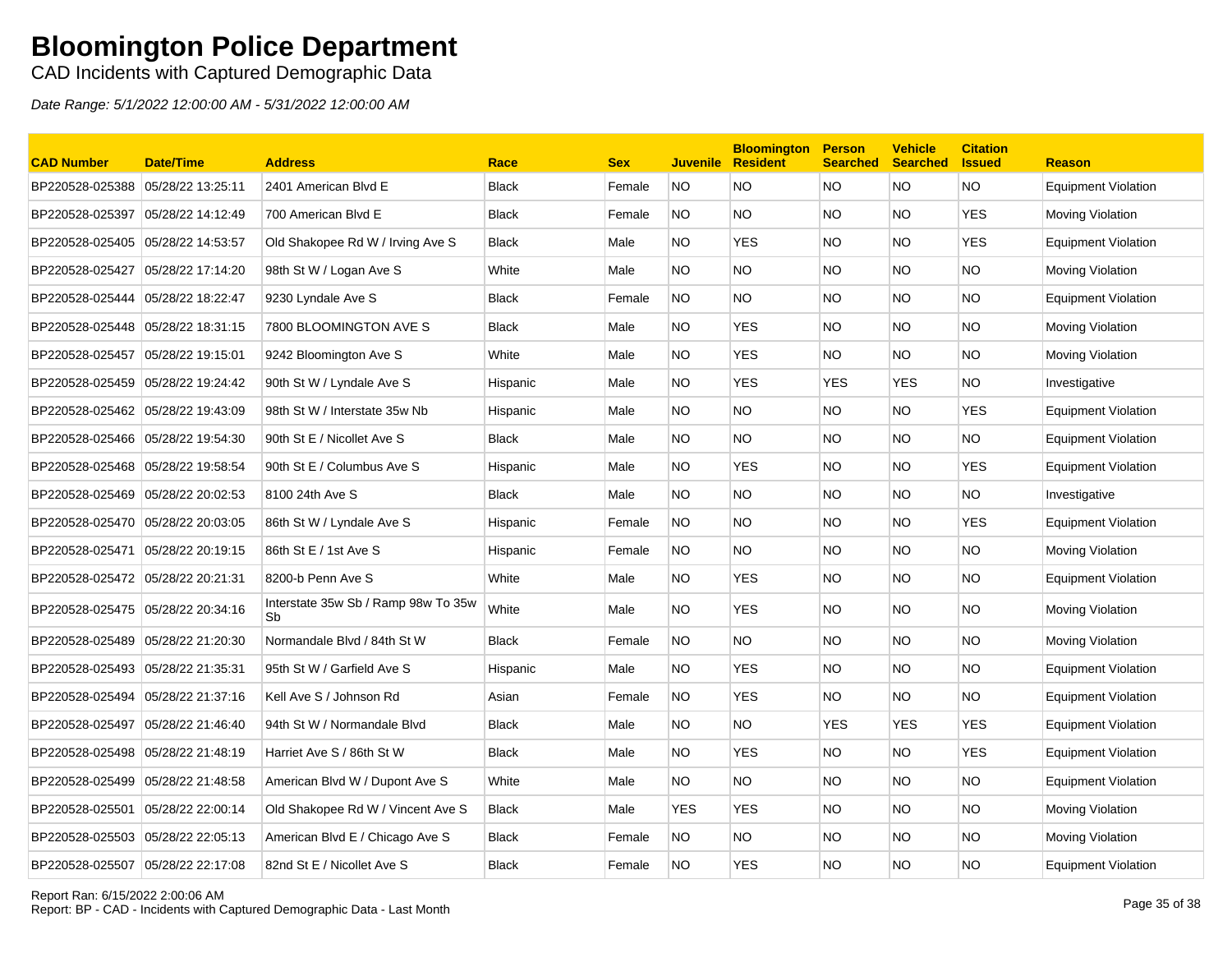CAD Incidents with Captured Demographic Data

| <b>CAD Number</b>                 | <b>Date/Time</b>  | <b>Address</b>                            | Race         | <b>Sex</b> | <b>Juvenile</b> | <b>Bloomington</b><br><b>Resident</b> | <b>Person</b><br><b>Searched</b> | <b>Vehicle</b><br><b>Searched</b> | <b>Citation</b><br><b>Issued</b> | <b>Reason</b>              |
|-----------------------------------|-------------------|-------------------------------------------|--------------|------------|-----------------|---------------------------------------|----------------------------------|-----------------------------------|----------------------------------|----------------------------|
| BP220528-025508                   | 05/28/22 22:21:36 | 150 86TH ST W                             | Hispanic     | Male       | NO.             | <b>NO</b>                             | <b>NO</b>                        | NO.                               | <b>NO</b>                        | <b>Equipment Violation</b> |
| BP220528-025512 05/28/22 22:29:41 |                   | 86th St E / Park Ave S                    | White        | Male       | <b>NO</b>       | <b>YES</b>                            | <b>NO</b>                        | NO.                               | <b>NO</b>                        | Equipment Violation        |
| BP220528-025513 05/28/22 22:39:16 |                   | 95th St W / Lyndale Ave S                 | White        | Female     | <b>NO</b>       | <b>YES</b>                            | NO.                              | NO.                               | <b>NO</b>                        | Equipment Violation        |
| BP220528-025515 05/28/22 22:46:54 |                   | Edina Industrial Blvd / Bush Lake Rd      | White        | Male       | NO.             | <b>NO</b>                             | NO.                              | NO.                               | NO.                              | Moving Violation           |
| BP220528-025517                   | 05/28/22 22:59:38 | Interstate 494 Eb / 34th Ave S            | White        | Female     | NO.             | <b>NO</b>                             | NO.                              | NO                                | <b>NO</b>                        | Moving Violation           |
| BP220528-025518 05/28/22 22:59:49 |                   | 110th St W / Normandale Blvd              | White        | Male       | <b>NO</b>       | <b>YES</b>                            | <b>NO</b>                        | NO.                               | <b>NO</b>                        | <b>Equipment Violation</b> |
| BP220528-025519 05/28/22 23:00:55 |                   | 86th St W / Penn Ave S                    | Asian        | Male       | NO.             | <b>YES</b>                            | NO.                              | NO.                               | <b>NO</b>                        | Equipment Violation        |
| BP220528-025522                   | 05/28/22 23:06:53 | 34th Ave S / Interstate 494               | White        | Male       | NO.             | <b>NO</b>                             | <b>NO</b>                        | NO.                               | <b>NO</b>                        | Moving Violation           |
| BP220528-025524                   | 05/28/22 23:24:39 | 86th St W / Penn Ave S                    | <b>Black</b> | Male       | NO.             | <b>NO</b>                             | <b>NO</b>                        | NO.                               | NO.                              | Moving Violation           |
| BP220528-025525                   | 05/28/22 23:27:43 | American Blvd W / Penn Ave S              | <b>Black</b> | Female     | <b>NO</b>       | <b>NO</b>                             | <b>NO</b>                        | NO.                               | <b>NO</b>                        | Moving Violation           |
| BP220528-025526                   | 05/28/22 23:29:55 | American Blvd E / 12th Ave S              | White        | Female     | NO.             | <b>NO</b>                             | NO.                              | NO                                | NO.                              | Moving Violation           |
| BP220528-025528                   | 05/28/22 23:34:56 | 98th St W / Pleasant Ave S                | <b>Black</b> | Female     | <b>NO</b>       | <b>YES</b>                            | <b>NO</b>                        | <b>NO</b>                         | <b>NO</b>                        | <b>Equipment Violation</b> |
| BP220528-025530 05/28/22 23:43:56 |                   | Lyndale Ave S / Lyndale Cir               | <b>Black</b> | Male       | <b>NO</b>       | <b>YES</b>                            | NO.                              | NO.                               | <b>NO</b>                        | Moving Violation           |
| BP220528-025531                   | 05/28/22 23:47:45 | 9723 Lyndale Ave S                        | <b>Black</b> | Male       | NO.             | <b>YES</b>                            | <b>YES</b>                       | <b>YES</b>                        | <b>NO</b>                        | Investigative              |
| BP220529-025533                   | 05/29/22 00:06:25 | Interstate 35w Nb / 98th St W             | White        | Male       | NO.             | <b>NO</b>                             | NO.                              | NO.                               | <b>NO</b>                        | Equipment Violation        |
| BP220529-025539 05/29/22 00:28:00 |                   | 98th St W / Humboldt Ave S                | <b>Black</b> | Male       | NO.             | <b>YES</b>                            | <b>YES</b>                       | <b>YES</b>                        | <b>YES</b>                       | Moving Violation           |
| BP220529-025540                   | 05/29/22 00:28:15 | Nicollet Ave S / Interstate 494 Eb        | Hispanic     | Male       | NO.             | <b>NO</b>                             | NO.                              | NO.                               | NO.                              | Equipment Violation        |
| BP220529-025541                   | 05/29/22 00:28:52 | 84th St E / 1st Ave S                     | Hispanic     | Male       | YES             | <b>YES</b>                            | NO.                              | NO.                               | <b>NO</b>                        | Equipment Violation        |
| BP220529-025542 05/29/22 00:29:20 |                   | NORMANDALE BLVD / TOLEDO RD               | <b>Black</b> | Male       | YES             | <b>NO</b>                             | <b>YES</b>                       | YES                               | <b>NO</b>                        | Moving Violation           |
| BP220529-025545 05/29/22 00:49:00 |                   | 7850 Bloomington Ave S                    | <b>Black</b> | Male       | NO.             | <b>NO</b>                             | <b>NO</b>                        | NO.                               | <b>NO</b>                        | Moving Violation           |
| BP220529-025546                   | 05/29/22 00:53:53 | 78th St E / 12th Ave S                    | <b>Black</b> | Male       | NO.             | <b>NO</b>                             | <b>NO</b>                        | NO.                               | <b>NO</b>                        | Equipment Violation        |
| BP220529-025562 05/29/22 02:21:55 |                   | American Blvd E / 30th Ave S              | White        | Male       | NO.             | <b>NO</b>                             | NO.                              | NO.                               | NO.                              | Moving Violation           |
| BP220529-025568 05/29/22 03:17:05 |                   | American Blvd E / Thunderbird Rd          | Hispanic     | Male       | NO.             | <b>NO</b>                             | NO.                              | NO.                               | <b>NO</b>                        | Equipment Violation        |
| BP220529-025569 05/29/22 03:17:56 |                   | Interstate 35w Sb / Ramp 98w To 35w<br>Sb | <b>Black</b> | Male       | NO.             | <b>NO</b>                             | <b>NO</b>                        | NO.                               | NO.                              | Equipment Violation        |
| BP220529-025605 05/29/22 11:36:57 |                   | Lyndale Ave S / 106th St W                | Hispanic     | Male       | <b>NO</b>       | <b>NO</b>                             | <b>NO</b>                        | NO.                               | <b>YES</b>                       | Equipment Violation        |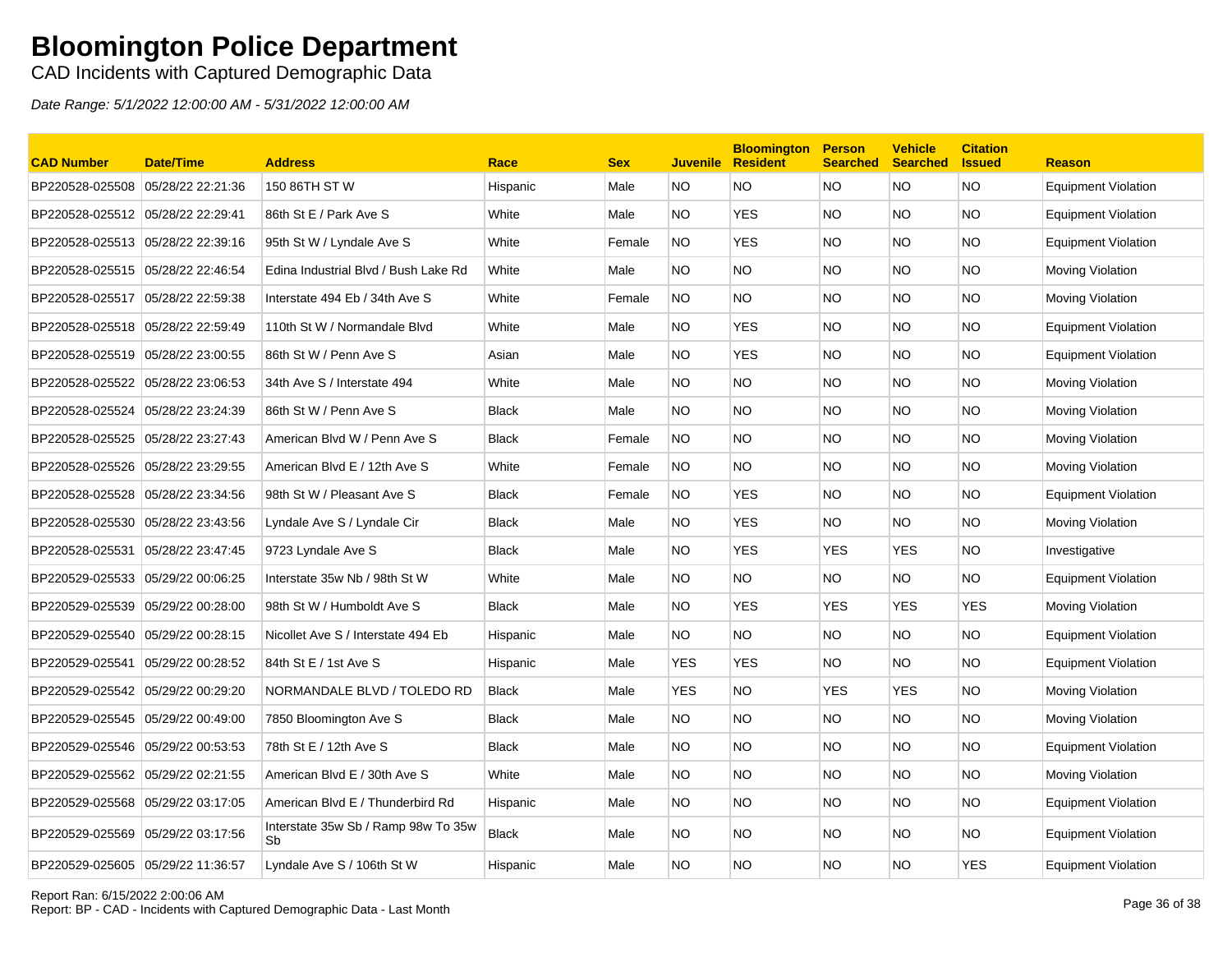### CAD Incidents with Captured Demographic Data

| <b>CAD Number</b>                 | <b>Date/Time</b>  | <b>Address</b>                    | Race            | <b>Sex</b> | <b>Juvenile</b> | <b>Bloomington</b><br><b>Resident</b> | <b>Person</b><br><b>Searched</b> | <b>Vehicle</b><br><b>Searched</b> | <b>Citation</b><br><b>Issued</b> | <b>Reason</b>              |
|-----------------------------------|-------------------|-----------------------------------|-----------------|------------|-----------------|---------------------------------------|----------------------------------|-----------------------------------|----------------------------------|----------------------------|
| BP220529-025634                   | 05/29/22 15:22:14 | 84th St W / Palmer Ave S          | White           | Female     | <b>NO</b>       | <b>NO</b>                             | <b>NO</b>                        | NO.                               | <b>NO</b>                        | Moving Violation           |
| BP220529-025641                   | 05/29/22 15:54:45 | Old Shakopee Rd E / Highway 77 Nb | <b>Black</b>    | Male       | NO.             | <b>NO</b>                             | NO.                              | NO.                               | <b>NO</b>                        | Investigative              |
| BP220529-025689                   | 05/29/22 20:32:17 | American Blvd E / Chicago Ave S   | Hispanic        | Female     | NO.             | <b>YES</b>                            | <b>NO</b>                        | NO.                               | <b>YES</b>                       | Moving Violation           |
| BP220529-025690 05/29/22 20:36:00 |                   | Interstate 35w Sb / 106th St W    | <b>Black</b>    | Female     | <b>NO</b>       | <b>NO</b>                             | NO.                              | NO.                               | <b>NO</b>                        | <b>Moving Violation</b>    |
| BP220529-025694                   | 05/29/22 21:02:10 | Penn Ave S / Penn Cir             | <b>Unknown</b>  | Male       | NO.             | <b>NO</b>                             | NO.                              | NO.                               | NO.                              | Moving Violation           |
| BP220529-025695                   | 05/29/22 21:02:29 | 98th St W / Harrison Rd           | <b>Black</b>    | Male       | NO.             | <b>YES</b>                            | NO.                              | NO                                | <b>NO</b>                        | Moving Violation           |
| BP220529-025700                   | 05/29/22 21:34:19 | 96th St W / James Ave S           | White           | Female     | <b>NO</b>       | <b>NO</b>                             | NO.                              | NO.                               | <b>NO</b>                        | <b>Equipment Violation</b> |
| BP220529-025703 05/29/22 21:47:17 |                   | 98th St W / Lyndale Ave S         | <b>Black</b>    | Male       | NO.             | <b>YES</b>                            | NO.                              | NO.                               | <b>NO</b>                        | Equipment Violation        |
| BP220529-025712 05/29/22 22:49:51 |                   | American Blvd E / Portland Ave S  | Hispanic        | Male       | NO.             | <b>NO</b>                             | NO.                              | NO.                               | <b>NO</b>                        | Equipment Violation        |
| BP220529-025720 05/29/22 23:56:49 |                   | 2109 90th St W                    | Unknown         | Male       | NO.             | <b>YES</b>                            | <b>NO</b>                        | NO.                               | <b>NO</b>                        | Moving Violation           |
| BP220530-025724                   | 05/30/22 00:35:53 | 102nd St W / Johnson Ave S        | Hispanic        | Female     | NO.             | <b>NO</b>                             | <b>YES</b>                       | YES                               | <b>YES</b>                       | Equipment Violation        |
| BP220530-025752 05/30/22 05:47:24 |                   | 94th St W / Penn Ave S            | <b>Black</b>    | Female     | NO.             | <b>NO</b>                             | NO.                              | NO.                               | <b>NO</b>                        | Moving Violation           |
| BP220530-025788 05/30/22 11:10:21 |                   | Old Shakopee Rd W / Xerxes Ave S  | <b>Black</b>    | Male       | NO.             | <b>YES</b>                            | NO.                              | NO.                               | NO.                              | Investigative              |
| BP220530-025790                   | 05/30/22 11:22:32 | 7733 PORTLAND AVE S               | <b>Black</b>    | Male       | NO.             | <b>NO</b>                             | NO.                              | <b>NO</b>                         | <b>YES</b>                       | Equipment Violation        |
| BP220530-025819 05/30/22 15:28:50 |                   | 2141 Lindau Ln                    | White           | Female     | <b>NO</b>       | <b>NO</b>                             | NO.                              | NO.                               | <b>NO</b>                        | <b>Equipment Violation</b> |
| BP220530-025846 05/30/22 18:04:50 |                   | 86th St E / Old Shakopee Rd E     | Hispanic        | Male       | NO.             | <b>YES</b>                            | NO.                              | NO.                               | NO.                              | Equipment Violation        |
| BP220530-025857                   | 05/30/22 19:11:55 | 102nd St W / Penn Ave S           | <b>Black</b>    | Female     | <b>NO</b>       | <b>NO</b>                             | <b>NO</b>                        | NO.                               | <b>YES</b>                       | Moving Violation           |
| BP220530-025858 05/30/22 19:18:35 |                   | 8325 CHOWEN AVE S                 | American Indian | Male       | NO.             | <b>YES</b>                            | <b>NO</b>                        | NO.                               | NO.                              | <b>Equipment Violation</b> |
| BP220530-025867                   | 05/30/22 19:55:28 | American Blvd W / Xerxes Ave S    | White           | Male       | NO.             | <b>NO</b>                             | NO.                              | NO.                               | <b>NO</b>                        | Moving Violation           |
| BP220530-025874                   | 05/30/22 20:22:23 | Lyndale Ave S / Halsey Ln         | White           | Male       | NO.             | <b>YES</b>                            | NO.                              | NO.                               | <b>YES</b>                       | Equipment Violation        |
| BP220530-025882                   | 05/30/22 21:30:40 | Lyndale Ave S / 82nd St W         | Black           | Female     | <b>NO</b>       | <b>YES</b>                            | <b>NO</b>                        | <b>NO</b>                         | <b>NO</b>                        | Moving Violation           |
| BP220530-025883 05/30/22 21:31:43 |                   | American Blvd E / Portland Ave S  | White           | Female     | NO.             | <b>NO</b>                             | NO.                              | NO.                               | NO.                              | Equipment Violation        |
| BP220530-025886 05/30/22 21:38:59 |                   | 98th St W / Lyndale Ave S         | Unknown         | Male       | NO.             | <b>NO</b>                             | NO.                              | NO.                               | <b>YES</b>                       | Moving Violation           |
| BP220530-025888                   | 05/30/22 21:45:18 | 86th St E / 3rd Ave S             | <b>Black</b>    | Male       | NO.             | <b>YES</b>                            | NO.                              | NO.                               | <b>NO</b>                        | Equipment Violation        |
| BP220530-025889 05/30/22 21:45:39 |                   | American Blvd W / Knox Ave S      | <b>Black</b>    | Female     | <b>NO</b>       | <b>NO</b>                             | <b>NO</b>                        | NO.                               | <b>NO</b>                        | Moving Violation           |